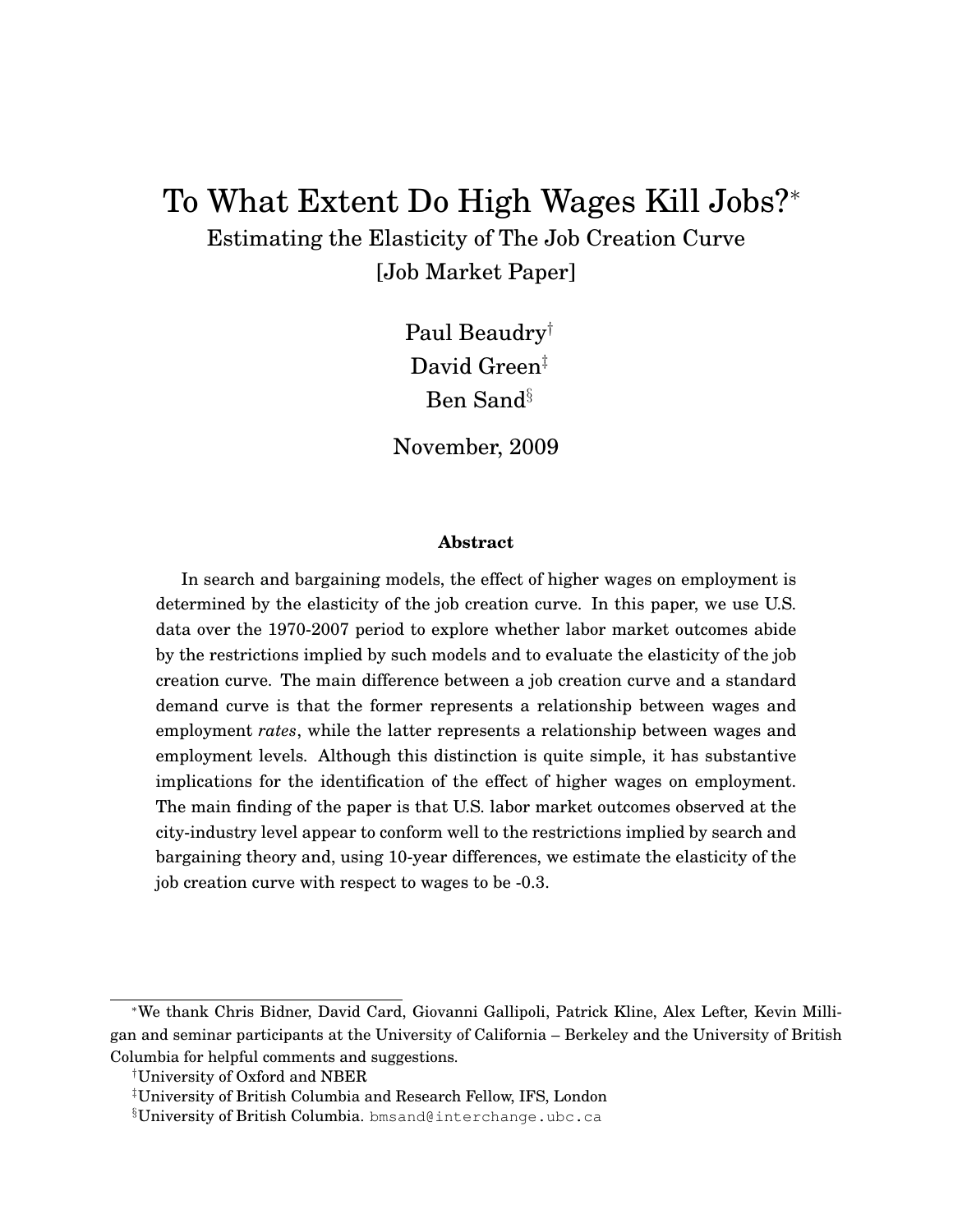## **Introduction**

Debates on policies or institutions that increase labor costs often focus on the extent to which these policies depress employment. This issue arises in discussions of a number of policies, including minimum wages, payroll taxes, job security leg-islation, and policies related to worker benefits.<sup>[1](#page-1-0)</sup> Despite the common assertion that higher labor costs substantially reduce aggregate employment, much of the evidence on policy parameter shifts finds only modest impacts [\(Blau and Kahn,](#page-42-0) [1999\)](#page-42-0). Similar conclusions are reached in the literature directly estimating labor demand elasticities [\(Hamermesh,](#page-43-0) [1993\)](#page-43-0). A discordant observation is that much labor market adjustment in the U.S. takes places at fixed wages [\(Blanchard and](#page-42-1) [Katz,](#page-42-1) [1992;](#page-42-1) [Krueger and Pischke,](#page-43-1) [1997\)](#page-43-1). For example, [Krueger and Pischke](#page-43-1) [\(1997\)](#page-43-1) note that exogenous shifts in population, either at the local or national level, are not systematically associated with changes in wages. These observations imply that labor demand is potentially quite elastic. This suggests a tension in the literature: variation in wages or supply should imply movements along the same demand curve and therefore give the same result.<sup>[2](#page-1-1)</sup>

In this paper, we present and empirically test a variant of a search and bargaining model that has the potential to reconcile this tension. We then use our model to obtain partial and general equilibrium estimates of the impact of labor costs on employment outcomes. In search and bargaining models, labor demand is determined by an equilibrium relationship known as the job creation curve. The job creation curve has many similarities to a standard labor demand curve, but features an important, subtle difference: adjustment to higher wages along a job creation curve determines an employment rate instead of an employment level.<sup>[3](#page-1-2)</sup> We argue that such a difference, while seemingly innocuous, has substantial implications. For example, when labor market outcomes are determined by a job creation curve, the above observations are no longer discordant since the demand for labor is not independent of the supply. Even at fixed wages, increases in the availability of workers increases job creation in a search and bargaining model be-

<span id="page-1-0"></span><sup>1</sup>For example, the California Chamber of Commerce releases an annual list of "job killer" bills which they claim identifies legislation that will "decimate economic and job growth in California". Often the identified bills contain "workplace mandates" which are suggested to increase labor costs.

<span id="page-1-1"></span><sup>&</sup>lt;sup>2</sup>The two extremes are captured, on the one hand, by a literature on minimum wages which suggests quite inelastic demand (see, for example, [Card and Krueger](#page-43-2) [\(1994\)](#page-43-2)) and, on the other hand, by a large literature that finds very little wage adjustment to regional supply shocks (see, for example, a review by [Friedberg and Hunt](#page-43-3) [\(1995\)](#page-43-3)).

<span id="page-1-2"></span><sup>&</sup>lt;sup>3</sup>This arises because the job creation curve is implicitly defined by a zero profit condition associated with creating a job vacancy. According to this condition, when wages rise the cost of creating and filling a vacancy must fall in order to maintain the value of creating jobs. This cost will depend on the tightness of the labor market (i.e., the employment rate) not the size of the market.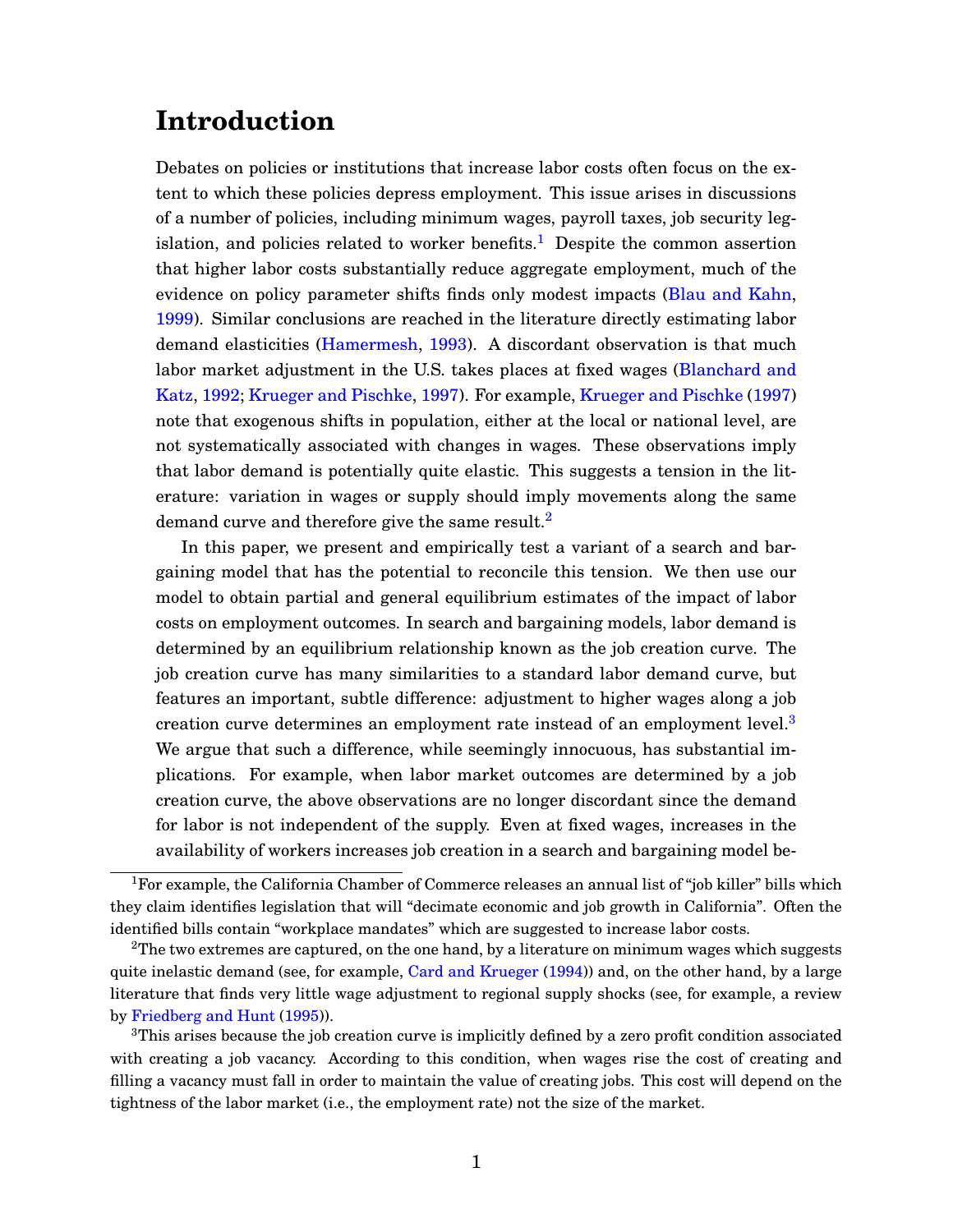cause it reduces search costs. Therefore, shifts in labor costs or supply can produce very different labor market outcomes.

The framework we present extends the standard search and bargaining model in several directions, reflecting our interest in its empirical evaluation. First, our model consists of a set of local labor markets, called cities, which are linked through goods trade and labor mobility.<sup>[4](#page-2-0)</sup> Identifying the elasticity of the job creation curve requires variation in employment rates that does not simply mimic variation in employment levels. By focusing on city-level outcomes, we are able to distinguish between the two adjustment mechanisms since inter-city migration implies that employment rates and levels do not necessarily move together. We also extend the model to allow for multiple sectors, which is key for our empirical identification strategy. We show that our multi-city, multi-sector model implies testable restrictions that have not previously been recognized in the literature. Finally, we extend the standard model to include heterogeneous talent across the population in terms of abilities to create jobs in different industries.<sup>[5](#page-2-1)</sup> This feature is common in the firm creation literature and, in our model, provides an additional justification for a less than perfectly elastic job creation curve. Our main assumption regarding potential job creators is that they are proportional to the population.[6](#page-2-2)

A challenge of the current paper is to present a credible identification strategy for estimating the elasticity of job creation with respect to wages. To do so, we exploit forces that determine wages in a search and bargaining set-up that are independent of the labor demand determination aside from their impact on wages. In particular, changes in workers' bargaining position will impact wages even when the availability of workers is held constant. Using this insight, which is developed in [Beaudry, Green, and Sand](#page-42-2) [\(2009\)](#page-42-2), we exploit variation in predicted local industrial employment composition or changes in national-level industrial premia to construct instruments for wages at the local level. The intuition behind our instrumental variables strategy is that improvements in workers' outside employment opportunities place upward pressure on wages and are independent of the availability of workers, and thus provide appropriate identifying variation in our

<span id="page-2-2"></span><sup>6</sup> This assumption is less common, but appears as a reasonable approximation. In a standard search and bargain model, the elasticity of the job creation curve is driven entirely by the match frictions. In our set-up, this elasticity will reflect both match frictions and the potential supply of job creators.

<span id="page-2-0"></span><sup>&</sup>lt;sup>4</sup>Although labor mobility will allow expected utility to be equalized across localities, the labor market frictions will nevertheless imply that wage determination maintains a local component.

<span id="page-2-1"></span><sup>&</sup>lt;sup>5</sup> The selection mechanism implied by our entrepreneur heterogeneity approach shares similarities with other work that has modeled industries as collections of heterogeneous producers [\(Hamermesh](#page-43-0) [\(1993,](#page-43-0) Chapter 4), [Jovanovic](#page-43-4) [\(1982\)](#page-43-4), [Melitz](#page-43-5) [\(2003\)](#page-43-5)). The idea that there is heterogeneity among firms has received support from the related empirical literature (see, for example, [Bartelsman and Doms](#page-42-3) [\(2000\)](#page-42-3)).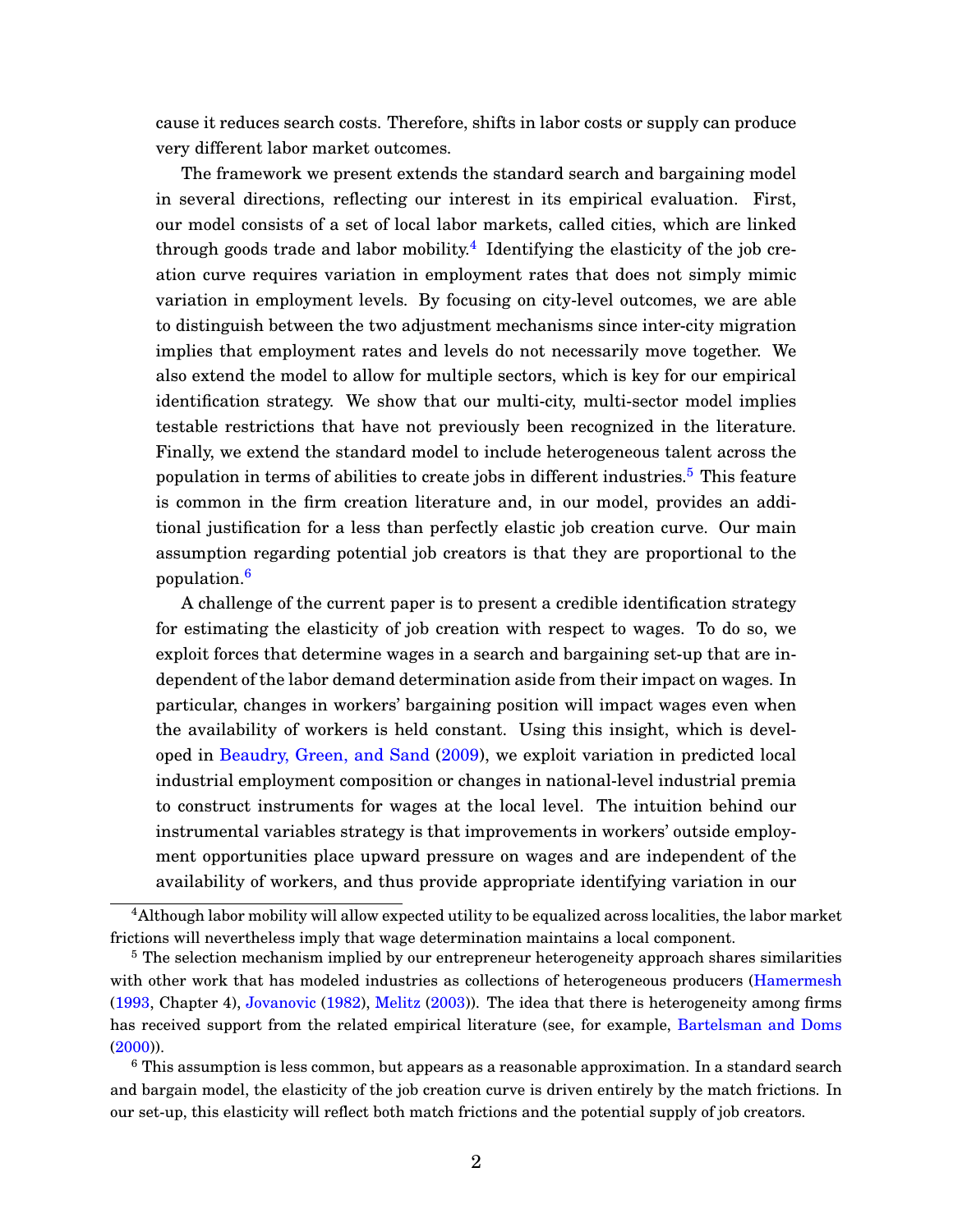model. While we demonstrate that our instruments are valid under the assumptions of our model, we also show that the model is over-identified which provides a means of empirically evaluating our approach.<sup>[7](#page-3-0)</sup>

In our framework, we can define two notions of wage elasticity of job creation. The first is a partial equilibrium response that we call industry-level elasticity. This elasticity measures how job creation in one sector responds to changes in wages in that sector, holding the aggregate labor market tightness in a city constant. The second elasticity that we aim to estimate pertains to the total or general equilibrium effect of changes in wages in all sectors of a city. We call this elasticity the local "aggregate" elasticity, and we argue that this elasticity conceptually corresponds most closely to the type of questions of interest to policy makers. The nature of the feedback effects in a search model implies that the aggregate elasticity is smaller than the industry-level elasticity.

Our empirical work is based on U.S. Census data from 1970-2000 and data from the American Community Survey for 2007. Working mainly at the industrycity level, our approach relies on comparing industry-level changes in employment rates across cities with different levels of wage pressures due to changes in bargaining position induced by predicted shifts in industrial composition. We look at effects over periods of 10 years (except for the shorter 7-year period 2000-2007), and therefore the estimates we find are associated with rather long run phenomena.

The main finding of the paper is that the type of labor demand specification implied by our augmented model of search and bargaining – which emphasizes employment rate-wage trade-offs – is given substantial support in the data. In particular, the clear over-identifying restrictions implied by theory are easily accepted. We present estimates of both types of elasticities identified by the model, finding an estimate of  $-1$  for the industry-level elasticity and an estimate of  $-0.3$ for the aggregate elasticity. Thus, our evidence supports claims that the general equilibrium employment rate-labor cost trade-off is relatively inelastic. In addition, the model also provides a rationale for why studies focusing on regional supply adjustments yield results that seem to imply a very elastic labor demand curve. In particular, the assumptions of a constant returns to scale matching technology and potential job creators that are proportional to the population imply that an inflow of workers simply replicates the economy, with no impacts on wages or employment rates. We show that the data conforms to this property, which fits

<span id="page-3-0"></span><sup>7</sup>Our approach to estimation and model evaluation is within the structural tradition, as we derive the conditions under which our model is identified and we use an over-identification test implied by the model to evaluate its relevance. Since one of the main criticisms of structural models is that the identification assumptions are non-transparent and the over-identification test non-intuitive, we present our results within an IV framework that is easy to evaluate.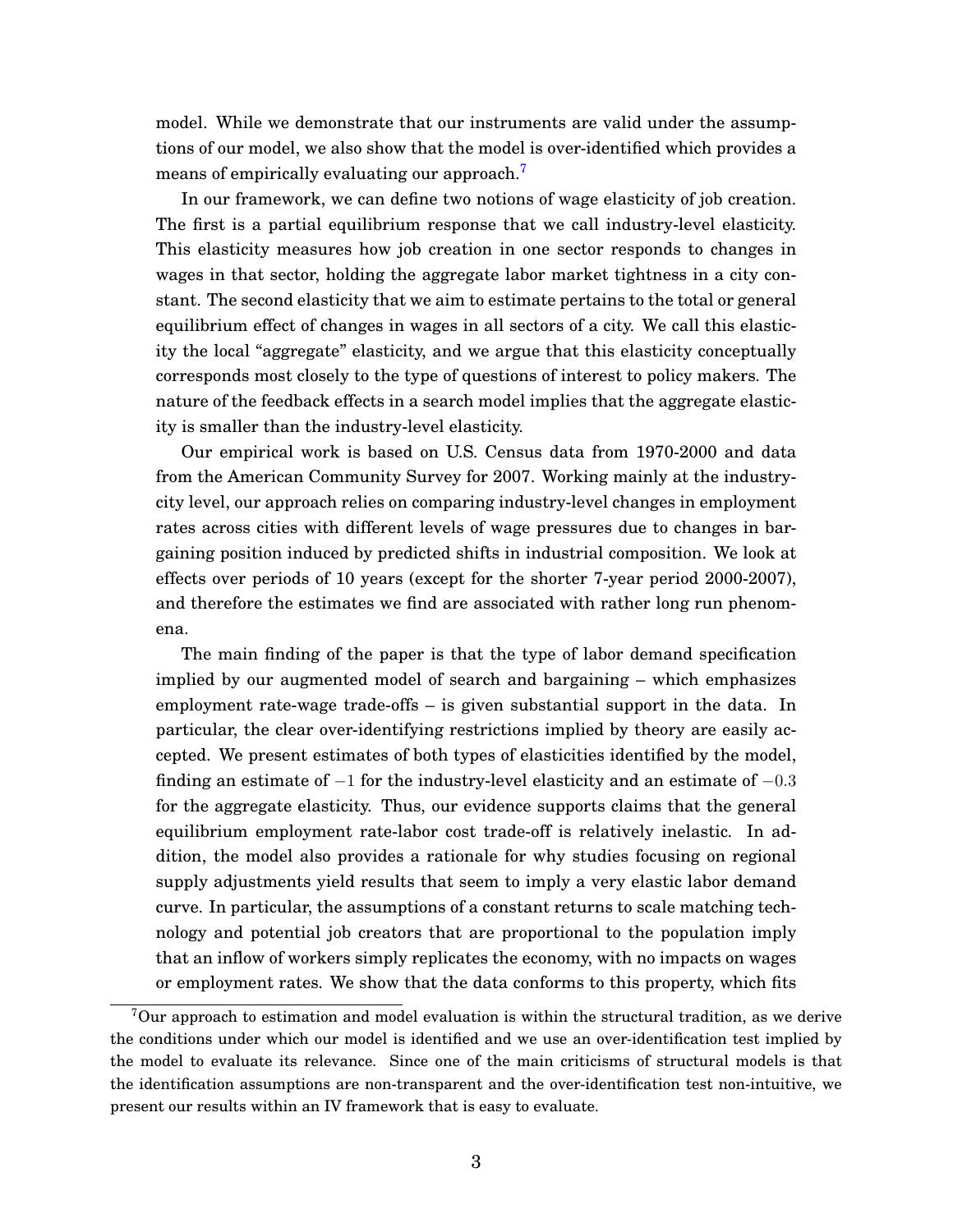with other investigations of the nature of the matching function [\(Blanchard and](#page-42-4) [Diamond,](#page-42-4) [1989\)](#page-42-4). Expressed in wage/employment-level space, this means that an inflow of workers traces out a flat relationship as employment expands with no effect on wages. Our interpretation implies that this flat relationship is not related to a perfectly elastic labor demand, but is instead a series of equilibrium points reflecting adjustments on both sides of the labor market.

Overall, we view the paper as making three main contributions. First, we show that a standard search and bargaining model extended to include multiple local labor markets and sectors has implications that have not been previously recognized and, importantly, that these implications allow for tight over-identifying restrictions from which to evaluate the model. The fact that we cannot reject these restrictions provides evidence in favor of this class of models in general, and suggests that it is a reasonable framework within which to estimate the effects of labor cost on employment outcomes. Second, we show that estimates using U.S. citylevel data can provide a straightforward rationale for the disparate labor demand elasticities that can be inferred from earlier studies. Third, we obtain estimates of general equilibrium impacts of increases in labor costs on the employment rate (which we argue is the most policy-relevant parameter) that imply a relatively inelastic trade-off. One possible implication from this is that as U.S. cities search for ways to spur job creation, focusing on reducing labor costs may yield only modest returns.

A number of papers are related to this work. First, we build on standard equilibrium search models [\(Pissarides,](#page-44-0) [2000\)](#page-44-0) to include endogenous industrial composition [\(Acemoglu,](#page-42-5) [1999,](#page-42-5) [2001\)](#page-42-6). In contrast to these latter studies, which are mainly theoretical and focus on factors that influence the composition of jobs, the primary focus of this paper is empirical and investigates the long-run consequences of industrial composition for wage and employment outcomes. This focus also differentiates our work from studies of regional adjustment to aggregate labor demand changes [\(Blanchard and Katz,](#page-42-1) [1992;](#page-42-1) [Bartik,](#page-42-7) [1993,](#page-42-7) [2006\)](#page-42-8). This paper is also related to work investigating the impact of labor costs on employment, as surveyed by [Blau and Kahn](#page-42-0) [\(1999\)](#page-42-0), and to a large literature examining local adjustment to supply shocks (see, for example, [Lewis](#page-43-6) [\(2004\)](#page-43-6), [Boustan, Fishback, and Kan](#page-42-9)[tor](#page-42-9) [\(2007\)](#page-42-9) and [Card](#page-43-7) [\(2009\)](#page-43-7), among others), and concerned with issues similar to [Krueger and Pischke](#page-43-1) [\(1997\)](#page-43-1). Our work is different from all of these studies because it is based on an empirical evaluation of a search and bargaining model and, therefore, we highlight very different mechanisms, although our empirical findings are largely consistent with these literatures.

The remaining sections of the paper are as follows. In section 1, we propose an extended search and bargaining model and illustrate the implications of such a model for an empirical specification of the job creation curve. In particular, we use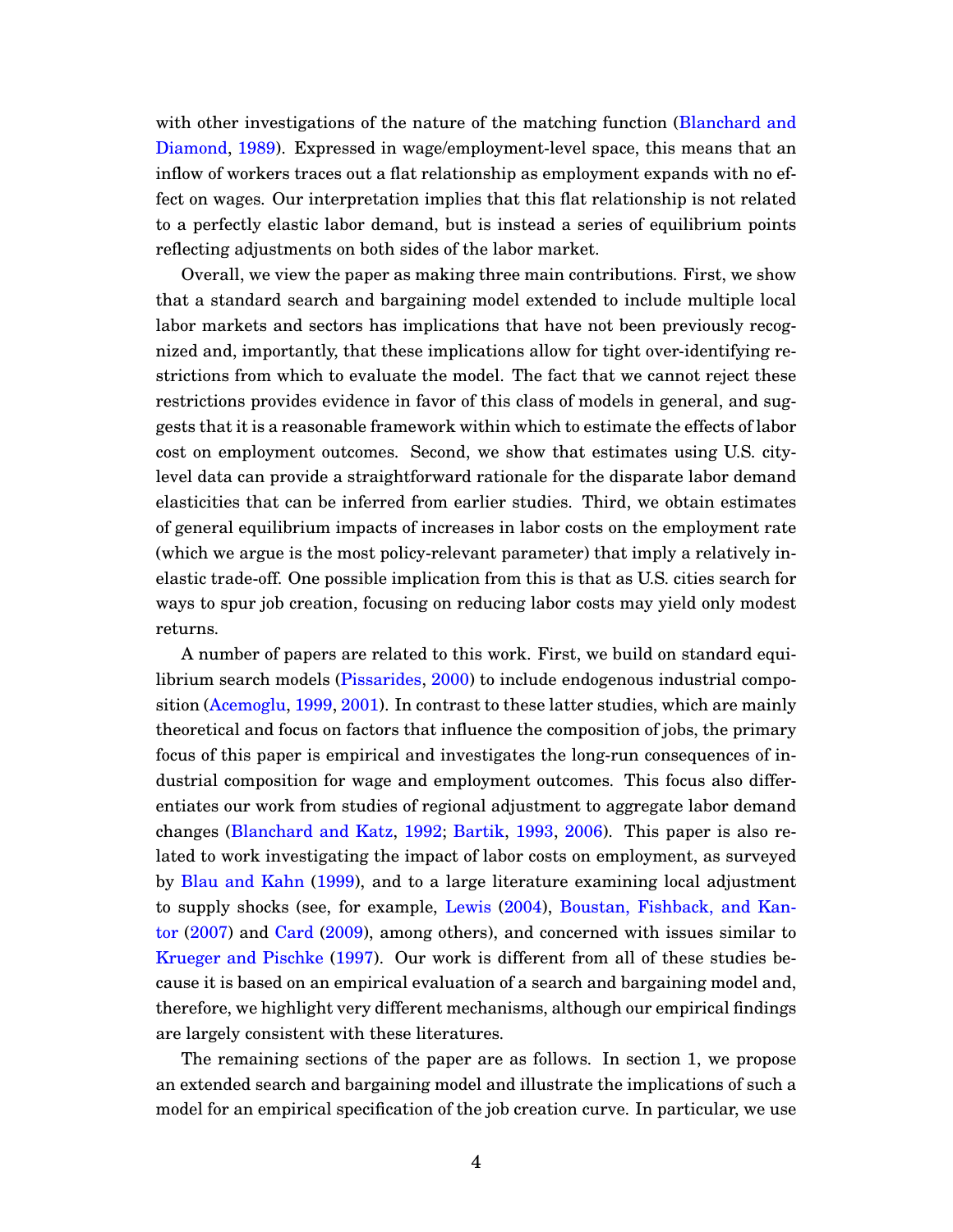the model to derive both an empirical specification and an instrumental variable strategy for identifying key parameters. In section 2, we present our data and discuss implementation issues. In section 3, we present a large set of results. The model we derive implies a number of estimating strategies and we illustrate how the results from one strategy reinforce the others by satisfying various constraints in the data that are implied by theory. In section 4 we assess the robustness of our results. Section 5 concludes.

## <span id="page-5-1"></span>**1 Theoretical Framework**

In this section, we present a multi-sector extension of a standard search and bargaining model with limited entrepreneurial talent. Our goal is to derive an empirical specification of the job creation curve and show how such a job creation curve can be estimated with city-level data. Our framework is general equilibrium in nature, and, therefore, our model highlights the simultaneity of job creation and wage formation. One key objective of this section is to derive an empirical strategy for estimating the elasticity of the job creation curve with respect to wages while taking into account the endogenous formation of wages. We show that the model implies the type of variation that can be used to identify the impact of wages on job creation and provides an intuitive test, in the form of an over-identifying restriction, of the validity of our approach.

The model economy we consider has one final good, denoted  $Y$ , which is an aggregation of output from  $I$  industries as given by

$$
Y = \left(\sum_{i=1}^{I} a_i Z_i^{\chi}\right)^{1/\chi}, \quad \text{where } \chi < 1. \tag{1}
$$

The price of the final good is normalized to 1, while the price of the good produced by industry  $i$  is given by  $p_i$ . In this economy, we assume that there are  $C$ local markets called cities and that the industrial goods can be produced in any of these markets. The total quantity of the industrial good  $Z_i$  produced in the economy is equal to the sum across cities of  $X_{ic}$ , the output in industry i in city c.

#### **1.1 Search**

We focus on the steady-state of local economies, called cities, that exhibit search frictions.[8](#page-5-0) Each local economy unfolds in continuous time and consists of firms and

<span id="page-5-0"></span> $8T_0$  greatly simplify the exposition, we examine the extreme case where workers are not mobile across cities. In a later section, we show that the results derived in this section are robust to an extension of the model allowing for worker mobility and endogenous housing prices.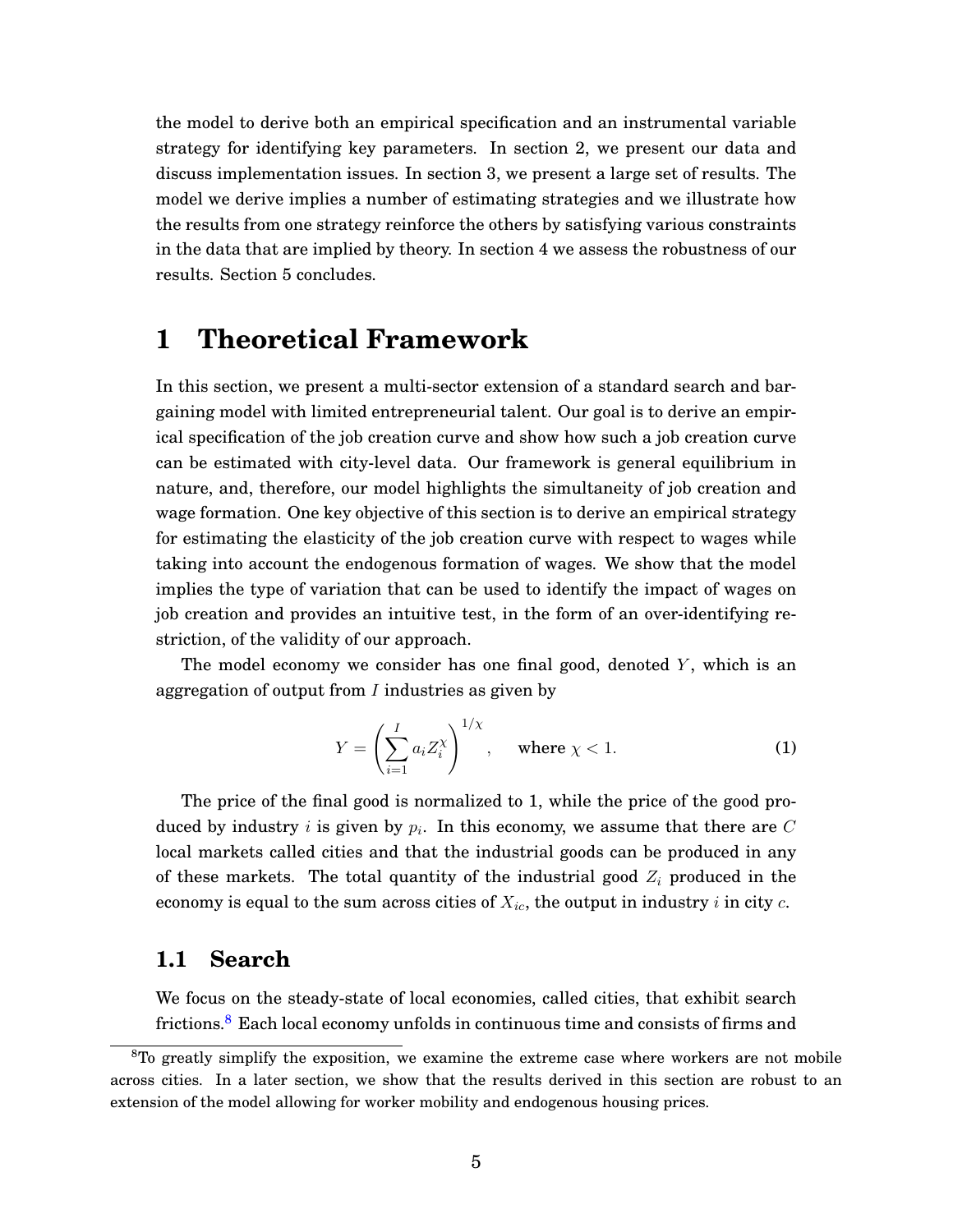workers who are risk neutral, infinitely lived, and discount the future at a rate,  $\rho$ . Firms and workers come together in pairs to produce via a matching technology and matches separate at an exogenous rate,  $\delta$ . Let  $L_c$  denote the total available number of workers in city  $c,$  and  $E_c = \sum_i E_{ic}$  and  $N_c = \sum_i N_{ic}$  denote the number of employed workers or matches, and the number of available jobs in industry  $i$  in city  $c$ , respectively. The number of matches produced per unit of time is governed by the matching function:

$$
M = M((L_c - E_c), (N_c - E_c)),
$$
\n(2)

where the inputs are the available pool of unemployed workers,  $L_c - E_c$ , and the number of vacancies,  $N_c - E_c$ . As is standard in the search and bargaining literature, we assume the matching technology exhibits constant returns to scale and is increasing in both arguments.

These properties of the matching technology imply that we can write the probability that a worker encounters a vacancy and the probability a firm fills a vacancy as:

$$
\psi_c = \frac{M((L_c - E_c), (N_c - E_c))}{L_c - E_c} \quad \text{and} \quad \phi_c = \frac{M((L_c - E_c), (N_c - E_c))}{N_c - E_c}, \tag{3}
$$

respectively. Notice that search is undirected, implying that firms in any industry have the same probability of encountering a worker; that is, what is important for determining vacancy contact rates is the total number of vacancies and the total pool of unemployed workers. In steady state, the flow of workers leaving unemployment must equal the flow of workers exiting employment, implying the equilibrium condition:

<span id="page-6-0"></span>
$$
\delta \frac{E_c}{L_c} = M \left( 1 - \frac{E_c}{L_c}, \frac{N_c}{L_c} - \frac{E_c}{L_c} \right). \tag{4}
$$

#### **1.2 Bellman Equations**

Firms can open jobs in any industry and city. To create a job in industry i in city  $c$ , a firm must pay a cost,  $k_{ic}$ , the value of which will be determined in equilibrium. Denote by  $V_{ic}^v$  the present-discounted value of a vacancy in industry  $i$  and city  $c$ . In steady-state,  $V_{ic}^v$  must satisfy the Bellman equation:

<span id="page-6-2"></span><span id="page-6-1"></span>
$$
\rho V_{ic}^v = -r_i + \phi_c \left( V_{ic}^f - V_{ic}^v \right),\tag{5}
$$

where  $r_i$  is the flow cost of maintaining the vacancy and with probability  $\phi_c$  the vacancy is converted into a filled job, which has a present-discounted value of  $V_{ic}^f$ . In equilibrium, this value must satisfy

$$
\rho V_{ic}^f = p_i - w_{ic} + \epsilon_{ic} + \delta \left( V_{ic}^v - V_{ic}^f \right), \tag{6}
$$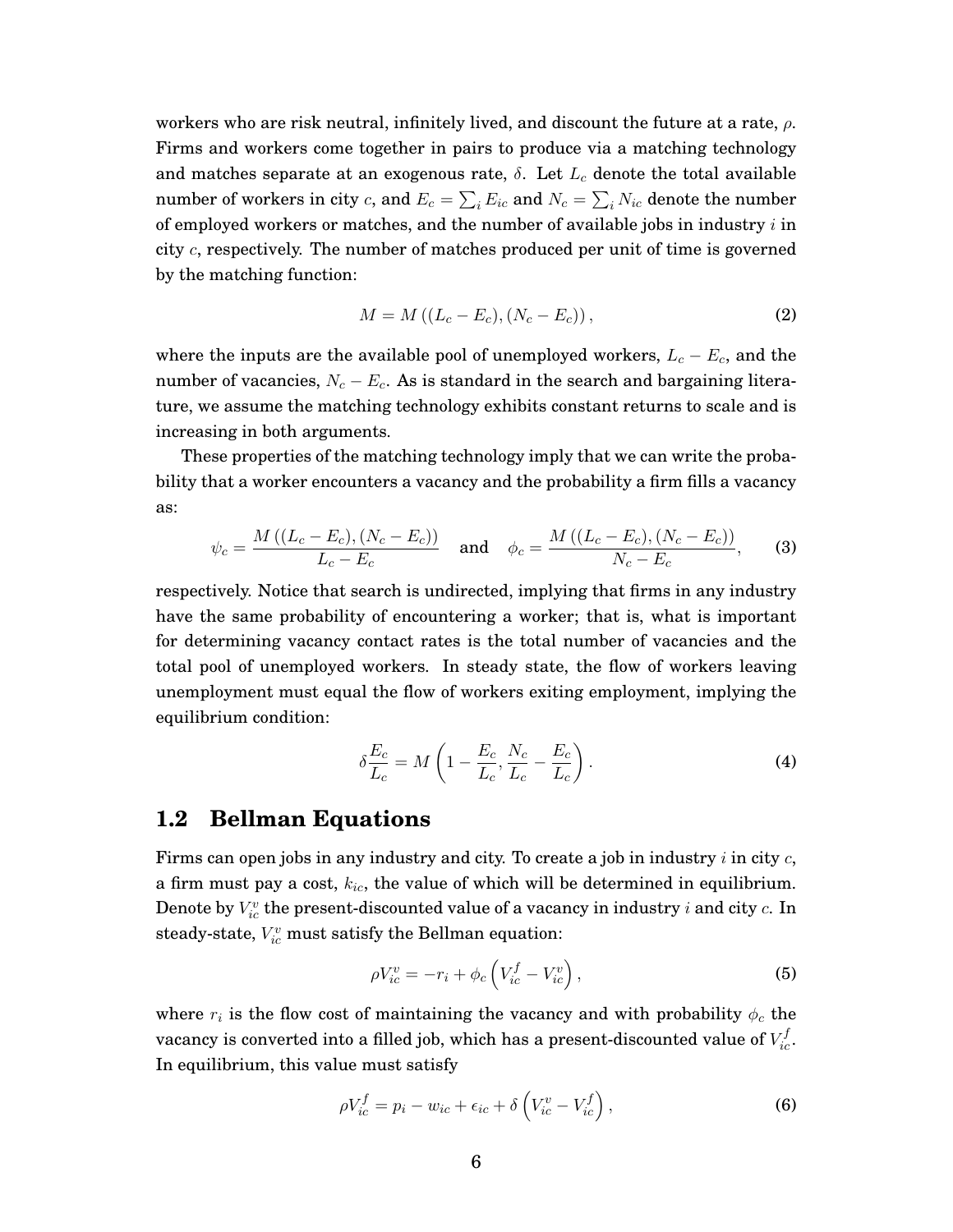where  $p_i$  is the price of the industrial good,  $w_{ic}$  the wage paid to workers in industry  $i$  in city  $c,$  and  $\epsilon_{ic}$  is an industry-city cost advantage where we assume  $\sum_c \epsilon_{ic} = 0.$ Thus, once a match occurs, a firm enjoys a profit flow of  $p_i - w_{ic} + \epsilon_{ic}$ , and with probability  $\delta$  the match is broken.

Workers can either be employed or unemployed. Denote the present-discounted value of employment and unemployment in industry  $i$  in city  $c$  as  $U_{ic}^e$  and  $U_{ic}^u$ , respectively. The value of  $U^e_{ic}$  in steady-state must satisfy the Bellman relationship:

<span id="page-7-3"></span><span id="page-7-1"></span>
$$
\rho U_{ic}^e = w_{ic} + \delta (U_{ic}^u - U_{ic}^e),\tag{7}
$$

where  $w_{ic}$  is the wage paid to the worker in industry i in city c. When an individual is unemployed, he receives a flow utility from an unemployment benefit,  $b$ , plus a city-specific amenity,  $\tau_c$ . The probability that a potential worker finds a job is  $\psi_c$ . Let  $\mu$  denote the probability that an individual is matched with his previous industry, and  $1-\mu$  the probability that he draws a job from all industries (including i). Thus, the value of unemployment must satisfy:

$$
\rho U_{ic}^{u} = b + \tau_c + \psi_c \left( \mu \cdot U_{ic}^e + (1 - \mu) \cdot \sum_j \eta_{jc} U_{jc}^e - U_{ic}^u \right). \tag{8}
$$

The important aspect of equation [\(8\)](#page-7-1) is that, as long as  $\mu < 1$ , the utility level associated with having lost one's job in industry i depends on the utility associated with jobs in other industries. The instantaneous probability of finding a job in industry *j* is given by  $\psi_c \cdot (1 - \mu) \cdot \eta_{jc}$ , where  $\eta_{jc}$  represents the fraction of vacant jobs that are in industry  $j$ . This implies that a worker finding a job in another industry is assumed to find it in proportion to the relative size of that industry.<sup>[10](#page-7-2)</sup>

In writing the above equations, we have assumed that there are always gains from trade between workers and firms in all jobs created in equilibrium. Once a match is made, workers and firms bargain a wage, which is set according to the bargaining rule:

<span id="page-7-4"></span>
$$
\left(V_{ic}^f - V_{ic}^v\right) = \left(U_{ic}^e - U_{ic}^u\right) \cdot \kappa,\tag{9}
$$

<span id="page-7-0"></span><sup>&</sup>lt;sup>9</sup> We have not included an amenity term in the flow utility when employed to simplify notation. No results would change if we included such a term since what is important for wage determination is the difference in utility between being unemployed or employed. The amenity term  $\tau$  should therefore be interpreted as the difference in flow utility associated with amenities when unemployed versus when someone is employed.

<span id="page-7-2"></span> $10$ In this formulation, we are assuming that workers can only search while being unemployed. While this is a strong assumption, it has the attractive feature of allowing the problem to be solved explicitly and thereby amenable to simple empirical exploration. For these reasons we maintain this assumption throughout and leave for future work the implications for industrial composition with on-the-job search.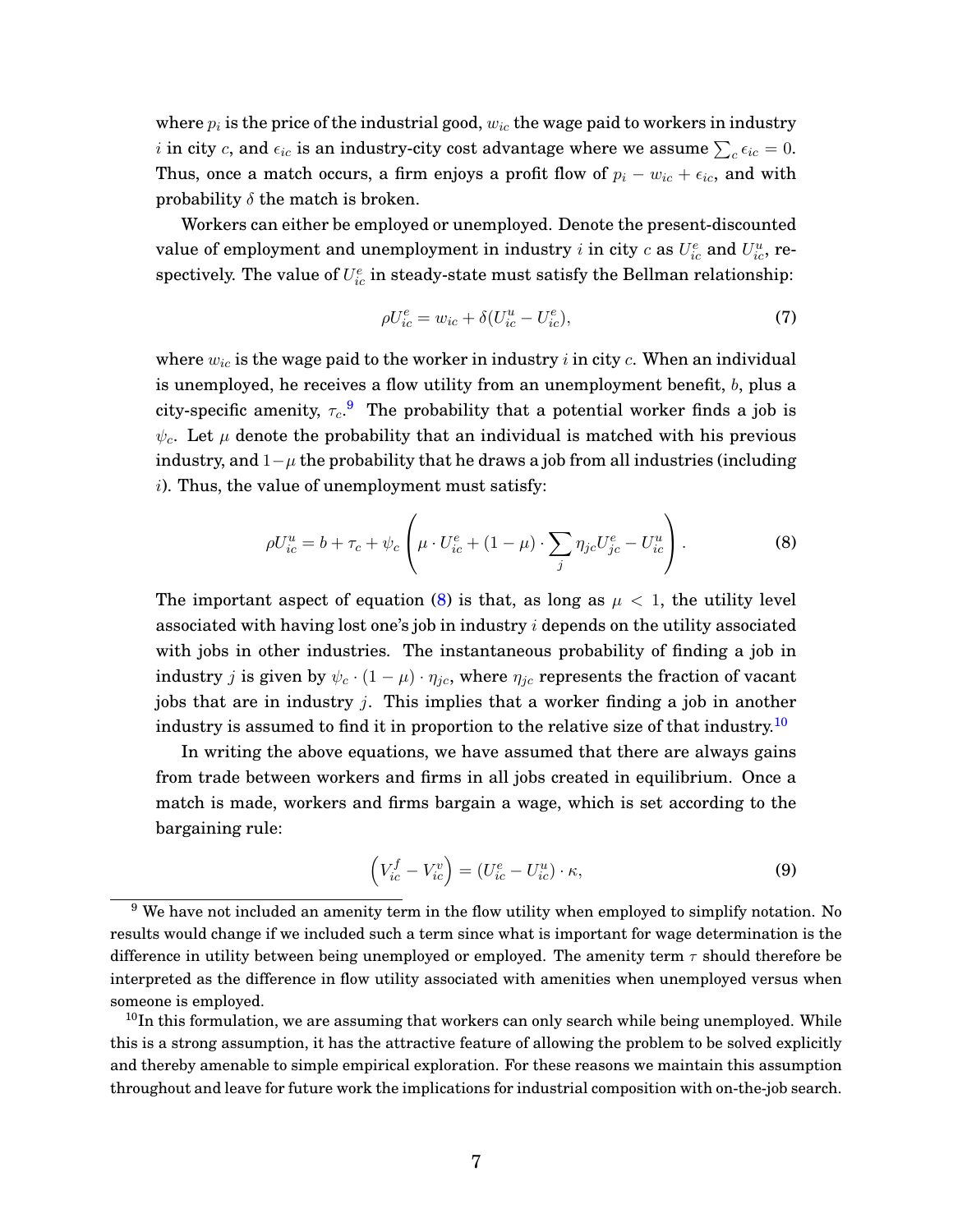where  $\kappa$  is a parameter governing the relative bargaining power of workers and firms. Finally, the number of jobs created in industry  $i$  in city  $c$ ,  $N_{ic}$ , is determined by the free entry condition:

<span id="page-8-0"></span>
$$
k_{ic} = V_{ic}^v.
$$
 (10)

The cost  $k_{ic}$  should be viewed as the cost of creating a marginal job. If this cost were fixed, then cities would generally specialize in only one industry. Since we want to generate cities with employment across a wide range of industries, we model  $k_{ic}$  as increasing in the number of new jobs being created locally in that industry. To do this, we model the supply of jobs as being determined by the decisions of a set of potential job creators who differ in terms of set-up costs. In particular, we assume that in each period, an individual (in addition to being a worker), has the option of creating a job. With probability  $\tilde{\Omega}_{ic}$ , an individual in city  $c$  draws the possibility of creating a job in industry  $i$ . With this draw he learns his cost of creating his job, which is drawn from the distribution  $f(.)$ . Denote the expected value of creating a job in industry i in city c as  $\Pi_{ic}$ . This implies that all jobs with costs lower than  $\Pi_{ic}$  will be undertaken. Therefore, the number of jobs created,  $N_{ic}$  in industry i in city c will be

$$
N_{ic} = L_c \cdot \tilde{\Omega}_{ic} \cdot F(\Pi_{ic}),\tag{11}
$$

where  $F(\cdot)$  is the CDF associated with  $f(\cdot)$ . Thus, in equilibrium,

$$
F^{-1}\left(\frac{N_{ic}}{L_c \cdot \tilde{\Omega}_{ic}}\right) = k_{ic},\tag{12}
$$

where  $\tilde{\Omega}_{ic}$  can be interpreted as a city-industry comparative advantage in creating certain types of jobs. It will be convenient to decompose this advantage into two terms:  $\tilde{\Omega}_{ic}=\Omega_i+\Omega_{ic},$  where  $\Omega_i$  represents an industry effect that reflects systematic job creation probabilities for industries that is common to all cities, and  $\Omega_{ic}$ reflects a city-industry component with the property that  $\sum_c \Omega_{ic} = 0.$ 

This formulation implies that higher quality entrepreneurs enter the market and create jobs first. As employment expands, the value of creating jobs must rise in order to maintain zero profits for the marginal entrepreneur who is of increasingly lower quality. This has the effect in our model to provide an additional reason for a less than perfectly elastic job creation curve, because the supply of potential job creators is negatively related to wages (positively related to the value of a vacancy,  $V_{ic}^v$ .). This relationship is what we mean when we refer to limited entrepreneurial talent: at any given wage, only a subset of potential job creators will be able to profitably create jobs.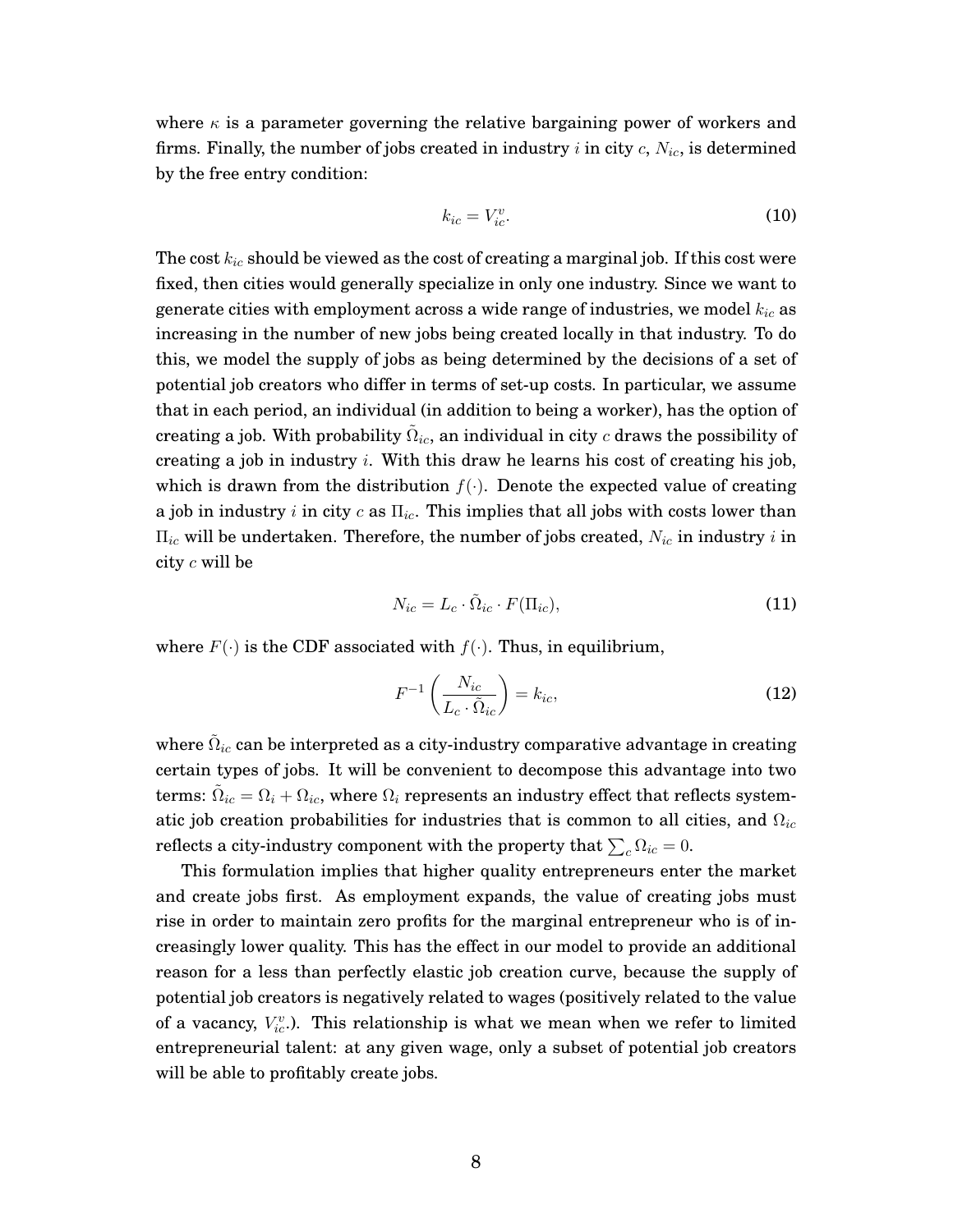#### **1.3 Solving**

At the city level, prices of industrial goods are taken as given and an equilibrium is defined by values of  $N_{ic},$   $w_{ic},$  and  $\frac{E_c}{L_c}$  such that equations [\(4\)](#page-6-0) through [\(10\)](#page-8-0) are satisfied. At the economy-wide level, prices adjust to ensure that markets for industrial goods clear. Price changes occur when there are shifts in demand for industrial goods, captured in the model by the  $a_i$  parameters. Local outcomes respond to industry prices and local advantages, captured by the  $\Omega_{ic}$ s and  $\epsilon_{ic}$ s. We will take the above description of a steady-state equilibrium as representing an equilibrium at a point in time and examine how this equilibrium changes in response to changes in the exogenous driving forces,  $a_i, \Omega_{ic},$  and  $\epsilon_{ic}.$ 

Below, we develop our empirical strategy by solving for steady-state relationships. First, we are interested in job creation, or labor demand, given by equations [\(5\)](#page-6-1), [\(6\)](#page-6-2) and [\(10\)](#page-8-0). Our main estimating equation is a linearized version of the job creation condition implied by the model which relates industry-city employment rates to industry-city wages and overall city-wide labor market conditions which are summarized by the employment rate. In order to estimate this relationship, we must solve inherent endogeneity problems that are implied by the model. To do this, we solve for the wage, or labor supply, equation which is given by [\(8\)](#page-7-1),[\(7\)](#page-7-3), [\(5\)](#page-6-1), [\(6\)](#page-6-2), and [\(9\)](#page-7-4). This equation highlights forces that shift wages but do not directly affect labor demand; namely, workers' bargaining position. We show that a worker's bargaining position is affected by outside employment opportunities and we develop an instrumental variables strategy to isolate these forces.

#### **1.3.1 Job Creation**

Using equations  $(5)$  and  $(6)$ , we can write the value of a vacancy as:

<span id="page-9-1"></span>
$$
\rho V_{ic}^v = \alpha_{c1} \cdot r_i + \alpha_{c2} \cdot (p_i - w_{ic} + \epsilon_{ic}), \tag{13}
$$

where  $\alpha_{c1} = -\frac{(\rho+\delta)}{\rho+\delta+\delta}$  $\frac{(\rho + \delta)}{\rho + \delta + \phi_c}$  and  $\alpha_{c2}$   $=$   $\frac{\phi_c}{\rho + \delta + \phi_c}$  $\frac{\phi_c}{\rho + \delta + \phi_c}$ . The impact of an increase in the flow of profits,  $p_i - w_{ic} + \epsilon_{ic}$ , on the value of a vacancy is given by  $\alpha_{c2}$ . This value depends on a city's vacancy contact rates,  $\phi_c$ , which, in turn, depend on a city's employment rate,  $\frac{E_c}{L_c}$ . It is useful to make this relationship explicit by taking a linear approximation around the point where cities have an identical employment rate. This condition occurs when cities have identical industrial compositions (we assume for simplicity that  $\eta_{ic} = \frac{1}{I}$  where  $I$  is the number of industries),  $\epsilon_{ic} = 0$  and  $\Omega_{ic} = 0$   $\forall ic$ . In addition, for reasons we will make clear shortly, it will be useful to work in log changes between two periods. Equation  $(14)$  is a rewrite of  $(13)$  using a log-linear approximation:

<span id="page-9-0"></span>
$$
\Delta \ln V_{ict}^v = \tilde{\alpha}_{it} + \alpha_2 \Delta \ln w_{ict} + \alpha_3 \Delta \ln \frac{E_{ct}}{L_{ct}} + \alpha_4 \Delta \epsilon_{ict}, \tag{14}
$$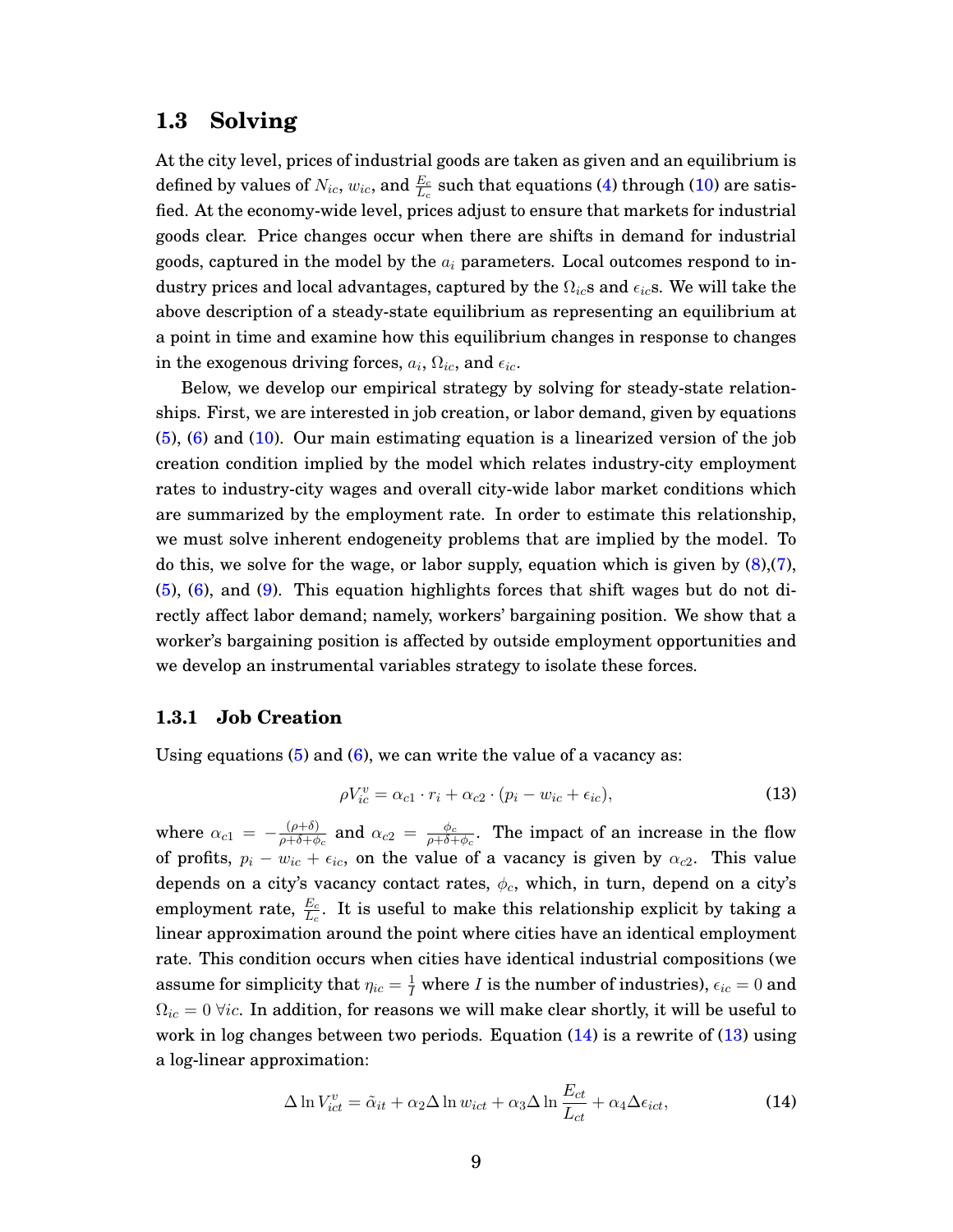where  $\Delta x_{it} = x_{it} - x_{it-1}$  and we have added time subscripts because we will use data from several periods. The  $\tilde{\alpha}_i$ s correspond to industry-year specific effects, and, hence, can be captured in an empirical specification by industry-year dummy variables, the coefficients  $\alpha_2$  and  $\alpha_3$  are predicted to be negative and are evaluated at common vacancy filling rates, and the last term represents an error term that depends on the city-industry cost advantages. The predicted signs of  $\alpha_2$  and  $\alpha_3$  are intuitive, since, all else equal, the return to opening new jobs will be lower when wages are higher and the labor market is tighter, implying a longer time to fill a vacancy.

We also wish to link  $\frac{N_{ic}}{L_c}$  to  $\frac{E_{ic}}{L_c}$  for our empirical relationship. Notice that from the equilibrium condition  $(4)$ , we can always write:

$$
\delta \cdot E_c = \phi_c \cdot [N_c - E_c], \qquad (15)
$$

which also implies:  $\delta \cdot E_{ic} = \phi_c \cdot [N_{ic} - E_{ic}]$   $\forall i$ . Rearranging and dividing both sides by  $L_c$ , we obtain:

<span id="page-10-0"></span>
$$
\frac{N_{ic}}{L_c} = \left[\frac{\delta + \phi_c}{\phi_c}\right] \cdot \frac{E_{ic}}{L_c}.\tag{16}
$$

Substituting this expression into the cost function, log-linearizing and taking differences between two periods, we derive

$$
\Delta \ln k_{ict} = \theta_1 \Delta \ln \frac{E_{ict}}{L_{ct}} + \theta_2 \Delta \ln \frac{E_{ct}}{L_{ct}} + \theta_3 \Delta \tilde{\Omega}_{ict},
$$
\n(17)

where  $\theta_1$  and  $\theta_2$  are positive coefficients, reflecting that set-up costs increase (or average entrepreneur quality declines) as employment expands in a city, and  $\theta_3$  is a negative coefficient that reflects the impact of increasing the size of the pool of potential job creators on  $\Delta \ln k_{ict}$ .

Finally, we can use the free entry condition, [\(10\)](#page-8-0), to equate equations [\(14\)](#page-9-0) and [\(17\)](#page-10-0) to give us an empirical specification for job creation:

<span id="page-10-1"></span>
$$
\Delta \ln \frac{E_{ict}}{L_{ct}} = \varphi_{it} + \varphi_2 \Delta \ln w_{ict} + \varphi_3 \Delta \ln \frac{E_{ct}}{L_{ct}} + \zeta_{ict},
$$
\n(18)

where the  $\varphi_{it}$  represent a set of industry-year dummies,  $\varphi_2 = \frac{\alpha_2}{\theta_1}$  $\frac{\alpha_2}{\theta_1} < 0 \text{ is the elastic-}$ ity of labor demand with respect to wages holding the employment rate constant, and  $\varphi_3 = \frac{\alpha_3 - \theta_2}{\theta_1}$  $\frac{d_1-d_2}{d_1}< 0$  which reflects both the effects of tighter labor markets on duration of vacancies as well as the fact that entry costs are increasing in the number of jobs created, thus implying a lower return on opening new jobs. The  $\operatorname{last}$  term,  $\zeta_{ic} = \frac{1}{\theta_1}$  $\frac{1}{\theta_1}\left(\alpha_4\Delta\epsilon_{ic}-\theta_3\Delta\Omega_{ic}\right)$ , is an error term that depends on city cost and job creation advantages.

Equation [\(18\)](#page-10-1) relates city-industry employment to wages and the city-wide employment rate and forms the basis of our empirical investigation. This equation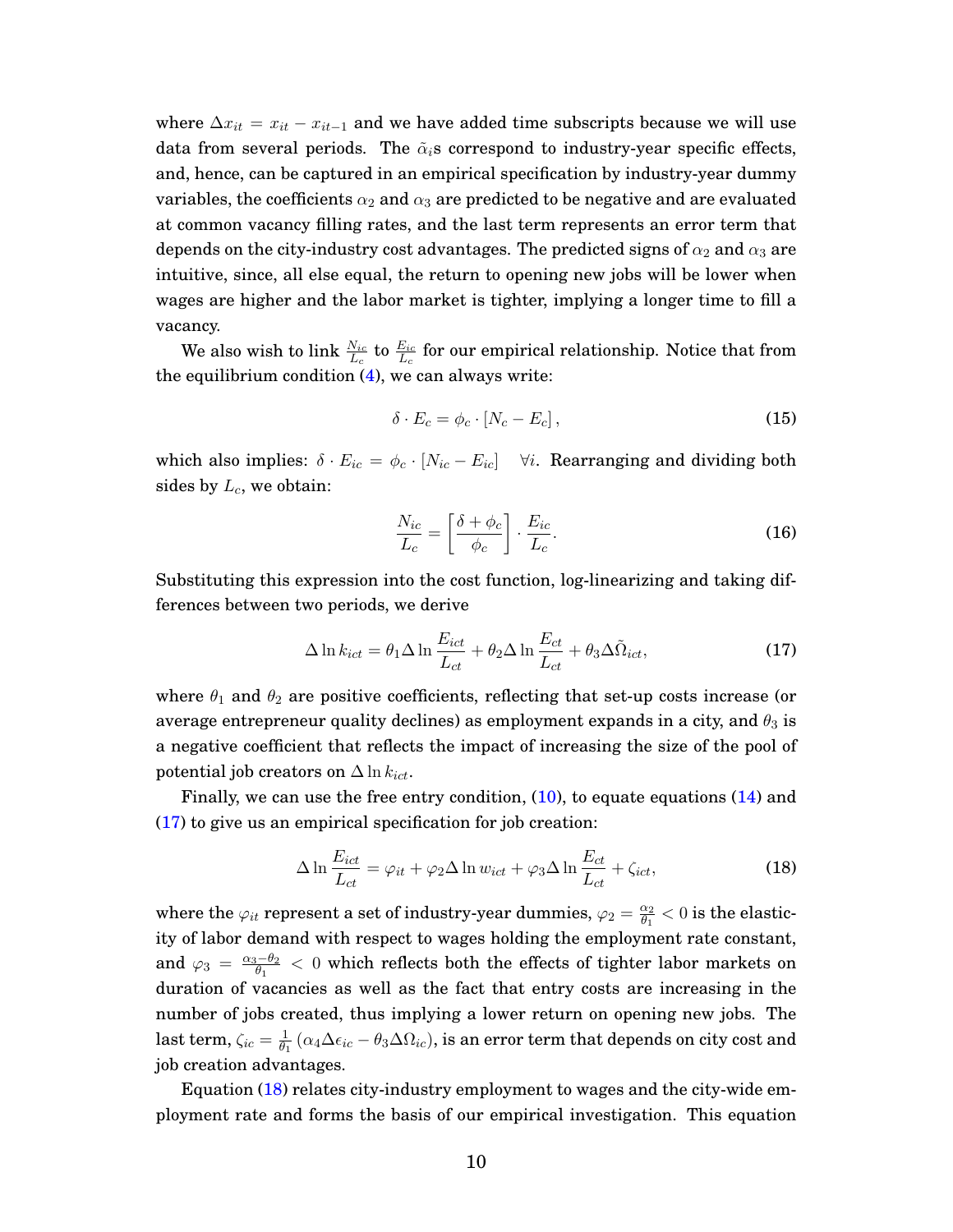can be interpreted as a labor demand equation at the city-industry level. Notice that this equation involves a reflection problem [\(Manski,](#page-43-8) [1993;](#page-43-8) [Moffitt,](#page-44-1) [2001\)](#page-44-1). To see this, note that  $\Delta\ln\frac{E_{ct}}{L_{ct}}$  can be approximated by  $\sum_i\eta_{ict}\Delta\ln\frac{E_{ict}}{L_{ct}}$  so that the change log employment rate in a given city-industry cell,  $\Delta\ln\frac{E_{ic}}{L_c},$  depends on the average across such cells. We could address this issue directly via an instrument or solve out for  $\Delta \ln \frac{E_{ct}}{L_{ct}}.$  However, this will not solve all of the simultaneity problems inherent in equation [\(18\)](#page-10-1), since, as we will make clear in the following section, within-industry wage changes,  $\Delta \ln w_{ict}$ , are also a function of the city-wide employment rate as well as endogenously determined. Thus, to make progress towards estimating the relationship given by the empirical job creation equation [\(18\)](#page-10-1), we must use variation in wages that is uncorrelated with employment rates or the error term given in [\(18\)](#page-10-1). The following section discusses the wage determination process in the search and bargaining model and illustrates our procedure for dealing with the apparent simultaneity issues.

#### **1.3.2 Determination of Wages**

Using equations [\(5\)](#page-6-1) and [\(6\)](#page-6-2), we can derive an expression for  $V_{ic}^{f} - V_{ic}^{v}$ . Similarly, equations [\(7\)](#page-7-3) and [\(8\)](#page-7-1) can be used to derive and expression for  $U^e_{ic} - U^u_{ic}$ . Using these expressions along with the bargaining equation [\(9\)](#page-7-4), we can write the following wage equation:

<span id="page-11-2"></span><span id="page-11-0"></span>
$$
w_{ic} = \gamma_{c0} + \gamma_{c1} p_i + \gamma_{c2} \sum_j \eta_{jc} w_{jc} + \gamma_{c1} \epsilon_{ic}.
$$
 (19)

Equation [\(19\)](#page-11-0) links wages in industry i in city c to the national price of the industrial good,  $p_i$ , and the average level of wages in city  $c$ .<sup>[11](#page-11-1)</sup> Equation [\(19\)](#page-11-0) captures the notion that in a multi-sector search and bargaining model sectoral wages act as strategic complements; that is, high wages in one sector are associated with high wages in other sectors. In fact, the structure of this relationship is again in the form of a classic reflection problem [\(Manski,](#page-43-8) [1993;](#page-43-8) [Moffitt,](#page-44-1) [2001\)](#page-44-1) in that the sectoral wage depends on the average of such wages in a city. We address this by taking expectations of both sides of [\(19\)](#page-11-0), rearranging, and substituting back into equation [\(19\)](#page-11-0), to derive an expression for wages that is a function of nationally determined prices and of the exogenous productivity terms  $\epsilon$ :

$$
w_{ic} = d_{ic} + \gamma_{c1}\epsilon_{ic} + \left(\frac{\gamma_{c2}}{1 - \gamma_{c2}}\right)\gamma_{c1} \sum_{j} \eta_{jc}(p_j - p_1) + \gamma_{c1}\left(\frac{\gamma_{c2}}{1 - \gamma_{c2}}\right) \sum_{j} \eta_{jc}\epsilon_{jc}, \quad (20)
$$

<span id="page-11-1"></span><sup>&</sup>lt;sup>11</sup>The coefficients in [\(19\)](#page-11-0) are  $\gamma_{c0} = \frac{(\rho + \delta + \psi_c \mu)(\rho + \delta + \phi_c)\kappa}{[(\rho + \delta + \psi_c \mu)(\rho + \delta + \phi_c)(\rho + \delta + \phi_c)]}$  $\frac{(\rho+\delta+\psi_c\mu)(\rho+\delta+\phi_c)\kappa}{[(\rho+\delta+\psi_c\mu)+\kappa(\rho+\delta+\phi_c)](\rho+\delta+\psi_c)}(b+\tau_c), \ \gamma_{c1} \ = \ \frac{\rho+\delta+\psi_c\mu}{(\rho+\delta+\phi_c)\kappa+(\rho+\delta+\psi_c\mu)}$ and  $\gamma_{c2} = \frac{(\rho + \delta + \phi_c)\kappa}{[(\rho + \delta + \psi_c)\mu + \kappa(\rho + \phi_c)]^2}$  $[(\rho+\delta+\psi_c\mu)+\kappa(\rho+\delta+\phi_c)]$  $\psi_c(1-\mu)$  $\frac{\psi_c(1-\mu)}{(\rho+\delta+\psi_c)}$ . See [Beaudry, Green, and Sand](#page-42-2) [\(2009\)](#page-42-2) for additional details on deriving this expression.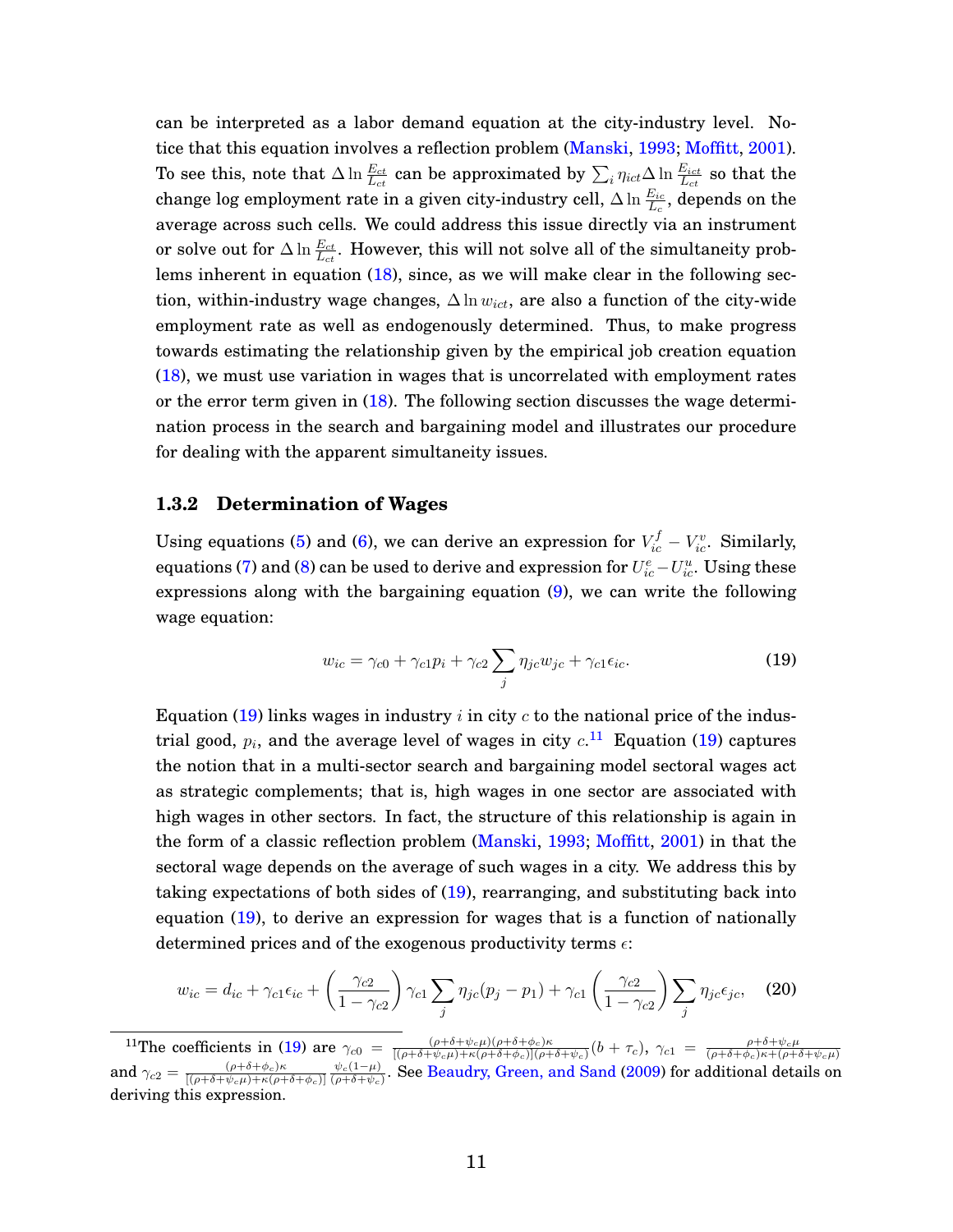where  $d_{ic} = \gamma_{c0} \left( 1 + \frac{\gamma_{c2}}{1 - \gamma_{c2}} \right)$  $+\gamma_{c1}\left(\frac{\gamma_{c2}}{1-\gamma_{c2}}\right)$  $1-\gamma_{c2}$  $\Big)$   $p_1 + \gamma_{c1} p_i$ . In equation [\(20\)](#page-11-2), we have expressed prices in relation to the price of an arbitrarily chosen good denoted  $p_1$  in order to help emphasize how a pure shift change in industrial composition affects wages (where by a pure shift we mean a change in the  $\eta s$  that does not change the total number of jobs).

We can use [\(19\)](#page-11-0) to relate the price differential  $p_i - p_1$  to the average national level wage premium in  $i$  relative to the baseline industry 1, which we denote  $\nu_i{}^{12}$  $\nu_i{}^{12}$  $\nu_i{}^{12}$ 

<span id="page-12-2"></span><span id="page-12-1"></span>
$$
\nu_i = w_i - w_1 = \gamma_1 \cdot (p_i - p_1) + \hat{d}_i. \tag{21}
$$

Substituting  $(21)$  into  $(20)$ , we get

$$
w_{ic} = \tilde{d}_{ic} + \left(\frac{\gamma_{c2}}{1 - \gamma_{c2}}\right) \left(\frac{\gamma_{c1}}{\gamma_1}\right) \sum_j \eta_{jc} \nu_j + \gamma_{c1} \epsilon_{ic} + \gamma_{c1} \left(\frac{\gamma_{c2}}{1 - \gamma_{c2}}\right) \sum_j \eta_{jc} \epsilon_{jc},\tag{22}
$$

where  $\tilde{d}_{ic} = d_{ic} + \left(\frac{\gamma_{c2}}{1-\gamma_{c}}\right)$  $1-\gamma_{c2}$  $\big\}$  (  $\gamma_{c1}$  $\left(\frac{\gamma_{c1}}{\gamma_1}\right)\sum_j\eta_{jc}\hat{d}_{ic}.$  Equation [\(22\)](#page-12-2) provides a direct expression of how wages within an industry-city cell depend on the industrial composition of a city as captured by the index  $\sum_j \eta_{jc}(w_i - w_1)$ . We will denote this index by  $R_c$ and refer to it as average city rent. A high value of this index indicates that a city's employment is concentrated in high paying industries. Thus, the specific composition effect captured in [\(22\)](#page-12-2) is one related to the proportion of good jobs in a city. The fact that within industry-city wages are related to this index is an important observation, since we will use this fact to construct instruments in the following subsection.

In interpreting the effect of  $R_c$  on wages from equation [\(22\)](#page-12-2), we are performing a partial equilibrium exercise as we treat the employment rate in a city (as reflected in the  $\gamma$  parameters), and the sectoral composition, as given. Again, it is useful to make the dependence of wages on the city's employment rate more explicit by taking a linear approximation of [\(22\)](#page-12-2) under the same conditions that were used to derive equation [\(13\)](#page-9-1). Furthermore, to eliminate the city-level fixed effects driven by the amenity,  $\tau$ , we focus on the difference in wages within a cityindustry cell across two steady state equilibria, denoted  $\Delta w_{ic}$ . This is given by equation [\(23\)](#page-12-3):

<span id="page-12-3"></span>
$$
\Delta w_{ic} = \Delta d_i + \left(\frac{\gamma_2}{1 - \gamma_2}\right) \Delta \sum_j \eta_{jc} \nu_i + \gamma_5 \Delta \frac{E_c}{L_c} + \Delta \xi_{ic},\tag{23}
$$

where  $\Delta d_i$  is an industry specific effect ( $\Delta d_i = \gamma_1 \frac{\gamma_2}{1-\gamma_1}$  $\frac{\gamma_2}{1-\gamma_2}\Delta p_1 + \gamma_1\Delta p_i)$  that does not vary across cities, and hence can be captured in an empirical specification by including industry dummies, and  $\Delta \xi_{ic} = \gamma_1 \Delta \epsilon_{ic} + \gamma_1 \frac{\gamma_2}{1-\gamma_1}$  $\frac{\gamma_2}{1-\gamma_2}\sum_j \frac{1}{I}\Delta\epsilon_{jc}$  is the error term,

<span id="page-12-0"></span><sup>&</sup>lt;sup>12</sup> This expression is derived by noting that  $w_{ic} - w_{1c} = \gamma_{c1}(p_i - p_1) + \gamma_{c1}(\epsilon_{ic} - \epsilon_{1c})$  and taking the average across cities.  $\gamma_1$  is the average of  $\gamma_{c1}$  across cities, and  $\hat{d}_i$  is an industry specific constant. The industry specific constant  $\hat{d}_i$  is equal to  $\sum_c(\gamma_{c1}-\gamma_1)(\epsilon_{ic}-\epsilon_{1c}).$  When we later take a first order approximation around an equilibrium where the  $\epsilon s$  equal zero, this term will be equal to zero.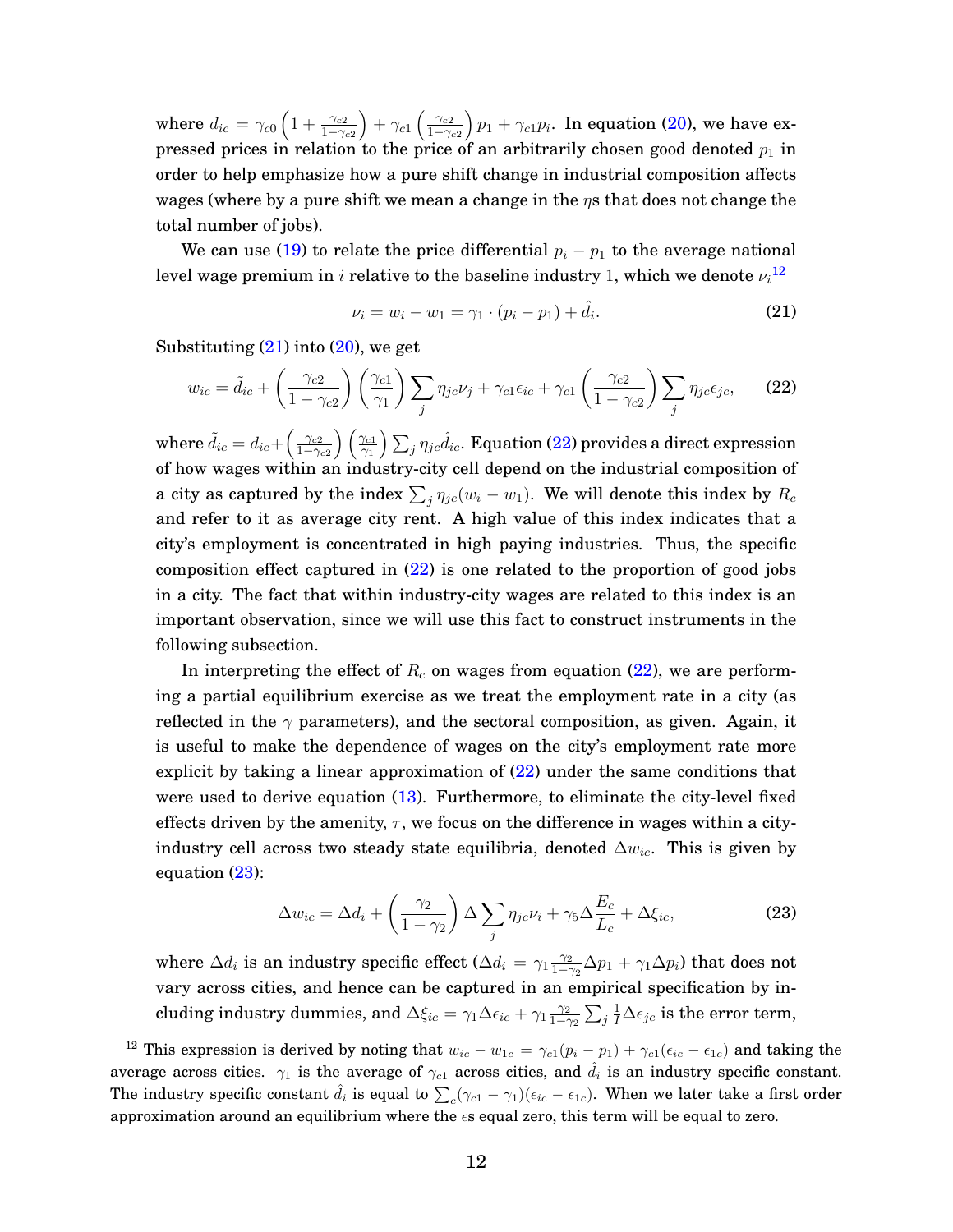with I being the total number of industries. In [\(23\)](#page-12-3), the  $\gamma$  coefficients are the same as presented after equation [\(19\)](#page-11-0), except now they are evaluated at common match probabilities,  $\psi$  and  $\phi$ . The added coefficient,  $\gamma_5$ , reflects the effect of a change in the employment rate on wage determination; an effect which depends on all the parameters of the model.

To obtain our final equation for wages, we divide both sides of [\(23\)](#page-12-3) by  $w_1$  in order to focus on a log specification and add time subscripts since we will pull data from different periods:

<span id="page-13-0"></span>
$$
\Delta \ln w_{ict} = d_{it} + \beta_2 \Delta R_{ct} + \beta_3 \Delta \ln \frac{E_{ct}}{L_{ct}} + \Delta \xi_{ict}, \tag{24}
$$

where the  $d_{it}$ s are time varying industry dummies,  $\beta_2 = \frac{\gamma_2}{1-\gamma_1}$  $\frac{\gamma_2}{1-\gamma_2}$  gives the impact of a change in industrial composition on wages,  $R_{ct} \, = \, \sum_i \eta_{ic} \left( \frac{w_i}{w_1} \right)$  $\left(\frac{w_i}{w_1}-1\right)$  is our index of industrial composition, and  $\beta_3 = \frac{\gamma_5}{w_1}$  $w_1$ E  $\frac{E}{L}$  is the coefficient capturing the effect of city-level employment rates on wages, and and  $\Delta \xi_{ict}$  is the error term defined by  $\Delta \xi_{ict} = \frac{\gamma_1}{w_1}$  $\frac{\gamma_1}{w_1}\Delta \epsilon_{ict} + \frac{\gamma_1}{w_1}$  $\overline{w_1}$  $\gamma_2$  $\frac{\gamma_2}{1-\gamma_2}\sum_j \frac{1}{I}\Delta \epsilon_{jct}.$ 

### <span id="page-13-4"></span>**1.4 Dealing with Endogeneity**

The wage equation [\(24\)](#page-13-0) developed in the previous section highlights the difficulties in identifying the parameters in the job creation equation [\(18\)](#page-10-1). In particular, the same forces (the  $\epsilon_{ic}$ s) that push up wages also increase the value of a vacancy. Similar to supply and demand equations in neoclassical models, equations [\(18\)](#page-10-1) and [\(24\)](#page-13-0) represent search and bargaining counterparts. Thus, we suffer from a classic identification problem. However, changes in worker bargaining position, represented by  $\Delta R_{ct}$ , offer a possible solution in the form of an exclusion restriction. We can obtain a reduced form by substituting  $(24)$  into  $(18)$ :<sup>[13](#page-13-1)</sup>

<span id="page-13-2"></span>
$$
\Delta \ln \frac{E_{ict}}{L_{ct}} = (\varphi_{it} + \varphi_2 \cdot d_{it}) + \varphi_2 \cdot \beta_2 \Delta R_{ct} + (\varphi_2 \cdot \beta_3 + \varphi_3) \cdot \Delta \ln \frac{E_{ct}}{L_{ct}} + (\varphi_2 \Delta \xi_{ict} + \zeta_{ict}).
$$
\n(25)

Ignoring for now the reflection problem associated with the right-hand side variable  $\Delta \ln \frac{E_{ct}}{L_{ct}},$  equation ( $25$ ) can be consistently estimated under the condition that  $\Delta R_{ct}$  is uncorrelated with  $(\varphi_2\Delta \xi_{ict}+\zeta_{ict}).$  However, since  $\Delta R_{ct}=\sum_i \eta_{ict} \cdot \left(\frac{w_i}{w_1}\right)$  $\frac{w_i}{w_1}-1\Big)$ is a function of the  $\eta$ s there is still the potential for endogeneity. In particular, the  $\eta$ s can be written as functions of the  $\epsilon$ s and  $\Omega$ s which are contained in the error terms of equations  $(18)$  and  $(25)$ .<sup>[14](#page-13-3)</sup> Below we discuss instruments developed in [Beaudry, Green, and Sand](#page-42-2) [\(2009\)](#page-42-2) to deal with these issues and the conditions

<span id="page-13-3"></span><sup>14</sup>This can be seen from [\(10\)](#page-8-0) and [\(4\)](#page-6-0) and noting that  $\eta_{ict} = \frac{N_{ict}}{\sum_i N_{ict}}$ . See Appendix [D](#page-38-0) for details.

<span id="page-13-1"></span> $13$ Equation [\(18\)](#page-10-1) is basically an empirical, multi-sector counter part to equation 1.24 in Pissarides (2000).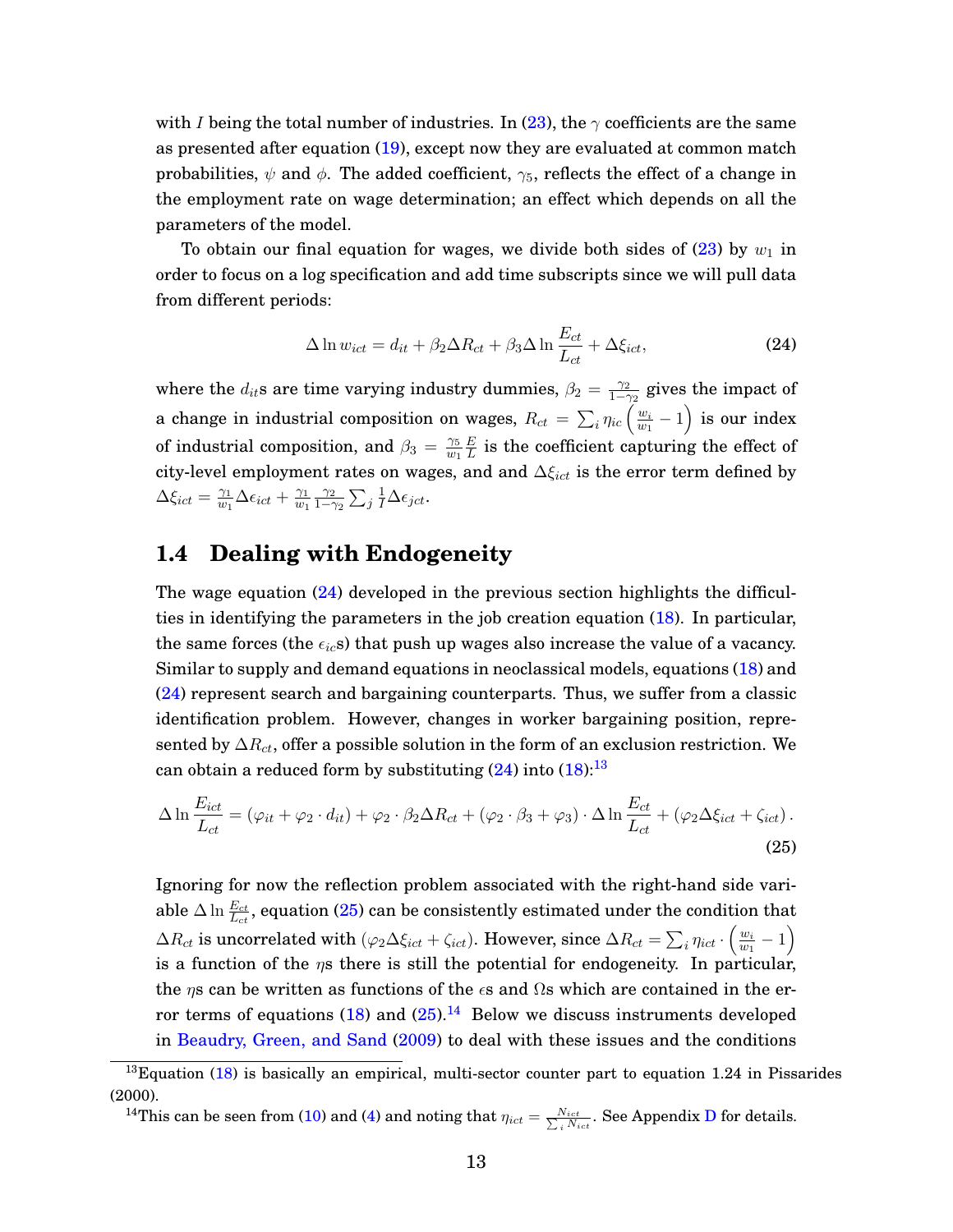required for their validity. The instruments we construct are designed to isolate forces affecting changes in average city rents, which, in turn, affect wages. We can use these instruments either to identify the coefficient on  $\Delta R_{ct}$  in the reduced form equation, [\(25\)](#page-13-2), or we can instrument for  $\Delta \ln w_{ict}$  our original job creation condition, [\(18\)](#page-10-1).

While the instruments that we construct address endogeneity problems associated with wages or rents, we still must address the reflection problem which relates to the right-hand side variable  $\Delta \ln \frac{E_{ct}}{L_{ct}},$  discussed previously. We have two options; we can either construct and instrument for changes in employment rates or we can solve out for them. We explore both approaches below.

#### **1.4.1 Endogeneity of Industrial Composition**

The requirement for OLS to give consistent estimates of the coefficients in [\(25\)](#page-13-2) can be expressed as follows:

<span id="page-14-0"></span>
$$
\lim_{C,I \to \infty} \frac{1}{I} \frac{1}{C} \sum_{i=1}^{I} \sum_{c=1}^{C} \Delta R_c \Delta \Upsilon_{ic} = \lim_{C,I \to \infty} \frac{1}{I} \frac{1}{C} \sum_{c=1}^{C} \Delta R_c \sum_{i=1}^{I} \Delta \Upsilon_{ic} = 0, \tag{26}
$$

where  $\Delta R_c = \Delta \sum_j \eta_{jc} \cdot \left( \frac{w_j}{w_1} \right)$  $\left(\frac{w_j}{w_1}-1\right)$  and  $\Delta\Upsilon_{ic}$   $=$   $\varphi_2$   $\left(\frac{\gamma_1}{w_1}\right)$  $\frac{\gamma_1}{w_1}\Delta \epsilon_{ict} + \frac{\gamma_1}{w_1}$  $\overline{w_1}$  $\gamma_2$  $\frac{\gamma_2}{1-\gamma_2}\sum_j \frac{1}{I}\Delta \epsilon_{jct}\Big)+$ 1  $\frac{1}{\theta_1} \cdot (\alpha_4 \Delta \epsilon_{ic} - \theta_3 \Delta \Omega_{ic})$ , the error term in [\(25\)](#page-13-2). To understand the circumstances under which this condition is met, it is helpful to express  $\epsilon_{ic}$  (and  $\Omega_{ic}$ , as well) as the sum of a common component, which reflects absolute advantage, and a second component which captures relative advantage. For example, let  $\hat{\epsilon}_{ct}$  represent the common component of the  $\epsilon$ s and let  $v_{ict}^\epsilon$  represent the relative advantage component, with  $\epsilon_{ict} \equiv \hat{\epsilon}_{ct} + v_{ict}^{\epsilon}$ , where, by definition, the  $v_{ict}^{\epsilon}$ s across industries within a city sum to zero. In Appendix [D,](#page-38-0) we show that the consistency condition in [\(26\)](#page-14-0) is met under the assumption that the absolute advantage component,  $\hat{\epsilon}_{ct}$ , follows a random walk and is independent of the relative advantage components of the  $\epsilon$ s and of the  $\Omega$ s (past and present). This can be seen from Equation [\(26\)](#page-14-0) since the change in industrial composition captured in  $\Delta R_c$  necessarily reflects relative advantage components while  $\sum_{i=1}^{I}\Delta\Upsilon_{ic}$  depends only on the absolute advantage component of the  $\epsilon$ s (since the  $v_{ict}^\epsilon$ s sum to zero). If this condition is met, one need not worry about endogeneity involving the wage premia  $\left(\frac{w_i}{w_i}\right)$  $\frac{w_i}{w_1} - 1)$  since the latter do not vary with  $c$ . In intuitive terms, there must be no link between whether a city has experienced a shift in industrial composition toward high paying industries (a shift in  $\Delta R_c$ ) and other, general improvements affecting wages in all industries in the city. If this were not true, then the estimated effect of  $\Delta R_c$  would partly reflect changes in the general conditions in a city rather than just capturing the impact of compositional shifts.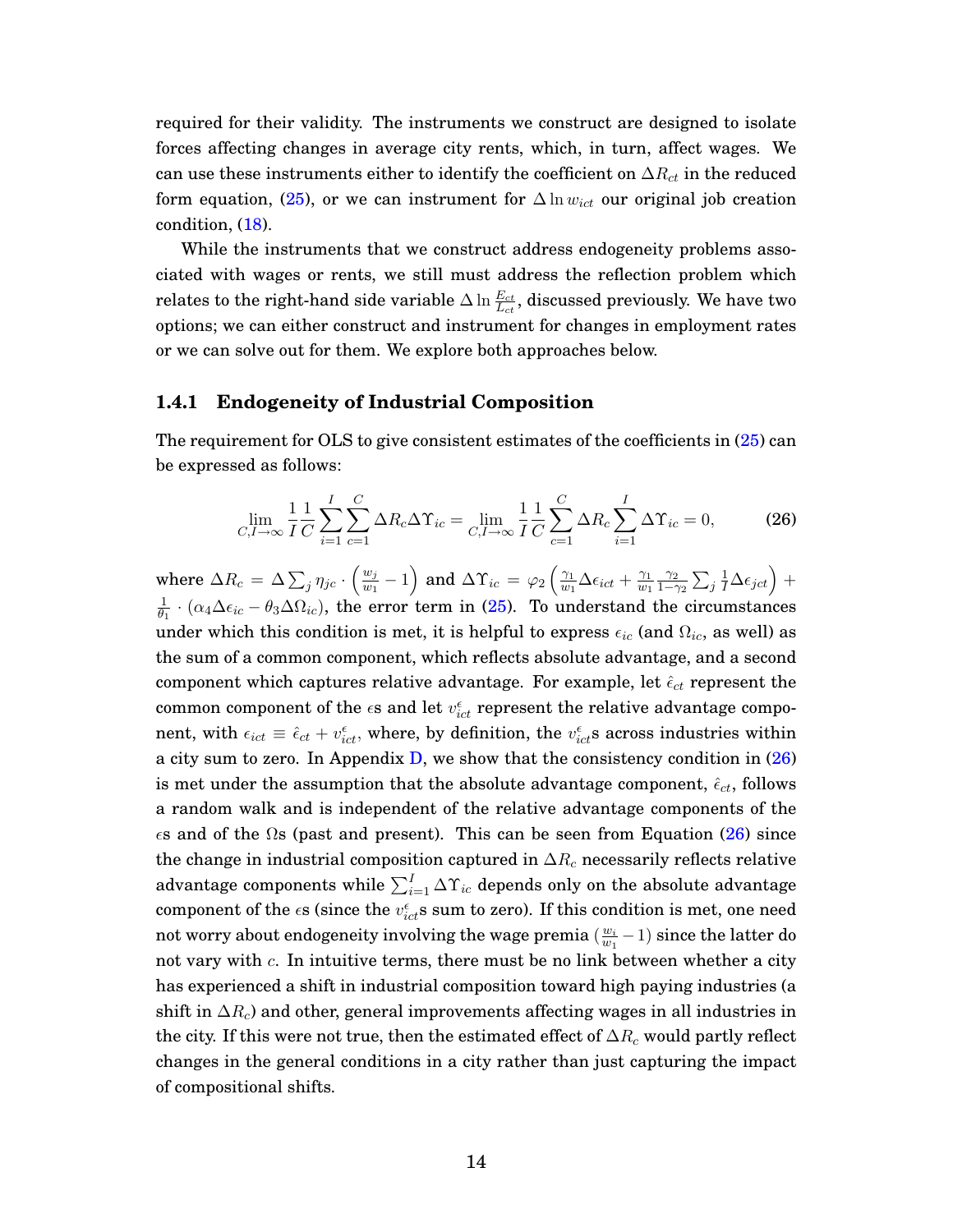While we believe that the assumption ensuring consistency of the OLS estimates is possible, we are more comfortable with the much weaker assumption that the city-level common component of  $\epsilon$  has increments independent of past values of itself and of the relative advantage components of  $\epsilon$  and  $\Omega$ . Based on this assumption, we can construct two instruments: one corresponding to each of the components of  $\Delta R_c$  reflected in the decomposition of  $\Delta R_{ct} = \sum_i \left(\eta_{ict}-\eta_{ict-1}\right)\cdot$  $\nu_{it-1}+\sum_i\eta_{ict}\cdot(\nu_{it}-\nu_{ict-1}).$  To construct the first instrument, we first predict a level of employment for industry  $i$  in city  $c$  in period  $t$  using the formula:

$$
\hat{E}_{ict} = E_{ict-1} \left( \frac{E_{it}}{E_{it-1}} \right).
$$

That is, we predict current employment in industry  $i$  in city  $c$  using the employment in that industry in period  $t-1$  multiplied by the growth rate for the industry at the national level. Using these predicted values, we construct a set of predicted  $\text{industry} \text{ specific employment shares, } \hat{\eta}_{ict} = \frac{\hat{E}_{ict}}{\sum_i \hat{E}_{ict}}, \text{for the city in period } t \text{ and form}$ a measure given by

$$
IV1_{ct} = \sum_{i} \nu_{it-1} (\hat{\eta}_{ict} - \eta_{ict-1}).
$$
 (27)

This instrument isolates the variation in  $\Delta R_{ct}$  that stems from changes in the employment composition, but instead of using actual employment share changes we use predicted changes based on national-level employment growth, breaking the direct link between city-level employment and wage changes. Essentially, IV 1 focuses attention on the question, "what is the impact on local wages of a nationallevel demand shift (stemming from, for example, trade or preference shocks) if that shift is distributed across cities according to start-of-period employment shares?" Recall that the use of this type of variation is implied by the model, where shifts in national-level demand, the  $a_i$ s, result in shifts in local employment shares because of local differences in comparative advantage that will be reflected in initial period employment shares.

Our second instrument isolates the variation in  $\Delta R_{ct}$  stemming from changes in national wage premia over time, weighted by the importance of the relevant industry in the local economy. Thus, our second instrument is given by

$$
IV2_{ct} = \sum_{i} \hat{\eta}_{ict}(\Delta \nu_{it}).
$$
\n(28)

These instruments are functions of relative error component,  $v_{ict-1}^\epsilon$ , but not of the common error components. Thus, in Appendix  $D$ , we show that these instruments provide consistent estimates under the condition that  $\Delta \hat{\epsilon}_c$  is independent of  $v_{ict-1}^{\epsilon}$  and  $v_{ict-1}^{\Omega}$ ; i.e., that changes in the absolute advantage of a city are independent of the past level of comparative advantage for the various industries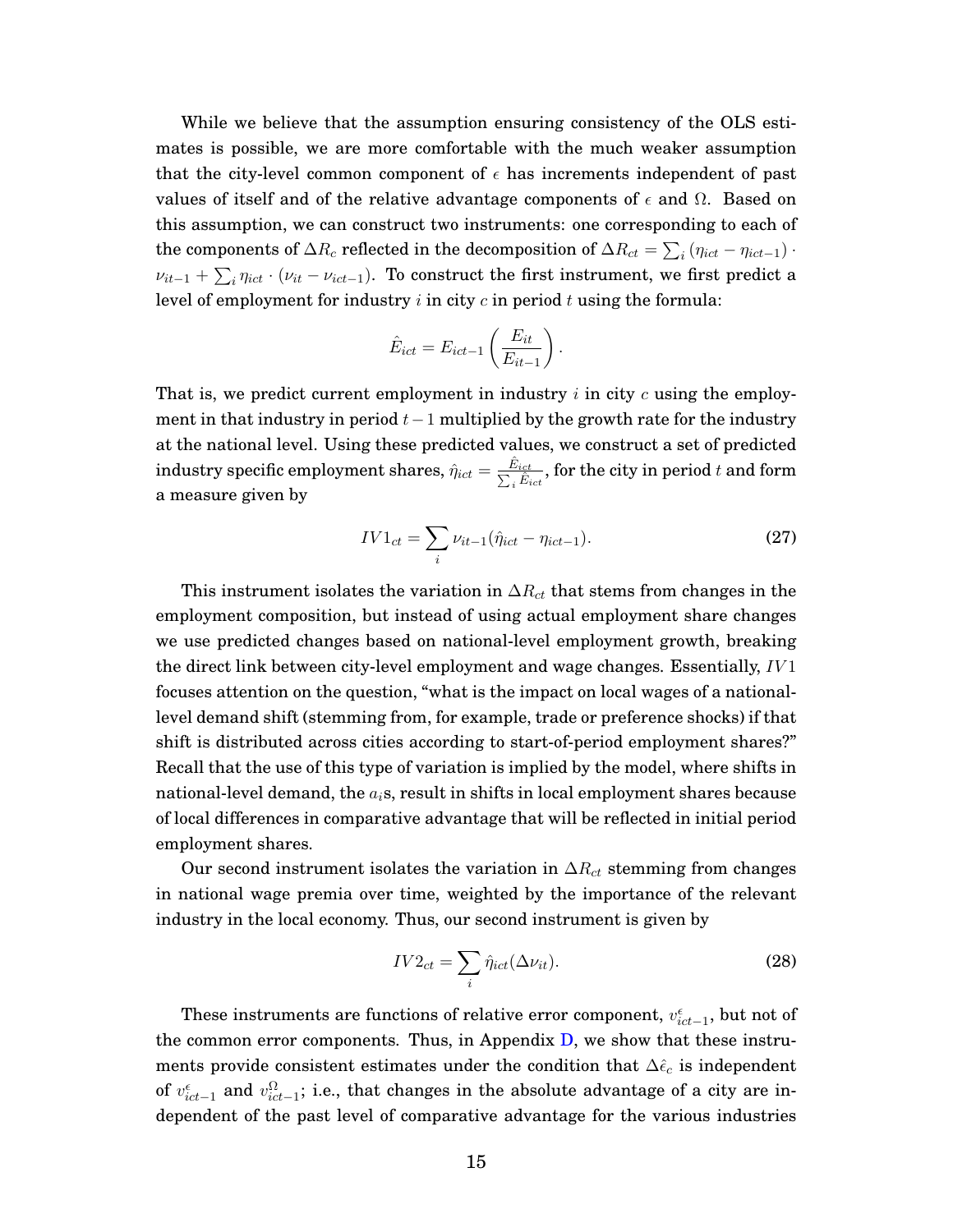in a city. This is a weaker assumption than that required for consistency under OLS because it allows for the possibility that a city that shifts in the direction of a higher wage industrial composition is also a city experiencing improvements in general. We just require that those general improvements must be independent of past comparative advantage. This type of random walk assumption makes some researchers uncomfortable, but we provide a means of testing it in section [3.](#page-20-0)

#### **1.4.2 Endogeneity of Employment Rates**

The last endogeneity issue relates to the potential correlation between the change in the employment rate,  $\Delta \ln \frac{E_c}{L_c}$ , and the error term in [\(18\)](#page-10-1) or [\(25\)](#page-13-2). This will be made explicit in a later section of the paper when we derive an empirical expression for the aggregate employment rate, and show that it will depend on the  $\epsilon s$ and the  $\Omega$ s that constitute the error term. As mentioned earlier, there are two ways that we can deal with this problem. First, we will address this issue with an instrumental variable strategy in which we again use national-level information on growth patterns to predict city-level changes in employment rates. The approach is similar to that used by [Blanchard and Katz](#page-42-1) [\(1992\)](#page-42-1) and [Bartik](#page-42-7) [\(1993\)](#page-42-7) in closely related problems. Details of the construction of this instrument are left to the empirical section. Second, we can solve out for  $\Delta \ln \frac{E_c}{L_c}$  by aggregating the industry-level equations. We also pursue this method below.

### <span id="page-16-0"></span>**1.5 Worker Heterogeneity**

The model presented above assumes that all workers are identical. In our empirical work, we wish to address worker heterogeneity. As we have indicated, the aim of the paper is to provide an estimate of how employment, on average, is affected by an across-the-board increase in the cost of labor. By its very nature, this question is about an aggregate labor market outcome: the effect of an increase in the average cost of work on the average employment rate. To answer such a question in a tractable way, it is necessary to adopt assumptions on how to aggregate outcomes across the vast heterogeneity of skills in the labor force. Depending on the assumptions that one makes, there are several ways to approach this issue.

Our first approach, which we use for our main set of results, is to treat individuals as potentially representing different bundles of efficiency units of work, where these bundles are treated as perfect substitutes in production. Therefore, we control for skill differences in wages via a regression adjustment. However, we do not account for differences in worker attributes when aggregating the number of workers across industries and cities in the calculation of employment rates. In Appendix [B,](#page-36-0) we present a formal justification for such an approach. Heuristically, the structure of the basic search model allows one to write the wage of any skill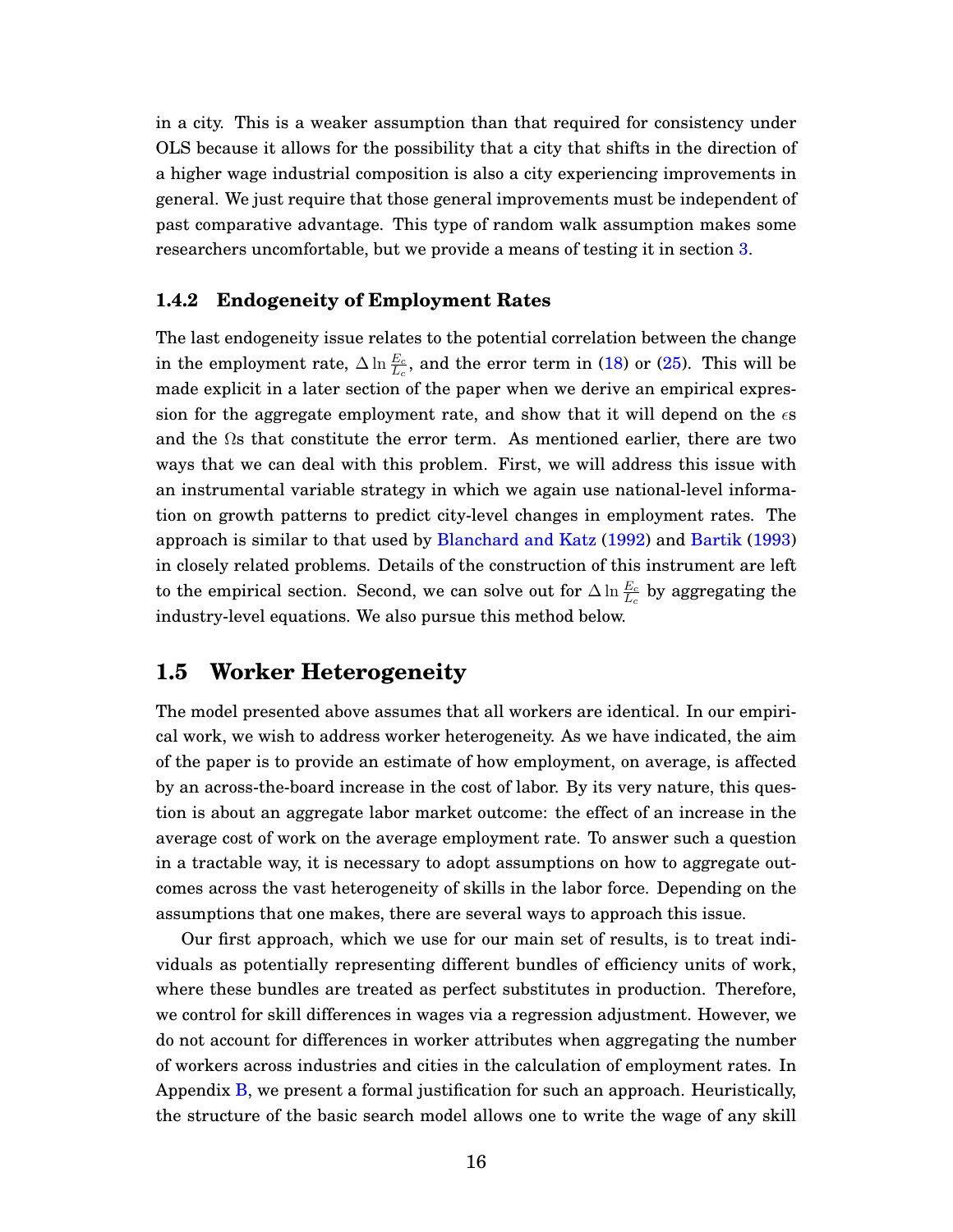type in reference to the wage of some arbitrary type, which rationalizes the use of the regression adjusted wages. In addition, random matching implies that the probability of meeting a worker of a given skill type will equal the product of the vacancy filling rate and the proportion of that worker's type in the local economy. Thus, the effects of labor market tightness and skill can be separated and, we argue in the appendix, that the latter effects can be expected to be relatively small. Hence, the value of a vacancy will depend on the skill distribution of the workforce in general, but it is probably only of second-order importance. Due to the difficulty of controlling for such effects, we neglect them in our baseline empirical work. However, in the robustness section we will assess the sensitivity of our results to controlling for alternative measures of the distribution of skill in a locality.

An alternative assumption is that labor markets are segregated along observable skill dimensions and that our model applies to homogeneous workers within these markets. Thus, we also preform analysis separately by education group as a specification check. Finally, if one assumes that the matching function is not over workers, but over efficiency units, then it is appropriate when aggregating workers over industries and cities to use efficiency weighted worker counts. When we construct our employment variables in this manner it does not substantially affect our main results but clouds interpretation. Thus, we leave results using efficiency units to an appendix.

#### <span id="page-17-1"></span>**1.6 Mobility**

The model presented above assumes that workers are not mobile across localities. It may seem, at first, that allowing for worker mobility could overturn the result that wages differ across localities because of local bargaining conditions. However, this will not generally be the case, even when we allow for directed search across cities. In Appendix [C,](#page-37-0) we offer two extensions of the model that take into account worker mobility. In the first extension, unemployed workers are not perfectly mobile, but are only occasionally offered the opportunity to switch cities. Because of this friction, wages (and outside options) will maintain a local component. When the option to switch cities arises, workers choose the city that maximizes the value of their search. Since this choice will not depend on the initial location of the worker, it acts as a common element across workers and is captured by an in-tercept.<sup>[15](#page-17-0)</sup> In this extension of the model, none of our empirical specifications are affected and the model's implications will continue to hold.

In the second extension, we introduce local housing prices and allow workers to choose a city that maximizes expected utility, taking into account housing costs and local amenities. In this extension, we modify workers' Bellman equations,

<span id="page-17-0"></span><sup>&</sup>lt;sup>15</sup>Random search across cities has the same implication.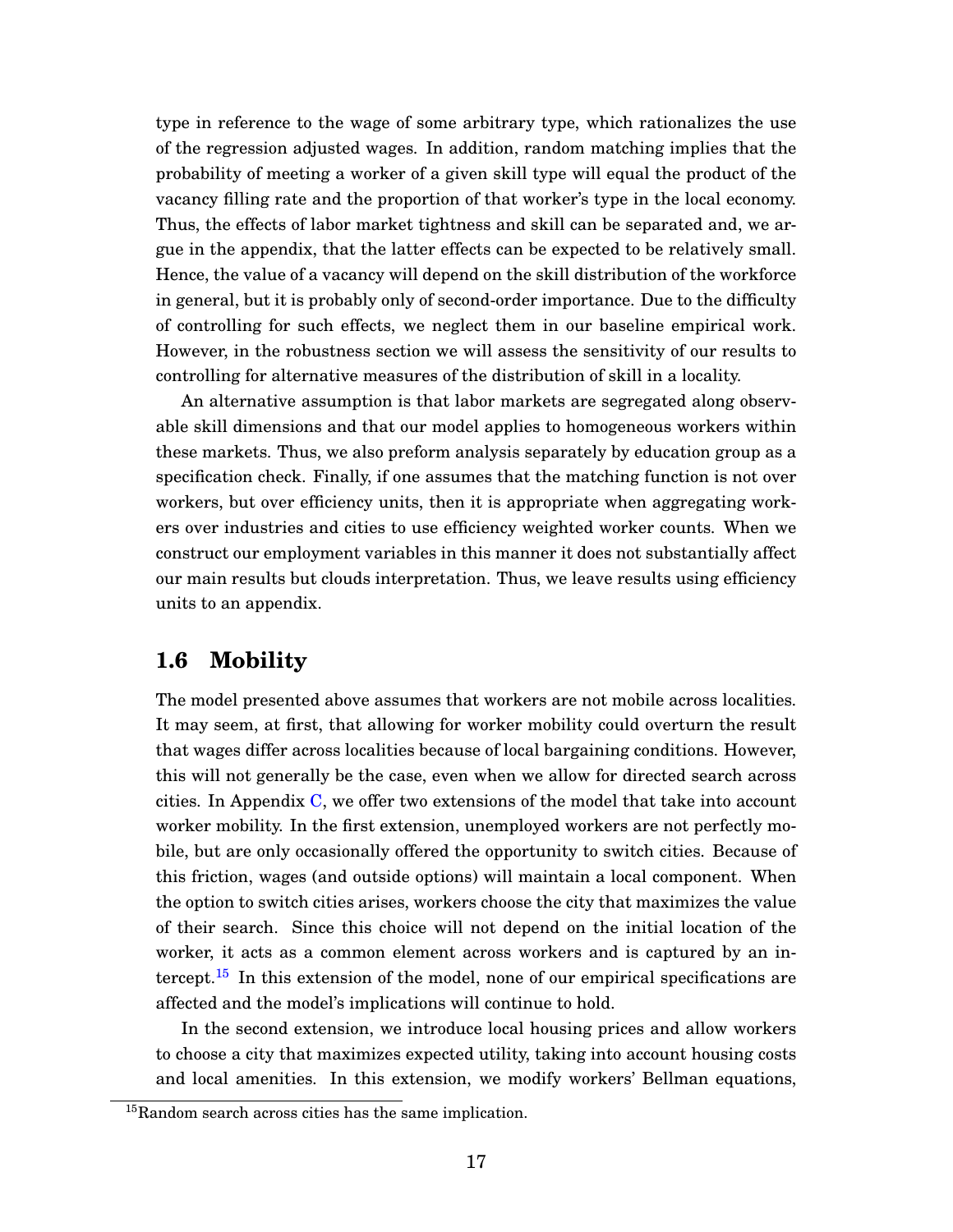[\(8\)](#page-7-1) and [\(7\)](#page-7-3), to include a negative function of the local housing price. Importantly, housing prices will not directly affect wage negotiation because it is a cost that is incurred whether or not an individual is employed (i.e. wages depend on the difference  $U_{ic}^e - U_{ic}^u$ ). However, housing prices will have to adjust to equilibrate expected utility across cities. In Appendix [C,](#page-37-0) we offer a simple model of housing costs that depend positively on local amenities and city size. We show that this implies that a city with a higher employment rate and expected wages (i.e., high values of  $R_{ct}$ ) will attract more workers. This in-migration will drive up local housing costs to the point where expected utility is equalized across cities, but before wage equalization occurs. Thus, the forces we emphasize in our model also have implications for worker mobility and housing costs. Towards the end of the paper, we explore this issue further.

### **2 Data Description and Implementation Issues**

The data we use in this paper come from the U.S. decennial Censuses from the year 1970 to 2000 and from the American Community Survey (ACS) for 2007.<sup>[16](#page-18-0)</sup> For the 1970 Census data, we use both metro sample Forms 1 and 2 and adjust the weights for the fact that we combine two samples. We focus individuals residing in one of our 152 metropolitan areas at the time of the Census. Census definitions of metropolitan areas are not comparable over time. The definition of cities that we use in this paper attempts to maximize geographic consistency across Census years. Since most of our analysis takes place at the city-industry level, we also require a consistent definition of industry affiliation. Details on how we construct the industry and city definitions are left to Appendix [A.](#page-33-0)

As discussed earlier, our approach to dealing with worker heterogeneity is to control for observed characteristics in a regression context. Since most of our analysis takes place at the city-industry level, we use a common two-step procedure. Specifically, using a national sample of individuals, we run regressions separately by year of log weekly wage on a vector of individual characteristics and a full set of city-by-industry dummy variables.<sup>[17](#page-18-1)</sup> We then take the estimated coefficients on the city-by-industry dummies as our measure of city-industry average wages, eliminating all cells with less than 20 observations.

<span id="page-18-0"></span><sup>&</sup>lt;sup>16</sup>Our data was extracted from IPUMS, see [Ruggles, Sobek, Alexander, Fitch, Goeken, Hall, King,](#page-44-2) [and Ronnander](#page-44-2) [\(2004\)](#page-44-2)

<span id="page-18-1"></span> $17$ We take a flexible approach to specifying the first-stage regression. We include indicators for education (4 categories), a quadratic in experience, interactions of the experience and education variables, a gender dummy, black, hispanic and immigrant dummy variables, and the complete set of interactions of the gender, race and immigrant dummies with all the education and experience variables.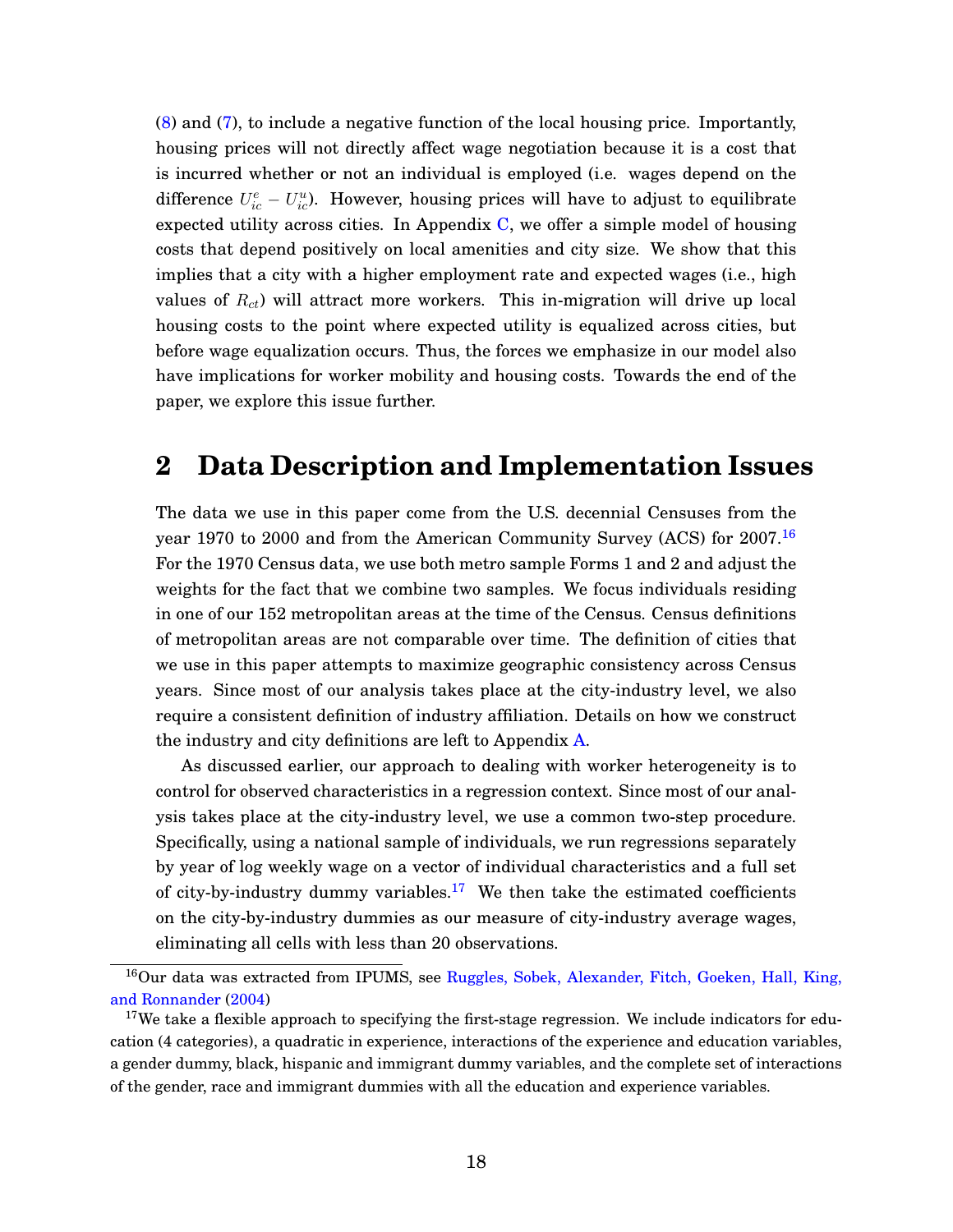Our interpretation of the regression adjusted wage measure is that it represents the wage paid to workers for a fixed set of skills. However, since we only observe the wage of a worker in city *i* if that worker chooses to live and work in *i*, self-selection of workers across cities may imply that average city wages are correlated with unobserved worker characteristics, such as ability. In this case, our wage measure will not represent the wage paid per efficiency unit, but will also reflect (unobservable) skill differences of workers across cities. To address this potential concern, when we estimate our wage equations we control for worker self-selection across cities with a procedure developed and implemented by [Dahl](#page-43-9) [\(2002\)](#page-43-9) in a closely related context.

Dahl proposes a two-step procedure that first estimates various location choice probabilities for individuals, given their characteristics such as birth state. In the second step, flexible functions of the estimated probabilities are included in the wage equation to control for the non-random location choice of workers.<sup>[18](#page-19-0)</sup> The actual procedure that we use is an extension of Dahl's approach to account for the fact we are concerned with cities rather than states, as in his paper, and that we also include individuals who are foreign born. When we estimate the wage equations, the selection correction terms enter significantly, which is a necessary condition for the removal of any selection effects [\(Dahl,](#page-43-9) [2002\)](#page-43-9). Our results with or without the Dahl procedure are very similar, which is to be expected since our instruments should induce movements in wages that are uncorrelated with the characteristics of the workforce. Nevertheless, all estimates presented below include the selection corrected wages.<sup>[19](#page-19-1)</sup>

One of our main covariates of interest is the  $\Delta R_{ct}$  variable which is a function of the national industrial wage premia and the proportion of workers in each industry in a city. We estimate the wage premia in a regression at the national level in which we control for the same set of individual characteristics described for our first-stage wage regression and also include a full set of industry dummy variables. This regression is estimated separately for each Census year. The coefficients on the industry dummy variables are what we use as the industry premia in constructing our  $R$  measures.

The dependent variable in our analysis is the log change in industry-city-level employment rates. We construct the industry-level employment rate by summing the number of individuals working in that particular industry divided by the city

<span id="page-19-0"></span><sup>18</sup>Since the number of cities is large, adding the selection probability for each choice is not practical. Therefore, [Dahl](#page-43-9) [\(2002\)](#page-43-9) suggests an index sufficiency assumption that allows for the inclusion of a smaller number of selection terms, such as the first-best or observed choice and the retention probability. This is the approach that we follow.

<span id="page-19-1"></span><sup>&</sup>lt;sup>19</sup>Details on the implementation of Dahl's procedure are contained in Appendix [E.](#page-40-0) Results without the selection correction are very similar to those reported here, and are available upon request.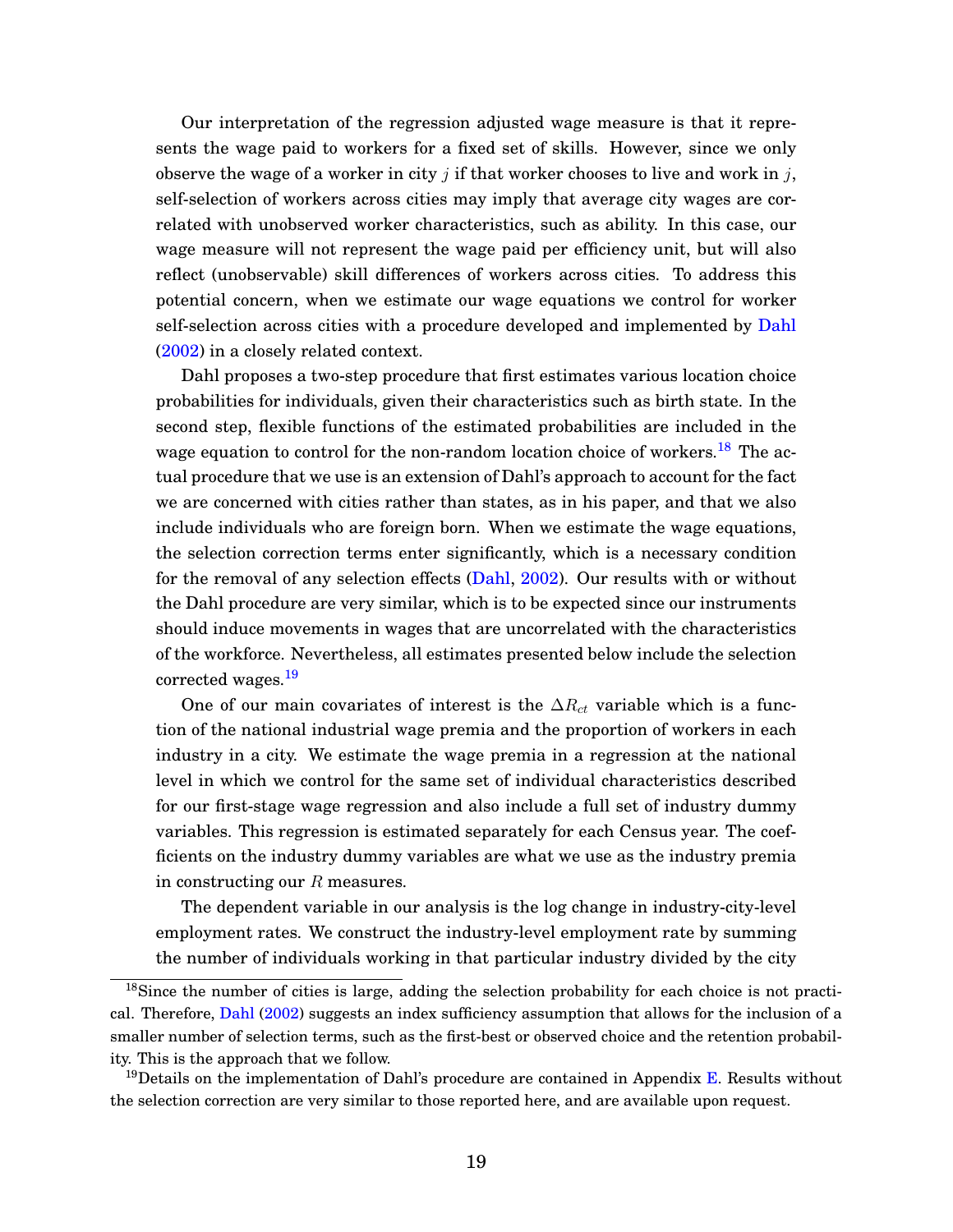working-age population. Using employment to population ratios means that we include individuals who are classified as being out of the labor force as being relevant for labor market tightness. This is consistent with previous work on matching functions [\(Blanchard and Diamond,](#page-42-4) [1989\)](#page-42-4) and on local labor market conditions [\(Bartik,](#page-42-8) [2006\)](#page-42-8). Nevertheless, we have assessed the sensitivity of our results to this assumption and found it to be robust to an alternative definition of employment rates that restricts the population to include only those individuals that report themselves as being in the labor force.<sup>[20](#page-20-1)</sup> For most of our estimates, we use decadal differences within industry-city cells for each pair of decades in our data (1980- 1970, 1990-1980, 2000-1990) plus the 2007-2000 difference, pooling these together into one large dataset and including period specific industry dummies. In all the estimation results we calculate standard errors allowing for clustering by city and year.[21](#page-20-2)

## <span id="page-20-0"></span>**3 Results**

We begin the discussion of our results by first focusing on city-industry level equations. Recall from the previous discussion that the model implies two ways of estimating the relationship given by  $(18)$ . The first approach is to estimate this equation directly, using the instruments developed in section [\(1.4\)](#page-13-4) to instrument for  $\Delta w_{ict}$ . This approach is similar to estimating a supply-demand type system where we use supply-shifters (changes in predicted bargaining position) to identify the demand side response to increases in labor costs. The second approach is to substitute the wage equation given by  $(24)$  directly into the job creation equation to arrive at equation [\(25\)](#page-13-2). In addition, as mentioned previously, either equation [\(18\)](#page-10-1) or [\(25\)](#page-13-2) can be solved out for  $\Delta \ln \frac{E_{ct}}{L_{ct}}$  by aggregating over industries. This presents an alternative method for addressing the reflection problem and we pursue this approach in a later subsection. Toward the end of this section, we present several robustness checks.

### <span id="page-20-3"></span>**3.1 Basic Results**

Since the demand response to changes in wages is of more direct interest, we begin with estimates of specification [\(18\)](#page-10-1) in Table [1.](#page-45-0) All regressions reported in this ta-

<span id="page-20-1"></span> $^{20}$ We have also assessed the sensitivity of our results to using efficiency weighted counts of workers. In this case, we calculate employment rates as before, but weighing observations by the relative average wage of their demographic group throughout our time period. This has little impact on our results, and estimates using this specification can be made available upon request.

<span id="page-20-2"></span><sup>&</sup>lt;sup>21</sup>We cluster at the city-year level because this is the level of variation in our data. Clustering only by city has little effect on the estimates of standard errors that we report.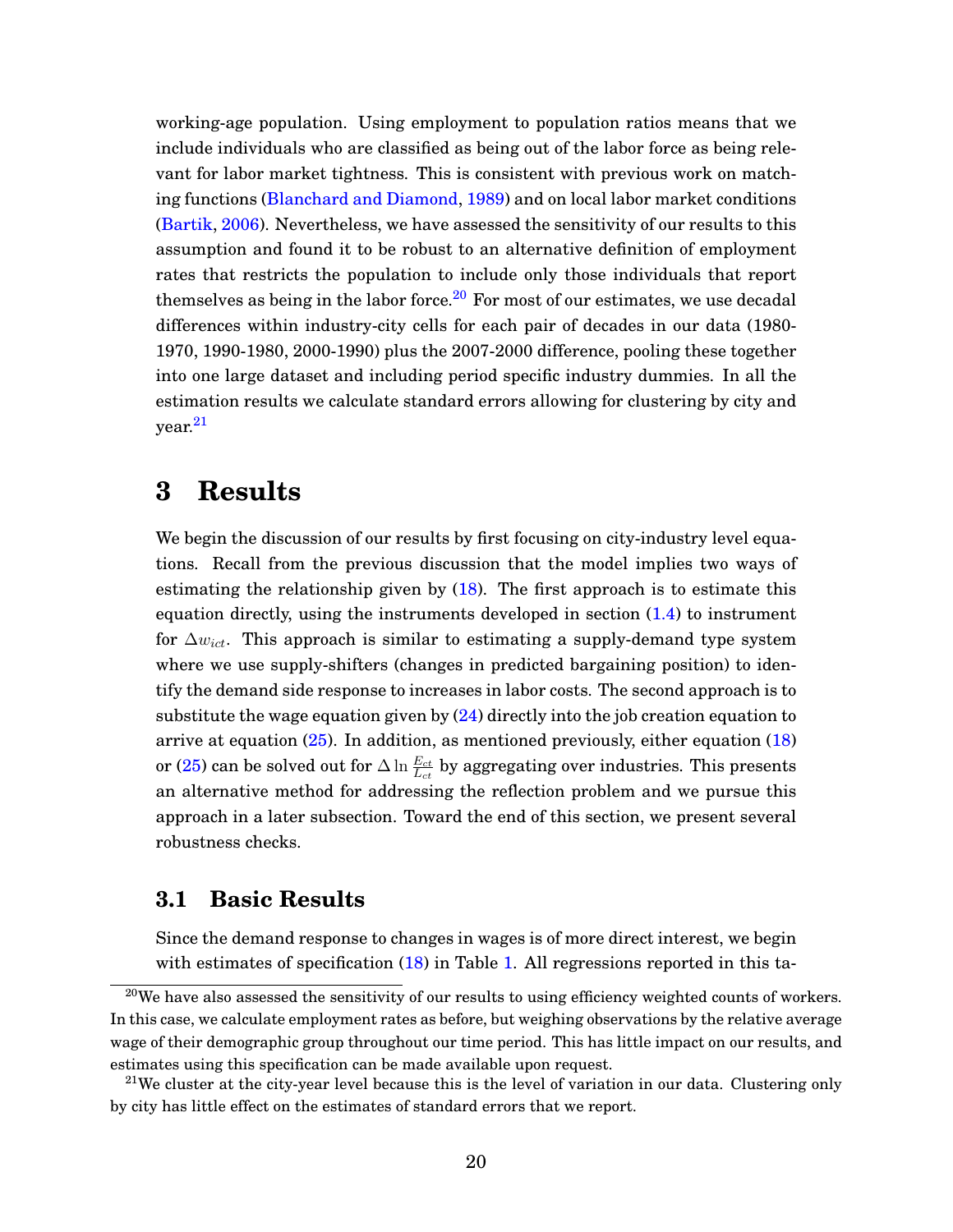ble also contain a full set of year-by-industry dummies  $(4 \times 144)$ , but we suppress the presentation of these coefficients for brevity. Column (1) reports OLS results. Perhaps not surprisingly, the estimated effect of wages on employment has a perverse sign, which probably reflects the fact that forces that increase wages can also increase the value of vacancies (the  $\epsilon$ s), highlighting the identification problem inherent in the system.

Columns  $(2-4)$  contain results from estimates of  $(18)$  using the instruments developed in section  $(1.4)$ . Recall that  $IV1$  isolates changes in average city rent,  $\Delta R_{ct}$ , that stem from predicted changes in industrial composition. That is, IV 1 induces within-industry wage changes by impacting workers outside options through local employment composition.  $IV2$ , on the other hand, isolates the effect on within-industry wage changes stemming from variation in  $\Delta R_{ct}$  that work through changes in national-level industrial premia. Crucially, though, the model implies that both types of variation in average city rent should impact within-industry wage movements in the same way. This implies that each instrument should give similar employment responses to wage changes induced by either type of variation, and provides a test of the search and bargain model: under this model, the estimated coefficient on  $\Delta \ln w_{ic}$  obtained from either IV 1 or IV2 should be equal. Given the very different types of variation used by each instrument, we view this as quite a stringent test.

Both instruments perform well in the first-stage; F-statistics for wages, reported in the bottom rows of Table [\(1\)](#page-45-0), indicate that our instruments are good predictors of within-industry wage changes and that weak instruments are not a particular concern. This result is not surprising given that [Beaudry, Green, and](#page-42-2) [Sand](#page-42-2) [\(2009\)](#page-42-2) find that shifts in local industrial composition have significant wage impacts.<sup>[22](#page-21-0)</sup>

As we stated earlier,  $\Delta \ln \frac{E_{ct}}{L_{ct}}$  is also likely to be endogenous and we respond to that problem using an instrument that is similar to  $IV1.^{23}$  $IV1.^{23}$  $IV1.^{23}$  In particular, we use as an instrument  $\sum_i \eta_{ict-1}g_{it}$ , where  $g_{it}$  is the growth rate of employment in industry  $i$  at the national level. Thus, the instrument is the weighted average of national-level industrial employment growth rates, where the weights are the start of period industrial employment shares in the local economy. A city that has a strong weight on an industry that turns out to grow well at the national level will have a high value for this instrument. Because the  $\epsilon_{ic}$ s that drive the error term are local demand shocks that sum to zero across cities, their movements are not correlated with the  $g_{it}$ s by construction. Finally, under the assumption that  $\Delta \epsilon_{ict}$ is independent of  $v_{ict}^{\epsilon}$ , the changes in  $\epsilon_{ict}$  that constitute  $\zeta_{ict}$  will be independent

<span id="page-21-0"></span><sup>&</sup>lt;sup>22</sup>For example, in Table 2 of [Beaudry, Green, and Sand](#page-42-2) [\(2009\)](#page-42-2), the coefficient on  $\Delta R_{ct}$  in a wage regression estimated from  $IV1$  or  $IV2$  is 2.80 (s.e. 0.36) and 2.91 (s.e. 0.33), respectively.

<span id="page-21-1"></span> $23$  This instrument is similar to that used in Blanchard and Katz [1992.](#page-42-1)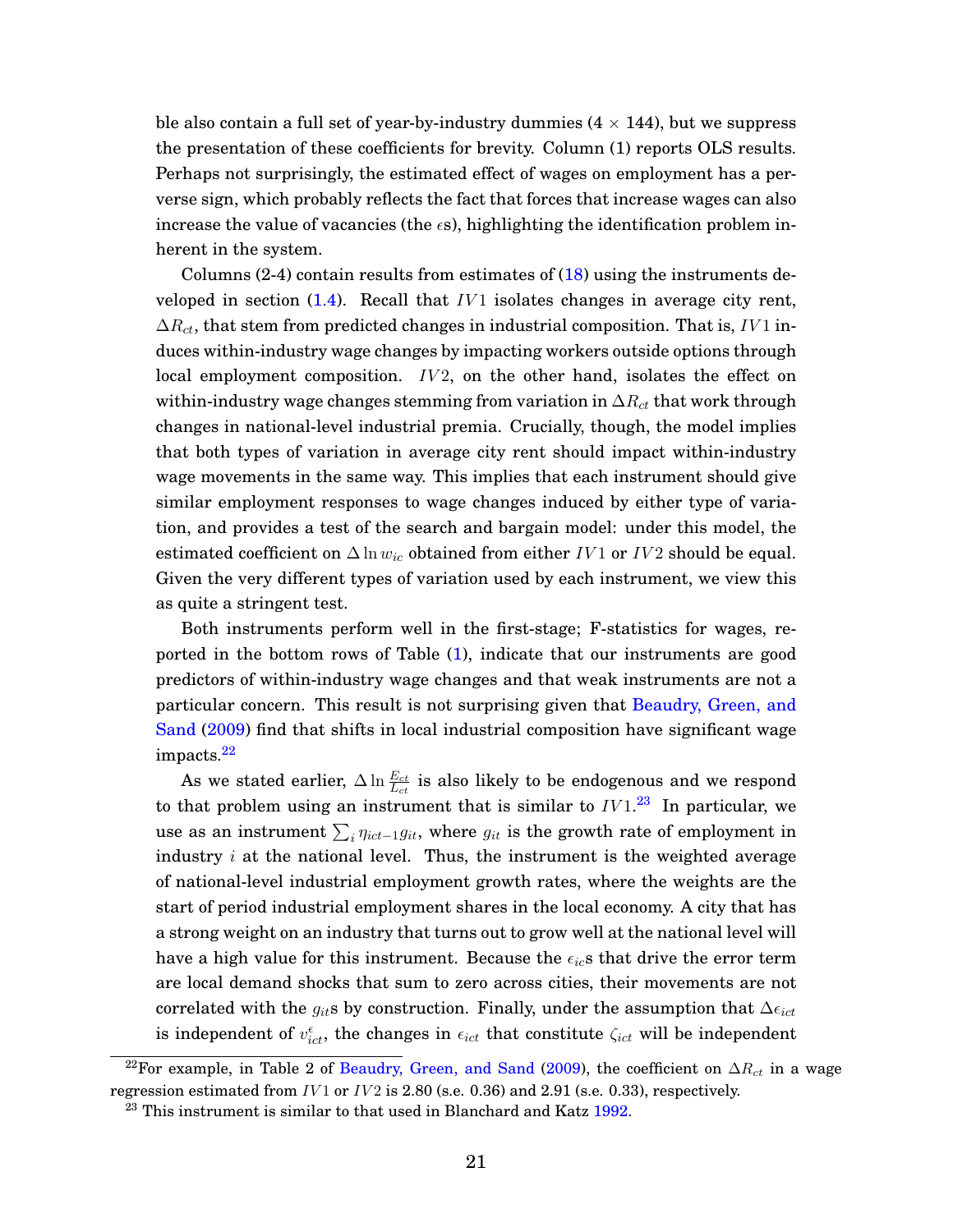of the  $\eta_{ict-1}$ s used as weights in the instrument, resulting in a zero correlation between the instrument and the error term.

The IV results reported in columns (2-4) of Table [1](#page-45-0) show that labor costs are negatively associated with sector employment rates, as predicted by theory. In addition, the magnitude of the estimated coefficients on  $\Delta \ln w_{ict}$  obtained from either  $IV1$  or  $IV2$  are nearly identical. As argued earlier, we view this result as being particularly important. From a theoretical point of view, bargaining implies that improvements in workers' outside employment opportunities should have the same impact on wages regardless of whether the improvements arise from growth in a high paying industry in a locality or increases in industrial premia in existing industries. Since we expect similar wage impacts brought about from either source of variation, we also expect labor demand responses to be similar since employers are only concerned about the bargained wage. From an empirical point of view, this result provides an important test of our assumptions underlying identification. Heuristically, since both instruments are valid under the same assumptions but rely on very different sources of variation, departures from these assumptions will be weighted differently and cause estimates to diverge.<sup>[24](#page-22-0)</sup> That fact that we do not observe this provides a stringent test of the validity of our instrumental variables approach.

We are now in a position to interpret these results. Consider a wage increase in a particular industry, holding overall employment rates constant. If the industry in question is not so large as to impact significantly overall employment rates, this results in a labor demand elasticity at the industry level of about −1. What about improvements of wages in a city more generally? Since all industries will adjust employment downward in response, there will be feed back effects on overall employment rates. Allowing these dynamics to play out results in a city-level labor demand elasticity of  $\frac{\varphi_2}{1-\varphi_3}$  or of about  $-0.30$ . In other words, since  $\varphi_3$  is predicted to be less than zero in a search and bargaining model, overall wage increases in a locality have a built in dampening effect on employment responses because they simultaneously increase the availability of workers. In our model, this leads to reduced search costs (because vacancy contact rates are higher) or improved average entrepreneur quality (which can be thought of as a reduction in entry costs). Thus, we find that city-level job creation curves are relatively wage inelastic; with an increase in wage of 10% impling a reduction in the city-level employment rate of about 3%.

We also fit several models for our reduced form specification given by equation [\(25\)](#page-13-2). These results are contained in Table [2,](#page-45-1) which has a format that is similar to the previous table. Recall that this specification is obtained by substituting the

<span id="page-22-0"></span><sup>&</sup>lt;sup>24</sup>After removing year effects, the correlation between  $IV1$  and  $IV2$  is 0.18.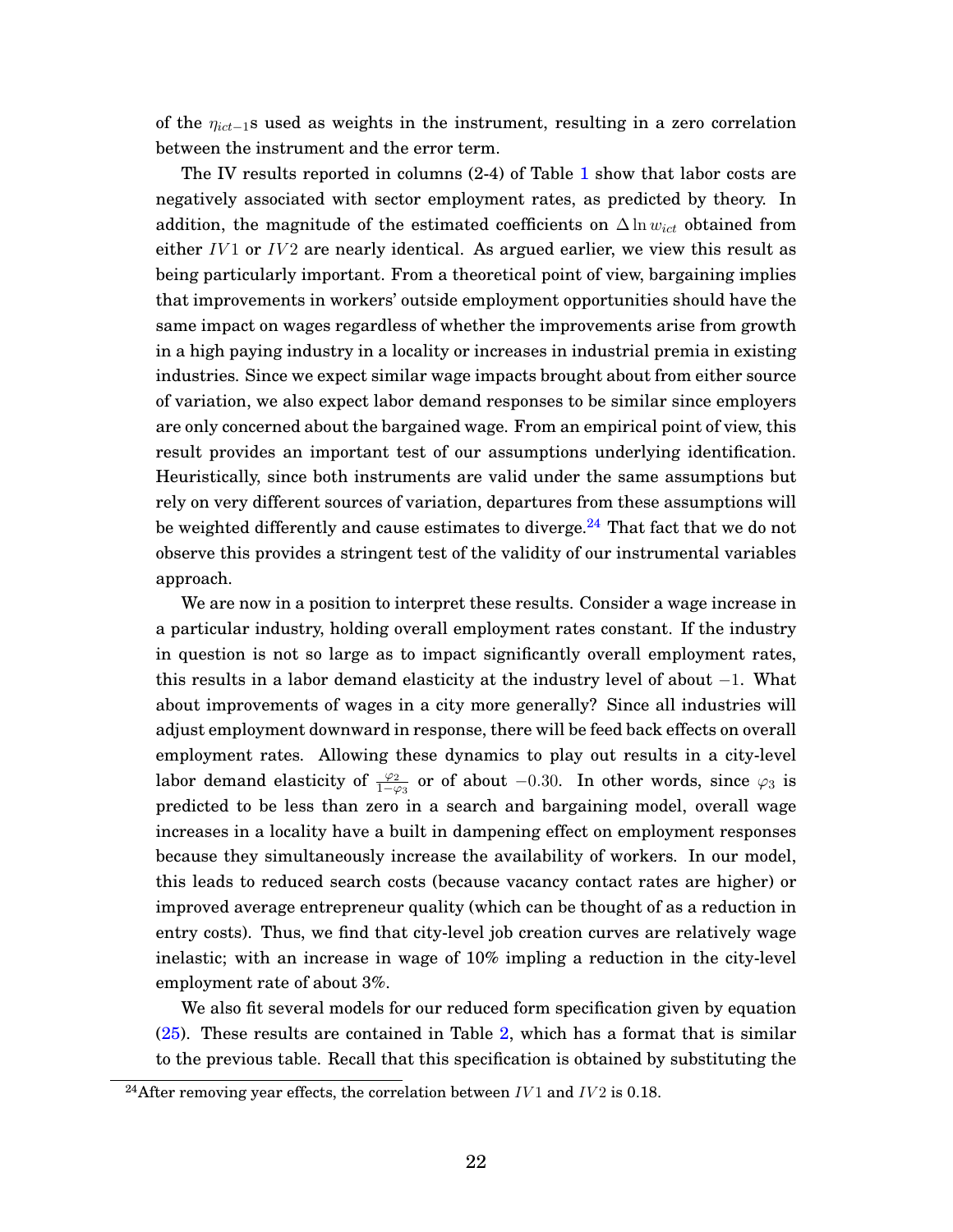wage equation  $(24)$  into the job creation equation  $(18)$ , and gives an expression for the profit maximizing industry-city employment rate responses taking into account the bargained, equilibrium wage movements and changes in local aggregate employment. Our main coefficient in this specification is that on the change in average city rent variable,  $\Delta R_{ct}$ . We estimate this equation via OLS as well as using our instruments developed previously. Again, all specifications include a full set of time-varying industry dummies, which are suppressed from the table.

The first column of Table [2](#page-45-1) displays the OLS results. In contrast to the wage variable in the previous specification, in which there are no conditions that we would expect it to be exogenous, there are plausible conditions in which  $\Delta R_{ct}$  may not suffer from endogeneity problems.[25](#page-23-0) Here, we find the OLS estimate of the coefficient on  $\Delta R_{ct}$  has at least the predicted sign. That is, increases in workers' outside employment opportunities are associated negatively with industry-city employment rates. This occurs in the model because the bargained wage is a positive function of local average rents. When we turn to IV results, given in columns (2)-(4) of Table [2,](#page-45-1) in which we instrument for both  $\Delta R_{ct}$  and  $\Delta \ln \frac{E_{ct}}{L_{ct}},$  this negative relationship is strengthened. Again, regardless of the whether we use  $IV1$  or  $IV2$ , our estimates are very similar. We interpret these results as reinforcing our previous finding; holding predicted demand conditions constant, cities that experience an improvement in industrial mix have less employment growth at the industry level.

### **3.2 Additional Specifications**

In the previous subsection, we addressed the reflection problem relating to citywide employment rates via instrumental variables. In this subsection, we use the alternative approach of solving out for city employment rates. We view this approach as an additional check on our identification strategy, since both approaches should yield similar results. We begin by deriving a city-level equation for the reduced form specification. Aggregating over industries, we can write [\(25\)](#page-13-2) as:

$$
\Delta \ln \frac{E_{ct}}{L_{ct}} = \sum_{i} \eta_{ict} \cdot \frac{S_{it}}{1 - S_{3}} + \frac{S_{2}}{1 - S_{3}} \Delta R_{ct} + \sum_{i} \eta_{ict} \frac{S_{ict}}{1 - S_{3}}
$$
(29)

where  $\varsigma_{it}=\varphi_{it}+\varphi_2\cdot d_{it},$   $\varsigma_2=\varphi_2\cdot\beta_2$ ,  $\varsigma_3=\varphi_2\beta_3+\varphi_3,$  and  $\varsigma_{ict}=\varphi_2\Delta\xi_{ict}+\zeta_{ict}$ .  $^{26}$  $^{26}$  $^{26}$  Noticing that  $\varsigma_{it}$  can be related to national-level industry growth rates, we can approximate  $\sum_i \eta_{ict} \cdot \varsigma_{it}$  by a set of year dummies and the term  $\sum_i \eta_{ict-1} \cdot g_{it}$ , where  $g_{it}$  is the

<span id="page-23-0"></span> $^{25}$ In fact, [Beaudry, Green, and Sand](#page-42-2) [\(2009\)](#page-42-2) find that OLS and IV estimates of the wage equation [\(24\)](#page-13-0) give very similar estimates of  $\beta_2$ .

<span id="page-23-1"></span> $^{26}{\rm In}$  performing this aggregation, we have made use of the approximation  $\sum_i \eta_{ict-1}\Delta\ln\frac{E_{ict}}{L_{ct}}$   $\approx$  $\Delta \ln \frac{E_{ct}}{L_{ct}}$ .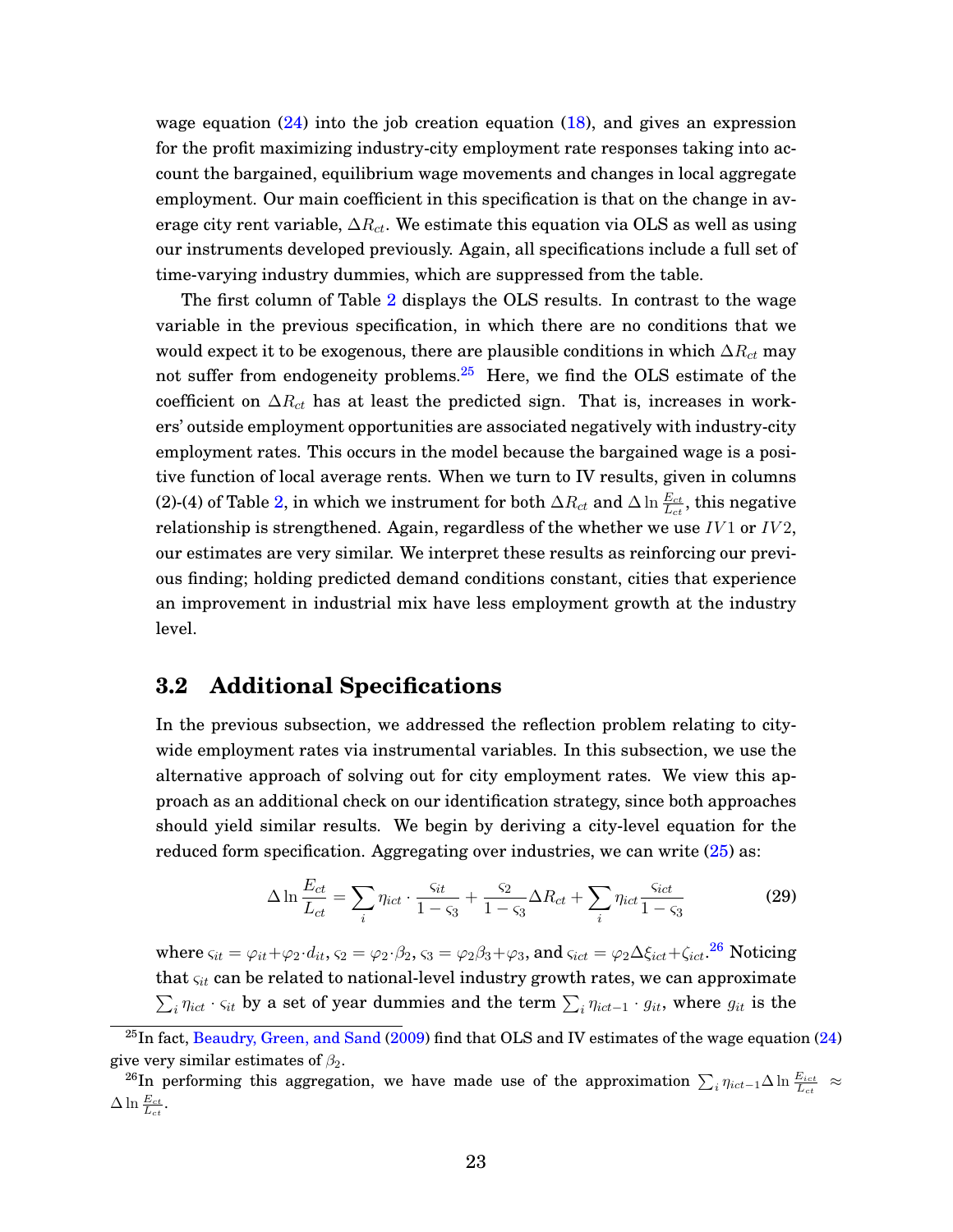growth rate of employment in industry  $i$  at the national level, as before.<sup>[27](#page-24-0)</sup> Hence, we can write a specification that aggregates over industries as:

<span id="page-24-2"></span>
$$
\Delta \ln \frac{E_{ct}}{L_{ct}} = d_t + \frac{1}{1 - \varsigma_3} \cdot \sum_i \eta_{ict} \cdot g_{it} + \frac{\varsigma_2}{1 - \varsigma_3} \Delta R_{ct} + \sum_i \eta_{ict} \frac{\varsigma_{ict}}{1 - \varsigma_3},\tag{30}
$$

where  $d_t$  represents a set of year dummy variables and  $\sum_i \eta_{ict} \frac{\mathcal{S}_{ict}}{1-\varsigma_t}$  $\frac{\varsigma_{ict}}{1-\varsigma_{3}}$  is an error term. The variable  $\sum_i \eta_{ict} \cdot g_{it}$  is city-level predicted employment growth. $^{28}$  $^{28}$  $^{28}$  By assumption, it is uncorrelated with the error term. Also notice that its coefficient,  $\frac{1}{1-\varsigma_3}$ , is implied to be positive; that is,  $\sum_i \eta_{ict-1} \cdot g_{it}$  is designed so that high values represent favorable demand shifts (the  $a_i$ s) in industries which are initially well represented in the city, increasing overall employment rate growth at the city level.  $\Delta R_{ct}$  is our index for changes in industrial composition and its coefficient,  $\frac{\varsigma_2}{1-\varsigma_3}$  is predicted to be negative. Essentially, the specification given in [\(30\)](#page-24-2) says that if demand conditions are the same in cities A and B, in the sense of having the same predicted employment growth rates, the city with the greater increase in  $R_{ct}$  will have less actual growth in employment rates. In terms of the model, this occurs because increases in  $R_{ct}$  cause an increase in the bargained wage, thus lowering job creation.

We present estimates of the city-level equation given in  $(30)$  in columns  $(1)-(4)$ of Table [3.](#page-46-0) This table has a format similar to Table [1.](#page-45-0)<sup>[29](#page-24-3)</sup> The instrumental variables results, given in columns (2)-(4) are in close accord with theory: increases in workers' bargaining position, as captured by  $\Delta R_{ct}$ , decreases city-level employment growth while predicted growth has positive impacts.

Having solved out for  $\Delta \ln \frac{E_{ct}}{L_{ct}}$  in equation [\(30\)](#page-24-2), it is natural to derive a specification at the industry-city level that eliminates  $\Delta \ln \frac{E_{ct}}{L_{ct}}$  by substituting [\(30\)](#page-24-2) into [\(25\)](#page-13-2). As mentioned before, this provides an alternative means to instrumental variables

$$
\Delta \ln E_{ict} = \varsigma_{it} + \varsigma_2 \Delta R_{ct} + \varsigma_3 \cdot \Delta \ln E_{ct} + (1 - \varsigma_3) \cdot \Delta \ln L_{ct} + \varsigma_{ict}.
$$

Taking the sum of this equation over cities using the weights  $\omega_c = \frac{E_{c0}}{\sum_c E_{c0}}$ , where 0 denotes the initial year, gives:

$$
\sum_{c} \omega_c \Delta \ln E_{ict} = \varsigma_{it} + \varsigma_2 \sum_{c} \omega_c \Delta R_{ct} + \varsigma_3 \cdot \sum_{c} \omega_c \Delta \ln E_{ct} + (1 + \varsigma_3) \cdot \sum_{c} \omega_c \Delta \ln L_{ct} + \sum_{c} \omega_c \varsigma_{ict}.
$$

This implies that  $\varsigma_{it}$  can be written as  $\varsigma_{it}=\sum_c\omega_c\Delta\ln E_{ict}+d_t-\sum_c\omega_c\varsigma_{ict}$ , where  $d_t$  is a year fixed effect. Now taking the sum over  $i$ :  $\sum_i \eta_{ict} \varsigma_{it} = \sum_i \eta_{ict} \cdot g_{it} + d_t - \sum_i \eta_{ict} \sum_c \omega_c \varsigma_{ict}$ . Since  $\varsigma_{ict} = \varphi_2 \Delta \xi_{ict} + \zeta_{ict}$ and by assumption,  $\sum_c\Delta\xi_{ict}=\sum_c\zeta_{ict}=0,$  this last term behaves approximately like white noise. The term  $d_t$  varies only by year and can be captured in an empirical specification by year dummies.

<span id="page-24-1"></span><sup>28</sup>This is the same variable we used to instrument  $\Delta \ln \frac{E_{ct}}{L_{ct}}$  in the industry-city level equations in section [3.1.](#page-20-3)

<span id="page-24-3"></span> $29$  Although we do not present the coefficients here, all estimates of specification  $(30)$  include year fixed effects.

<span id="page-24-0"></span> $27$  To see this, rewrite  $(25)$  as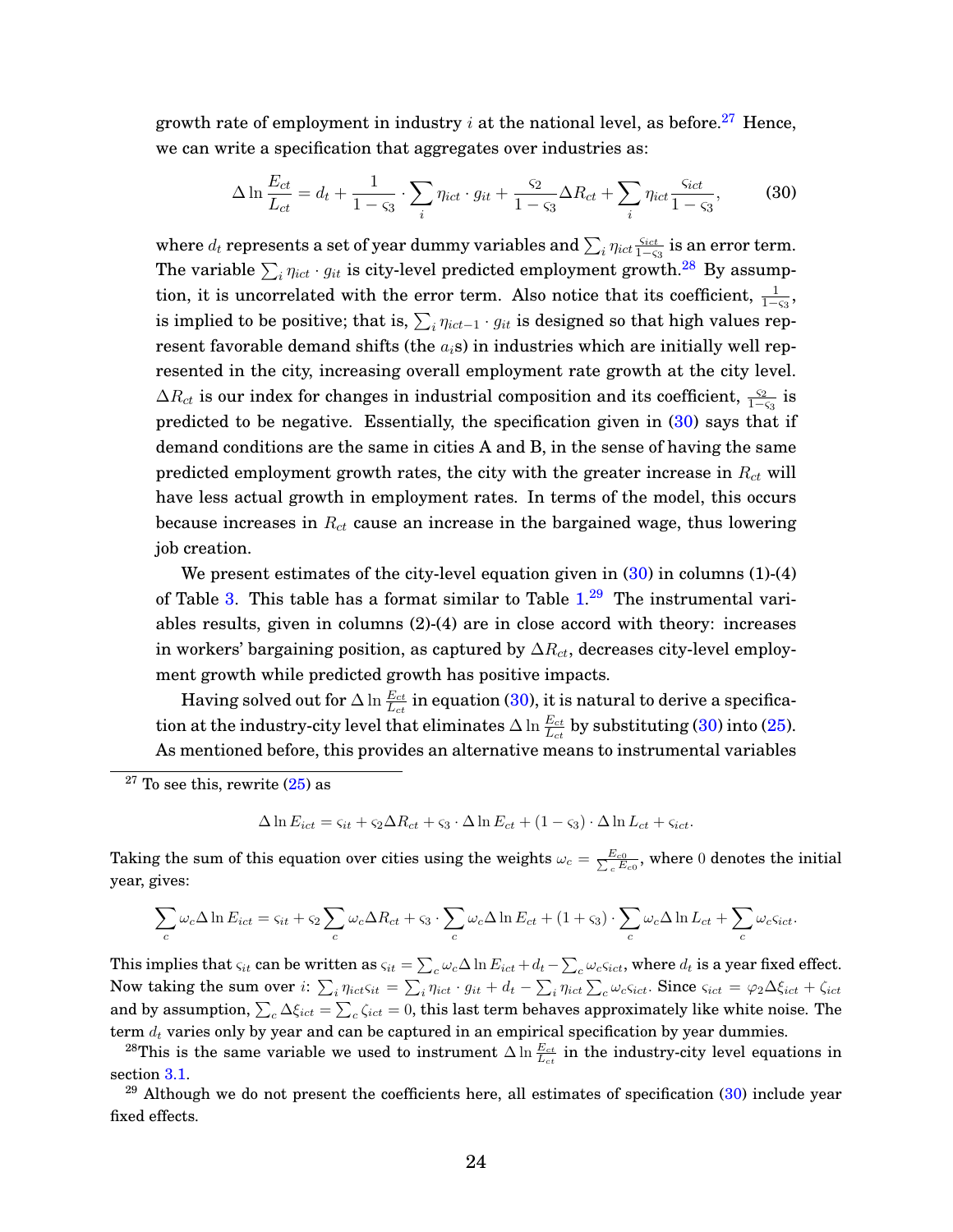of addressing the reflection problem intrinsic to the model. With the substitution, we obtain the specification:

<span id="page-25-0"></span>
$$
\Delta \ln \frac{E_{ict}}{L_{ct}} = \lambda_{it} + \lambda_2 \cdot \Delta R_{ct} + \lambda_3 \cdot \sum_{i} \eta_{ict-1} \cdot g_{it} + \varepsilon_{ict},
$$
\n(31)

where  $\lambda_{it}$  are time-varying industry dummies,  $\varepsilon_{ict}$  is an error term, and  $\lambda_2$  and  $\lambda_3$ can both be verified to be negative.

Estimates of  $(31)$  are given in columns  $(5)-(8)$  of Table [4.](#page-46-1) As can be seen from the instrumental variables results in columns (6)-(8), the estimated  $\lambda_2$  is indeed negative, as predicted, and similar whether we use  $IV1$  or  $IV2$ . It is also interesting to observe the estimated coefficient on the predicted growth variable,  $\lambda_3$ . In the industry-city level specifications it is negative, significantly different from zero, and very stable in all specifications. This is in contrast to the coefficient on the same variable in the city-level specification given by [\(30\)](#page-24-2),  $\frac{1}{1-\varsigma_3}$ , which is predicted and estimated to be positive. The sign reversal is intuitive; at the city level, increases in demand necessarily cause an increase in the aggregate employment rate, while at the industry level, the increase in labor market tightness will cause relatively less job creation and, thus, result in a negative impact on industry-level employment growth rates. Put in other words, comparing two cities with similar changes in outside options for workers, the city with the greater increase in aggregate demand will experience less employment rate growth at the industry level because that city will have a lower return to creating jobs for three reasons; increases in  $\ln \frac{E_{ct}}{L_{ct}}$  will: (1) increase the cost of opening a vacancy (through  $\theta_2$  in equation [\(17\)](#page-10-0)), (2) lower the vacancy contact rate (through  $\alpha_3$  in equation [\(13\)](#page-9-1)), and (3) increase the bargained wage (through  $\beta_3$  in equation [\(24\)](#page-13-0)).<sup>[30](#page-25-1)</sup> Since the sign reversal of the coefficient on predicted employment growth between the city level and industry-city level specifications is a restriction implied by theory, we view the fact that the data are supportive of this restriction as strong evidence in favor of the framework.

Just as we obtained equation [\(30\)](#page-24-2) by aggregating over the reduced from specification [\(25\)](#page-13-2), we can perform similar calculations to get a specification at the city level by aggregating over  $(18)$  that takes the form:

<span id="page-25-2"></span>
$$
\Delta \ln \frac{E_{ct}}{L_{ct}} = d_t + \frac{1}{1 - \varphi_3} \cdot \sum_i \eta_{ict-1} \cdot g_{ct} + \frac{\varphi_2}{1 - \varphi_3} \cdot \sum_i \eta_{ict-1} \left(\Delta w_{ict} - \Delta w_{it}\right) + \tilde{\zeta}_{ct},\tag{32}
$$

<span id="page-25-1"></span><sup>&</sup>lt;sup>30</sup>The coefficient  $\lambda_3$  is equal to  $\frac{\varphi_2 \cdot \beta_3 + \varphi_3}{1 - \varphi_2 \cdot \beta_3 - \varphi_3} = \frac{\alpha_2 \cdot \beta_3 + \alpha_3 - \theta_2}{\theta_1 - \alpha_2 \cdot \beta_3 - \alpha_3 + \theta_2} < 0$ . Increases in the bargained wage occur because lower contact rates for vacancies essentially shifts bargaining power in the workers' favor.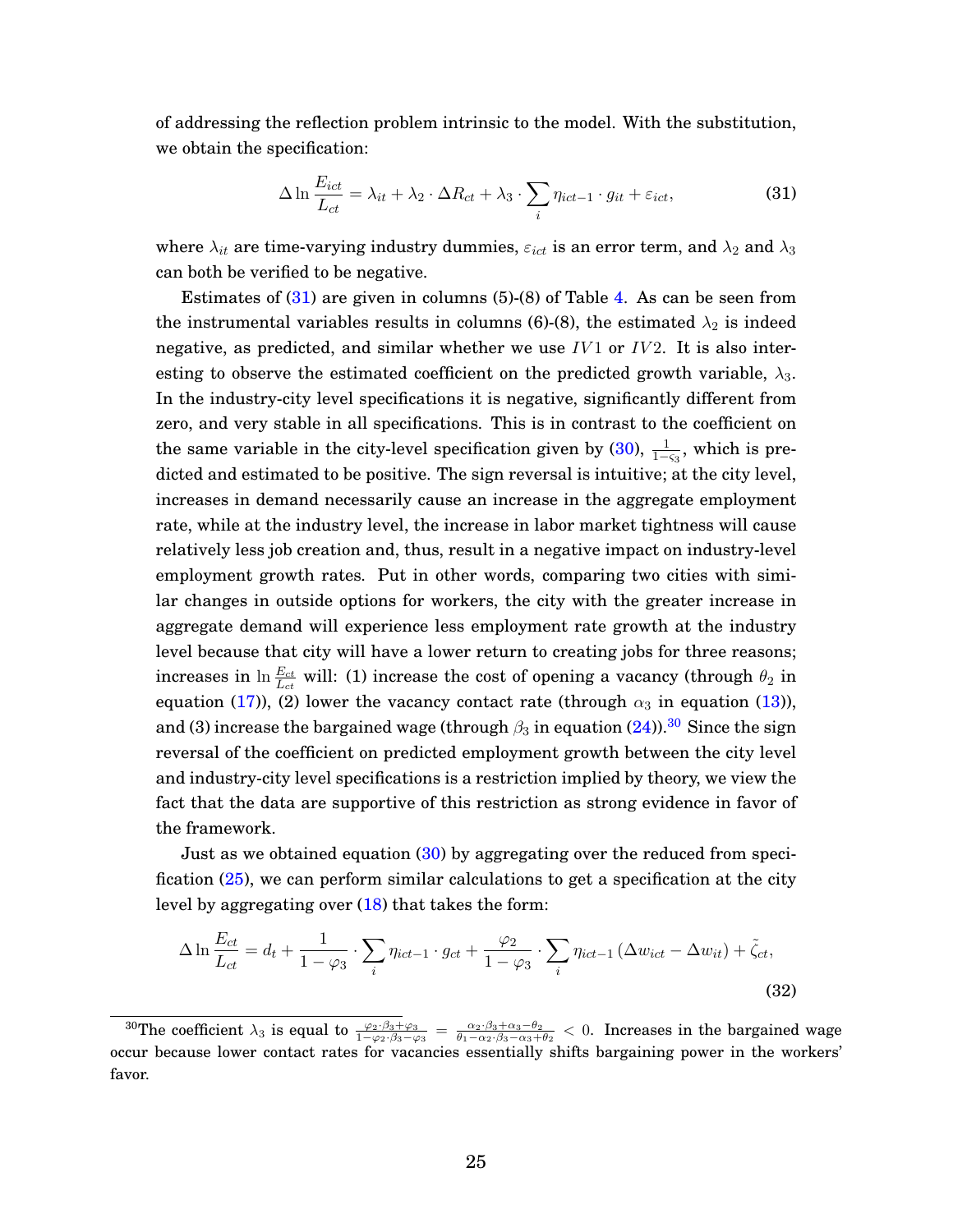where  $d_t$  represent year fixed effects and  $\tilde{\zeta}_{ct}$  is an error term.<sup>[31](#page-26-0)</sup> The variable  $\sum_i \eta_{it-1} \cdot (\Delta \ln w_{ict} - \Delta w_{it})$  represents the change in the average city wage relative to the national average.

Estimates of [\(32\)](#page-25-2) are presented in Table [5.](#page-47-0) This table has a similar format to those that proceed it, and also contains a full set of year dummies. IV estimates of the coefficient  $\frac{\varphi_2}{1-\varphi_3}$  in columns (2)-(4) range from about  $-0.27$  to  $-0.31$ , which can be interpreted as city-level elasticities of labor demand with respect to wages. Recall from Table [1,](#page-45-0) which examines the baseline industry-city level equation [\(18\)](#page-10-1), we obtained estimates of  $\varphi_2$  and  $\varphi_3$  of about  $-1$  and  $-2$ , respectively. We argued that this implied city-level wage elasticities of  $\frac{\varphi_2}{1-\varphi_3}\approx -0.3,$  which is precisely what is obtained in alternative city-level approach.<sup>[32](#page-26-1)</sup>

### **4 Robustness**

In this section, we are interested in assessing the robustness of our results to a variety of specification checks. We begin by including a city's labor force growth as an additional regressor in our basic specifications. This serves as a check that vacancies are constant returns to scale with respect to labor force growth; in other words, under the assumptions of our model, changes in the size of the labor force should have no impact on employment rates once we control for local demand conditions and labor costs. Next, we examine robustness to alternative means of addressing worker heterogeneity, either by controlling for local skill composition or estimating the model separately by skill group.

## **4.1 Exploring the Effects of Labor Force Size on Employment Determination**

Table [6](#page-48-0) contains results from our baseline specification [\(18\)](#page-10-1) and our aggregated specification [\(32\)](#page-25-2) where we include labor force growth as an additional control variable. The first column shows the estimates when all regressors are treated exogenously, while in columns (2)-(4) we instrument for changes in within-industry wage and city employment rates. In columns  $(1)-(4)$ , we treat the growth in a

<span id="page-26-0"></span> $^{31}$ In deriving equation [\(32\)](#page-25-2), we have again made use of the approximation  $\sum_i \eta_{ict-1} \cdot \Delta \ln \frac{E_{ict}}{L_{ct}} \approx$  $\Delta \ln \frac{E_{ct}}{L_{ct}}.$  The variable  $\sum_i \eta_{ict-1} \cdot g_{ct}$  in this specification can be justified along the same lines as footnote [27,](#page-24-0) except that we must now take into account changes in national-level industrial premia, resulting in the variable  $\sum_i \eta_{ict-1} \left( \Delta w_{ict} - \Delta w_{it} \right)$ .

<span id="page-26-1"></span> $^{32}$ A similar connection can be made from estimates of  $\lambda_2\approx-1$  in column (8) of Table [4,](#page-46-1)  $\frac{\varsigma_2}{1-\varsigma_3}\approx-0.66$ in column (4) of Table [3,](#page-46-0) and  $\varphi_2\beta_3\approx-2.7$  and  $(\varphi_2\beta_3+\varphi_3)\approx-2.1$  (which gives the ratio  $\left(\frac{-2.7}{1+2.1}\right)\approx-0.87$ ) in Table [2.](#page-45-1) The model implies that these coefficients should all be the same. Given the approximations we have made and the imprecision of some the estimates, we view this as being reasonably satisfied.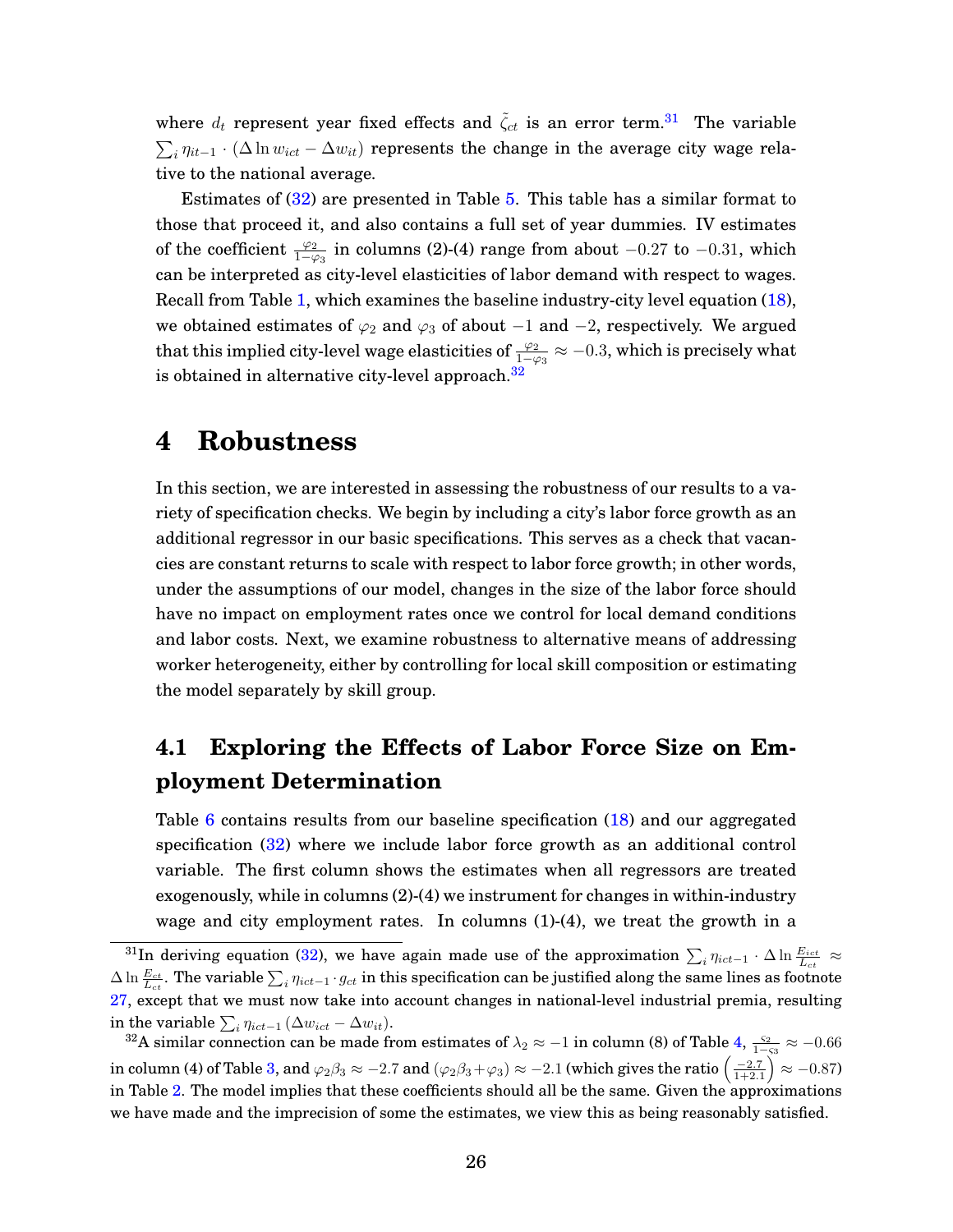city's labor force as exogenous. Importantly, when we instrument for wages and employment rate, the labor force growth variable never enters significantly in any of the specifications and the estimated coefficients on  $\Delta \ln w_{ict}$  and  $\Delta \ln \frac{E_{ct}}{L_{ct}}$  change very little from the results presented in Table [1.](#page-45-0) We view this as strong support for our constant returns to scale assumption. It should be kept in mind that since we are examining decadal differences, these results should be interpreted as longterm consequences of increasing the size of a city's labor force.

One possibility is that growth in the labor force is not exogenous and treating it as such may lead to incorrect inferences. The direction of the bias is difficult to determine *a priori* since measurement error may cause a downward bias while endogeneity would likely produce an upward bias. We attempt to address this possibility by constructing an instrument set for labor force growth that is based on long-term city climate variables. The motivation for this instrument set comes from [Dahl](#page-43-9) [\(2002\)](#page-43-9) who empirically tests a [Roy](#page-44-3) [\(1951\)](#page-44-3) model of self-selection of workers across states. He finds that while migrant patterns of workers are partially motivated by comparative advantage, amenity differences across states also play a role in worker movements. Building on this insight, we create our instrument set based on long-term average climate patterns of U.S. cities by collecting data from a number of sources on average temperatures and precipitation for each city in our sample. Consistent with the idea that workers are drawn to cities by amenity factors, we find that indicators of mild climates are significant predictors of city labor force growth.

The validity of the climate instruments rests on the assumption that the relationship between city climate and city-industry job creation and cost advantages (the  $\Omega$ s and  $\epsilon$ s) is constant over time. In this case, these variables represent timeinvariant city-specific factors that are differenced out of the estimating equation. This assumption may not be valid if the evolution of these advantages are related to long-term climate conditions.<sup>[33](#page-27-0)</sup>

The estimates in column (5) of Table  $6$  show the results using all of the instruments including the climate variables. The first stage F-statistic on labor force growth, reported in the second last row of the table, is about 24.0, indicating that we predict labor force growth very well. The estimated coefficient on the labor force growth variable is -0.12 (0.072), which is larger than the non-instrument re-

<span id="page-27-0"></span> $33$ Another possibility that may complicate the interpretation of the results based on the climate instruments is that the skill composition of the change in labor force size induced by such amenity factors may not be representative of shifts in labor force size in general. For example, [Sand](#page-44-4) [\(2007\)](#page-44-4) finds that college graduates are relatively more responsive to climate conditions than those with less education. In this case, estimates based on this instrument set may have the LATE interpretation of the effect of a change in the size of the labor force due to an influx of college graduates. We turn to the effects of city skill composition on our basic results in the following section.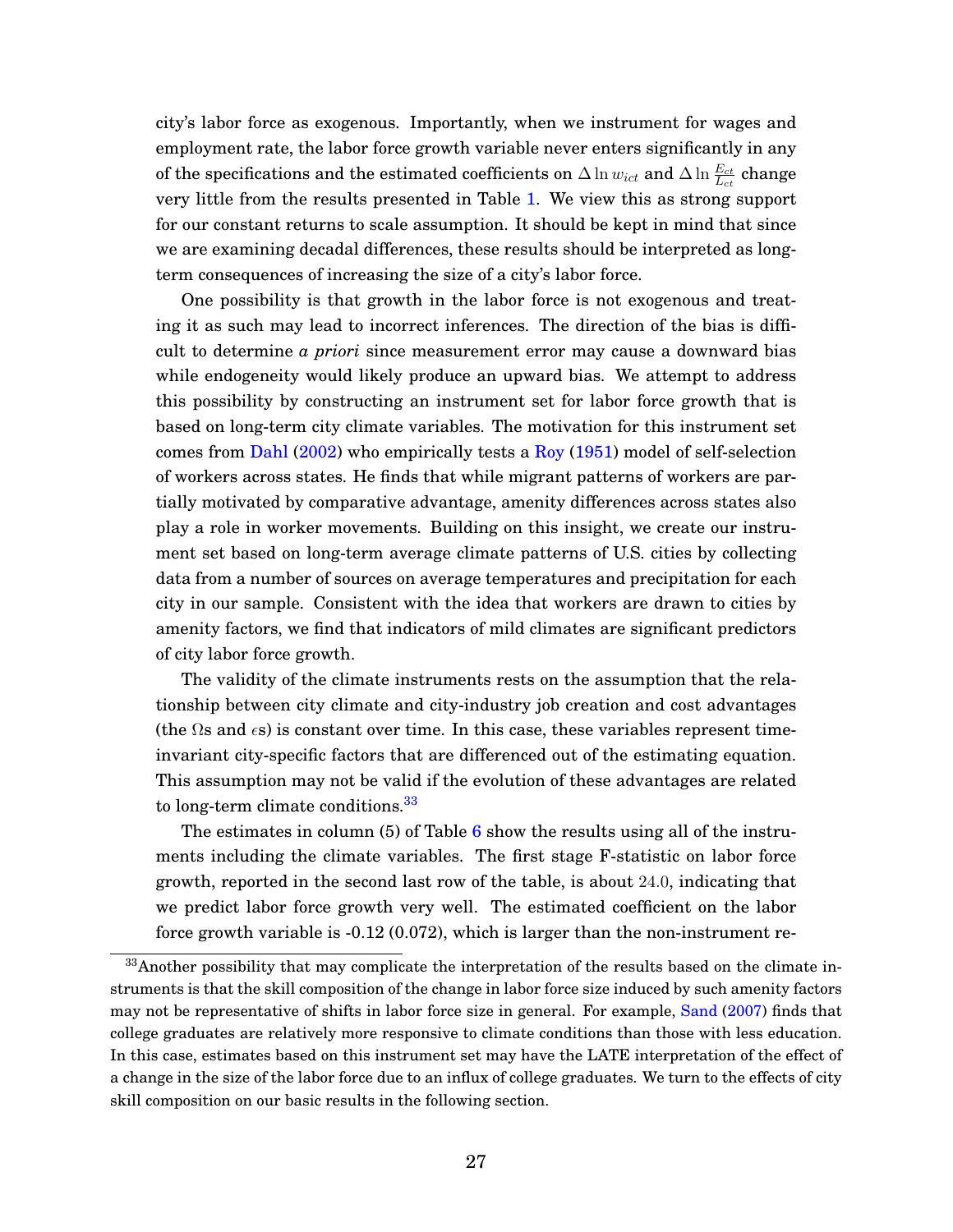sults but still not statistically significant. The estimated coefficients on  $\Delta \ln w_{ict}$ and  $\Delta \ln \frac{E_{ict}}{L_{ct}},$  are slightly lower, but still imply a city labor demand elasticity of  $\frac{-.77}{1+1.28} = -0.34$ , which is well in line with our previous estimates. We also explored using the climate instrument in the city-level specification [\(32\)](#page-25-2), reported in column (7). Again, despite the fact that the labor force variable is well identified, this exercise only reinforces our previous finding that labor force growth is not related to employment rates.

We also explore the effects of labor force growth in the reduced form specification given by [\(25\)](#page-13-2). These results are reported in Table [7](#page-49-0) and are very similar to those above. We conclude that labor force growth has no impact on employment rates.

#### **4.2 Exploring Worker Heterogeneity**

The model we developed in section [1](#page-5-1) conceptually applies to workers of a single skill group. In section [1.5](#page-16-0) we discussed how we address worker heterogeneity while at the same time focusing on the workforce as a whole. In this section, we assess the sensitivity of this approach in two ways. First, as mentioned earlier, job creation will, in general, depend on the skill distribution of the workforce. Hence, we evaluate the sensitivity of our results to including variables designed to capture changes in the skill distribution of a city's labor force. Second, in keeping with the conceptual idea that the model applies to workers of a single type, we estimate our basic specification separately for workers with high school education or less and those with some post secondary or more.

Table [8](#page-50-0) presents results obtained by adding additional regressors to capture changes in the skill distribution of a city's workforce. The first variable we construct is the average efficiency units per person. $34$  Increases in this variable indicate that the workers in a city have become, on average, more productive and is designed to capture the effect that a firm opening a new vacancy has a higher probability of meeting a higher quality worker. We also construct an instrument designed to capture plausibly exogenous movements in this variable. To do this, we draw on literature that uses "enclaves" to predict immigration flows. In particular, we exploit the fact that immigrants from different sending countries have on average different educational attainment as well as other observable characteristics that influence a worker's efficiency weight. We construct this instrument the following way: we assume immigrants from sending country  $h$  entering the country over a particular decade, denoted by  $M_{ht}$ , locate to cities based on where previous waves of immigrants from the same sending country had settled. Denote the fraction of immigrants from sending country h living in city c at time t, as  $\lambda_{hct}$ .

<span id="page-28-0"></span> $34$  For additional details on how we calculate efficiency units, see Appendix [A.](#page-33-0)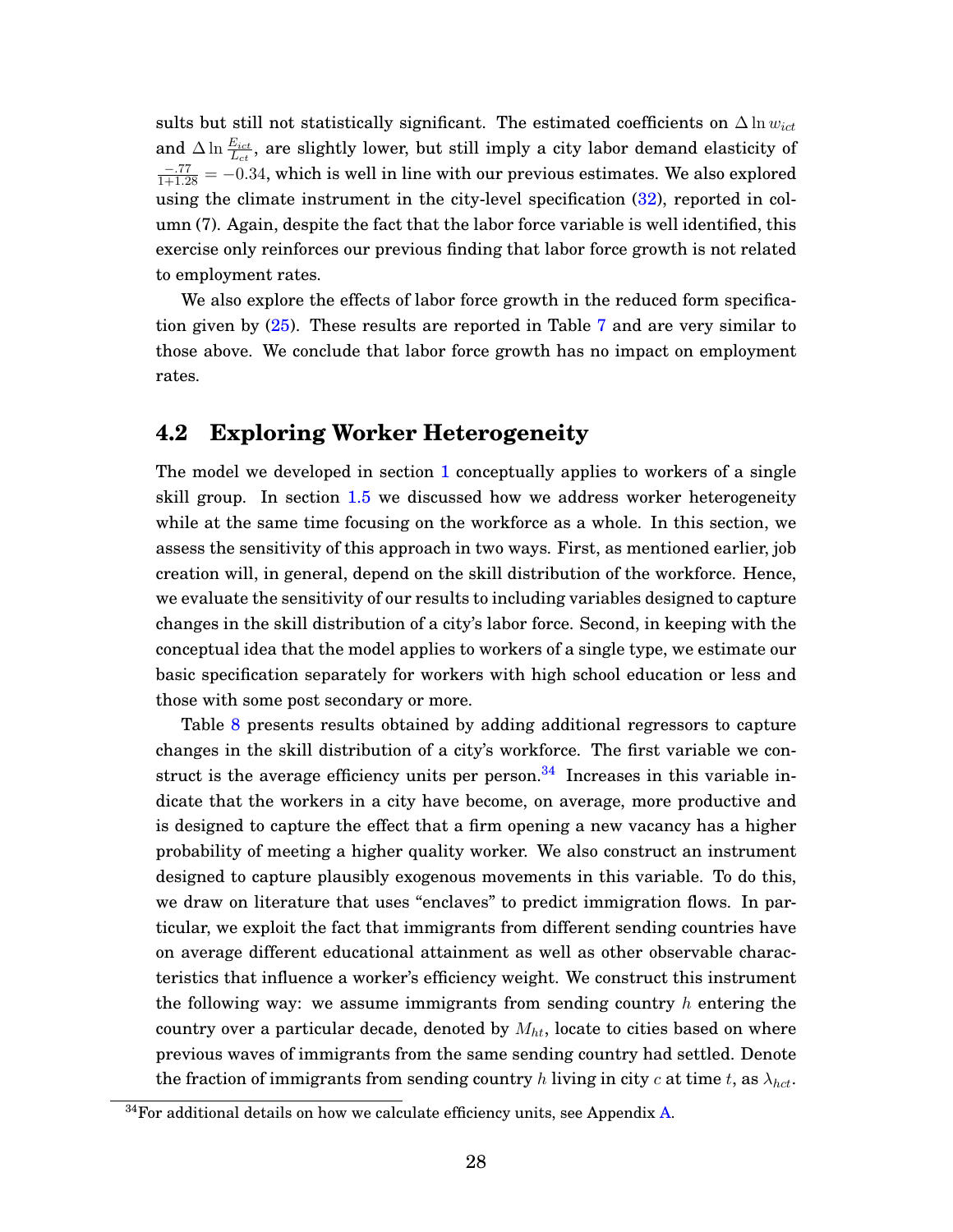The predicted number of immigrants that will move to city  $c$  in year  $t,$   $\hat M_{ct},$  can be written as:

<span id="page-29-2"></span>
$$
\hat{M}_{ct} = \sum_{h} \lambda_{hct-1} \cdot M_{ht}.
$$

Similarly, we can construct the predicted number of workers in efficiency units that move to city  $c$  in year  $t$  as  $\hat{M}_{ct}^{EU} = \sum_h \lambda_{hct-1} \cdot M_{ht} \cdot \omega_{ht-1},$  where  $\omega_{ht-1}$  is the efficiency weight per worker from sending country  $h$  in the base year. To predict changes in the average efficiency units per worker, assuming no other changes in population, we construct the following instrument:

$$
IV_{ct}^{EU} = \left(\frac{\hat{M}_{ct}^{EU}}{\hat{M}_{ct}} - EU_{ct-1}\right) \cdot \frac{\hat{M}_{ct}}{\hat{M}_{ct} + L_{ct-1}},
$$
(33)

where  $\frac{\hat{M}_{ct}^{EU}}{\hat{M}_{ct}}$  is the predicted average efficiency units per worker arriving in city  $c$ in year  $t.\overline{^{35}}$  $t.\overline{^{35}}$  $t.\overline{^{35}}$ 

The results that include changes in efficiency units per worker as an additional control are presented in columns (1)-(4) of Table [8.](#page-50-0) In the first column, all variables are treated as if exogenous and changes in efficiency units per worker does not enter significantly. IV results are given in columns (2)-(4), where we include the  $IV_{ct}^{EU}$  instrument in an attempt to capture exogenous variation in the skill composition of a city's workforce that is induced by non-economically driven migration. In line with previous literature, the immigration enclave instrument predicts changes in a city's skill composition quite well. $36$  Nevertheless, in no specification is the skill variable significant, and, more importantly, it alters the magnitude of the estimated demand elasticities very little. To further probe sensitivity of our results to changes in city skill distribution, columns (5)-(8) add alternative measures of a city's skill. In columns (5) and (6), we include the change in the fraction of college graduates as an additional control. When treated exogenously, as in column (5), it enters in significantly but does not change the main conclusions regarding demand elasticities. In column (6), we instrument the change in the proportion of college graduates with an enclave instrument similar to [\(33\)](#page-29-2). This results in imprecise estimates that are not significantly different from zero despite a strong first-stage. In the remaining columns, (7) and (8), we include the change in the proportion of workers with education greater than high school. Again, inclusion of this variable does not alter the main conclusions of the paper thus far. We conclude that changes in a city's skill distribution have, at best, only a second order effect

<span id="page-29-0"></span> $35$ The formulation of this instrument is similar to [Doms and Lewis](#page-43-10) [\(2006\)](#page-43-10), and in the same spirit as [Card and DiNardo](#page-43-11) [\(2000\)](#page-43-11) and [Card](#page-42-10) [\(2001,](#page-42-10) [2009\)](#page-43-7), among others.

<span id="page-29-1"></span> $^{36}\text{The first-stage t-ratio on } IV_{ct}^{EU}$  in the change in efficiency units per worker equation is over  $8.0$  in all specifications.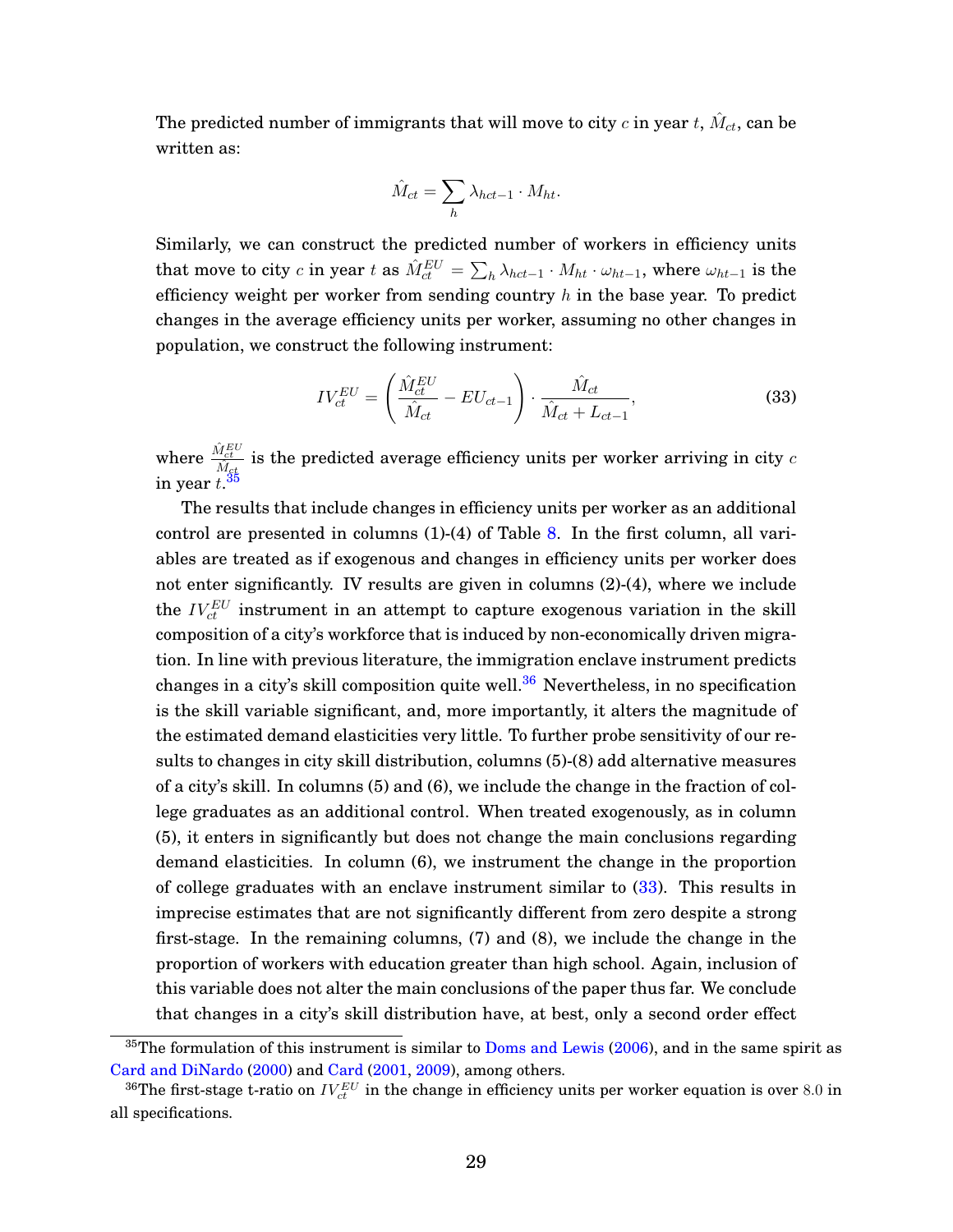on job creation and do not appreciably affect the estimated magnitude of our key parameters.

In Table [9](#page-51-0) we estimate our basic specification separately by education group. The education groups we consider are those with high school education or less and those with some post secondary or more.<sup>[37](#page-30-0)</sup> When we perform this exercise, we are assuming that there are two completely segregated markets defined by ed-ucation.<sup>[38](#page-30-1)</sup> The dependent variable in Table [9](#page-51-0) is the change in log city-industry employment rates for a particular education group. Similarly, wages and their in-struments are constructed separately by education group.<sup>[39](#page-30-2)</sup> However, we maintain the use aggregate, city-wide employment rates (over all education groups) to capture the effects of limited entrepreneurial talent (which should operate at the city level) and vacancy contact rates.<sup>[40](#page-30-3)</sup> Columns (1)-(4) pertain to the low-education group and columns (5)-(8) to the high-education group. As can be seen from the table, the results by education do not differ dramatically from our earlier estimates. The low-education group may have elasticities that are smaller than the high-education group, but these are not very significant.

#### **4.3 Further Model Implications**

The multi-city, multi-sector search and bargaining model that we present implies that shifts in industrial composition toward or away from higher paying industries affect the bargained wage in all sectors of the local economy. This occurs because these shifts influence the outside options of workers, and we use this implication to obtain estimates of the elasticity of the job creation curve with respect to wages. As noted in section [1.6](#page-17-1) that deals with an extension of the model that incorporates worker mobility, these same shifts should be associated with worker mobility and local housing prices. That is, conditional on the tightness of the labor market, a pure compositional shift toward higher paying industries will increase the average

<span id="page-30-0"></span> $37$ We have assessed the sensitivity of our results to finer breakdowns in education which typically resulted in very imprecise estimates. Finer skill definitions dramatically reduces the number of cityindustry cells to work with, and, thus, produces sample size problems.

<span id="page-30-1"></span> $38$ Empirical evidence suggests that workers within our education classes are perfect substitutes, but that there is imperfect substitution of workers between the high- and low-education groups [\(Card,](#page-43-7) [2009\)](#page-43-7). This type of substitution is ruled out in this framework.

<span id="page-30-2"></span> $39$ For example, IV1 and IV2 are constructed using city-industry shares and national wage premia that are estimated off of education specific samples.

<span id="page-30-3"></span><sup>&</sup>lt;sup>40</sup>While it may be argued that vacancy contact rates for a particular education group would vary with education specific employment rates, using education specific employment rates made very little difference in practice. In addition, to the extent that one believes vacancy contact rates play little role in job creation compared to limited entrepreneurial ability, the aggregate employment rate specification would be preferred.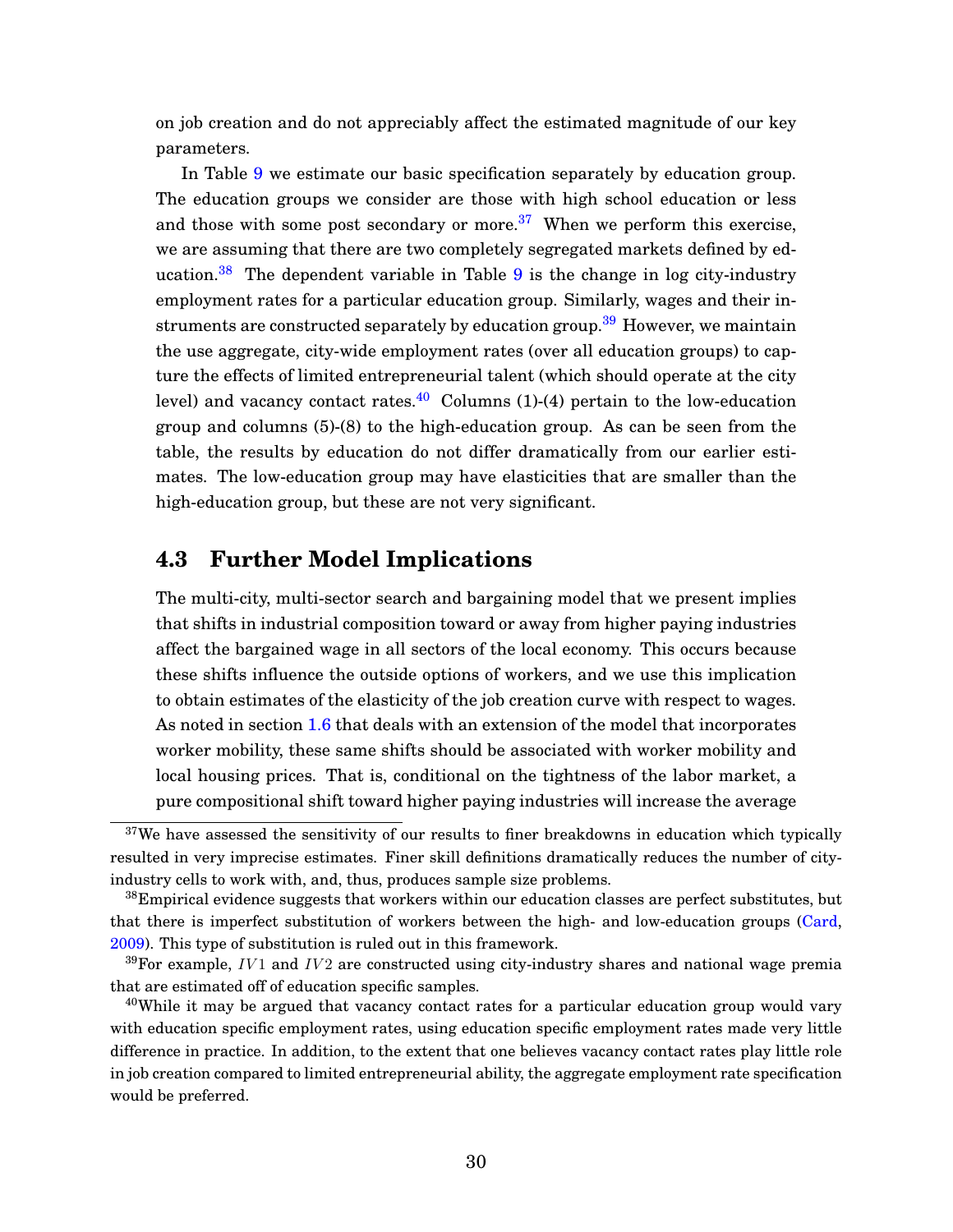city wage and, thus, be associated with in-migration and higher housing costs. This is laid out more formally in Appendix [C,](#page-37-0) where we show that higher expected wages and employment rates make for a more attractive city.

In this subsection, we briefly explore whether these predictions are born out in the data. Table [10](#page-51-1) investigates whether changes in the within-industry average city wage and city-level employment rates are correlated with in-migration and housing prices, proxied by the rental rate of a two or three bedroom apartment.<sup>[41](#page-31-0)</sup> The table has a similar lay-out to previous ones; it contains regression coefficients estimated on our city-level data and all specifications contain year fixed-effects which are suppressed from the table. In the first four columns, the dependent variable is the log change of the size of a city's labor force. The first column is estimated via OLS, while the remaining three columns instrument for city wage using either  $IV1$  or  $IV2$  and for employment rate using the Blanchard-Katz instrument used earlier. When we use our instruments, we find that both wages and employment rates are significant, and indicate a positive association with in-migration as the mobility-extended model predicts. In the final four columns of the table, the dependent variable is the log change in the rent of a two or three bedroom apartment. Again, the estimated coefficients on city wages and employment rates are supportive of our interpretation of the data. $42$  That is, the forces in our model that drive wages also drive worker mobility flows, with housing prices being an equilibrating mechanism.

## **5 Conclusion**

In this paper, we extend and estimate an empirically tractable version of a search and bargaining model. Our goal is to highlight the implications of such a model for labor demand and to provide estimates of the responsiveness of employment outcomes to changes in average wages. In a search and bargaining model, labor demand is determined by points along the job creation curve, which is implicitly defined by a zero profit condition for the creation of a vacancy. According to this

<span id="page-31-1"></span><span id="page-31-0"></span> $41$  [A](#page-33-0)ppendix A contains details on the construction of this variable.

<sup>&</sup>lt;sup>42</sup>Our analysis suggest that changes in industrial composition affect wages, which affects mobility and finally affects housing prices. Alternatively, one may think that the main causality runs in the opposite direction, with housing prices (for some unspecified reason) being the initial driving force. Although we have trouble formalizing this line of reasoning, we nevertheless explored its empirical relevance by including changes in housing costs as an additional regressor in our baseline regressions. When we use weather patterns to instrument changes in housing prices, as would be appropriate if housing prices reflect a change in the desire to locate to certain climates, we find no significant affect of housing prices on wages or employment rate outcomes. We interpret this result as supporting the direction of causality suggested by our model.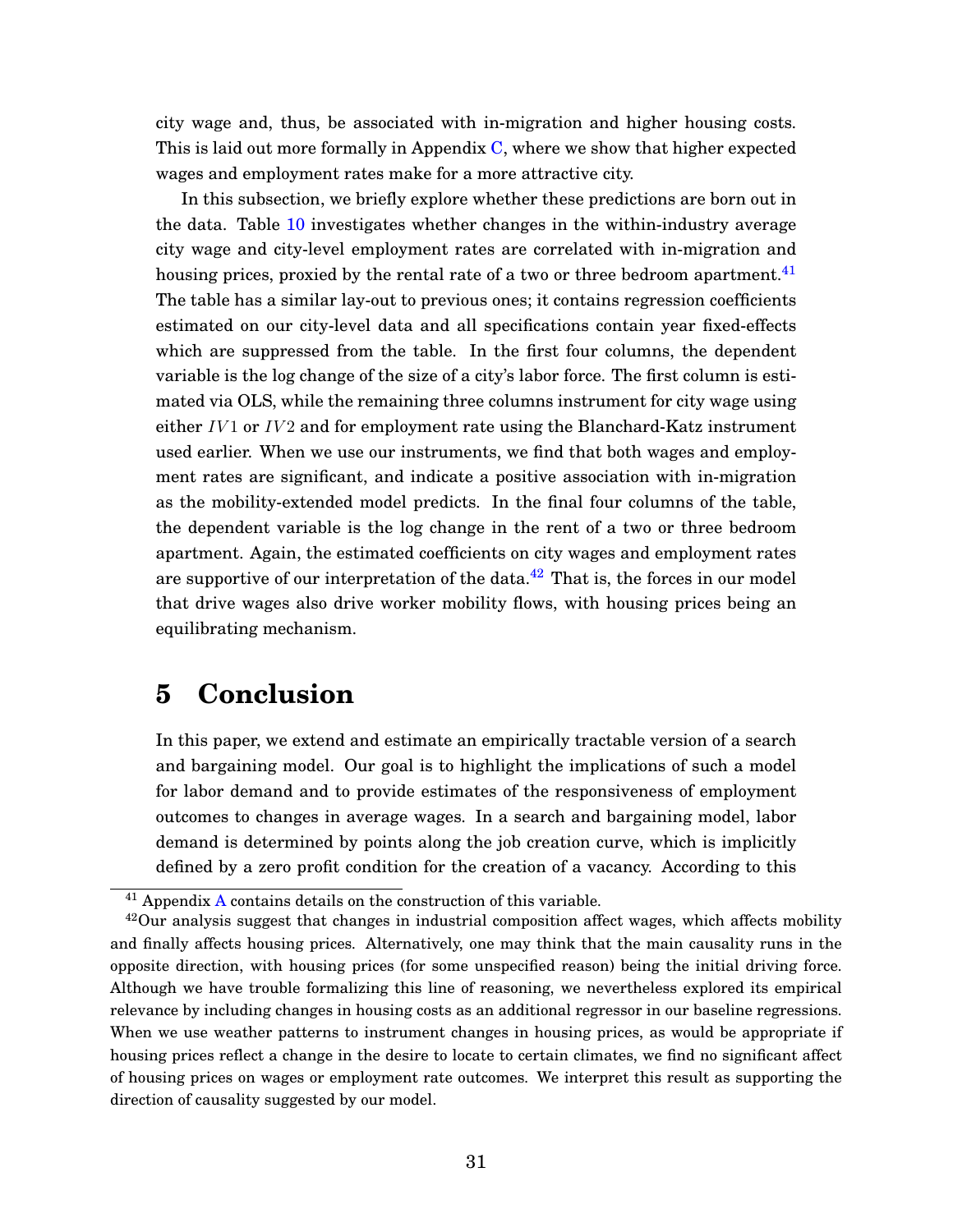condition, when wages rise the tightness of the labor market must fall in order to maintain the value of creating jobs. Therefore, the job creation curve defines a relationship between wages and employment rates rather than employment levels, as in more standard set-ups. We argue that this seemingly small difference has substantial implications. Chief among these is that shifts in labor supply and labor costs can produce very different labor market outcomes; that is, supply and wage shocks do not imply movements along the same demand curve in a search and bargaining model. This insight has the potential to explain the wide range of labor demand elasticities that can be inferred from the literature.

In order to empirically evaluate the relevance of the search and bargaining framework, we extend an otherwise standard Pissarides (2000) model in several directions. First, our model includes multiple local labor markets linked through trade and labor mobility. There is substantial variation in employment levels and rates across cities, allowing for the identification of city-level job creation curves. Second, we extend the model to include multiple sectors, which is crucial for our identification strategy. Using insight developed in [Beaudry, Green, and Sand](#page-42-2) [\(2009\)](#page-42-2), we use predicted industrial composition shifts to identify movements in average city wages induced by shifts in the outside options of workers. In a search and bargaining model, improvements in the outside employment opportunities of workers increases the bargained wage across all sectors within a locality. Finally, we extend the standard model to include heterogeneous talent across the population in terms of abilities to create jobs in different industries. With this extension, the job creation curve may be less than perfectly elastic because of both search costs and the limited availability job creators.

We use U.S. Census data from 1970-2007 to investigate whether city-level labor market outcomes conform to the restrictions implied by the job creation curve. Working mainly at the industry-city level, our approach relies on comparing industry level changes in employment rates between cities with different changes in within-industry wages. We look at effects over periods of 10 years and, therefore, our estimates should be interpreted as representing long-run labor market outcomes. We present estimates of both types of elasticities identified by the model. Considering the effect of an increase in the cost of labor on a particular sector's employment rate while holding the overall tightness of the labor market in the city constant, we find an elasticity close to −1. We also examine how the local labor market as a whole reacts to a general increase in wages, allowing for interaction across sectors through the availability of workers and job creators. For this aggregate elasticity we obtain an estimate of approximately −0.3.

This paper has several contributions. First, we show that a standard search and bargaining model extended to include multiple local labor markets and sectors has implications that have not been previously recognized. In particular, shifts in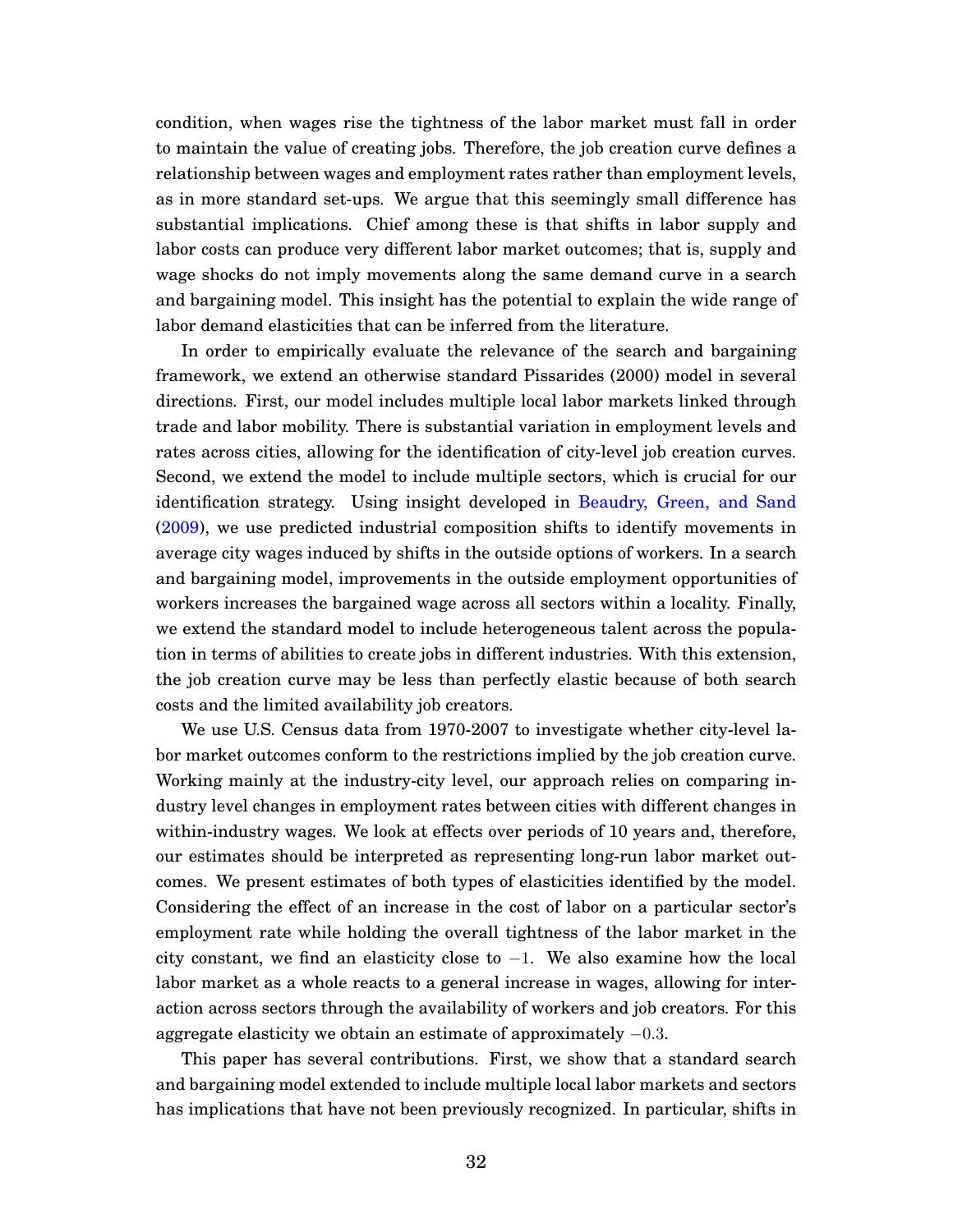industrial composition toward or away from higher paying industries impact wages within all sectors of a local economy because these shifts affect the outside options of workers bargaining with their employer. A critical feature of this insight is that it can be used to construct empirically testable restrictions of the data. Furthermore, we demonstrate how this variation can be used to evaluate the elasticity of job creation curves using city-level data. Second, we show that U.S. city-level outcomes over the past several decades abide by the restrictions implied by the search and bargaining model; that is, the model's over-identifying restrictions are easily passed in the data. While these facts do not necessarily prove that the theory is correct, we nevertheless believe that this provides compelling evidence in favor of the framework. Given these findings, we also provide estimates of the elasticity of the city-level job creation curves. This is a key parameter that can be used to evaluate any number of policies that affect labor costs. Finally, by making explicit the relationship between wages, employment levels and employment rates, we believe that the model provides a potential reconciliation of the otherwise puzzling range of labor demand elasticities that can be inferred from the literature.

In this paper, we have emphasized the role of labor costs in determining employment outcomes and found that a reduction of labor costs at the city level of 10% will increase employment rate by about  $3\%$ . To the extent that this is not a large effect, it is of interest to note that our model also implies a potential importance of rigidities outside of the labor market for job creation. In particular, factors that affect the 'ease' of job creation will also influence employment outcomes.<sup>[43](#page-33-1)</sup> While the approach taken in this paper is unable to evaluate the empirical importance of these factors, given the recent emphasis on policies that encourage job creation, it appears an important area for future work.

## <span id="page-33-0"></span>**A Data**

The Census data was obtained with extractions done using the IPUMS system (see [Ruggles, Sobek, Alexander, Fitch, Goeken, Hall, King, and Ronnander](#page-44-2) [\(2004\)](#page-44-2). The files were the 1980 5% State (A Sample), 1990 State, 2000 5% Census PUMS, and the 2007 American Community Survey. For 1970, Forms 1 and 2 were used for the Metro sample. The initial extraction includes all individuals aged 20 - 65 not living in group quarters. All calculations are made using the sample weights provided. For the 1970 data, we adjust the weights for the fact that we combine

<span id="page-33-1"></span> $^{43}{\rm In}$  our model, factors that affect the ease of job creation are subsumed in the parameters  $\tilde{\Omega}_{ic}$ , which may include, for example, restrictive zoning rules, taxes faced by business owners, and the costs of obtaining licensing. These factors are emphasized by [Krueger and Pischke](#page-43-1) [\(1997\)](#page-43-1) in another context. [Carroll, Holtz-Eakin, Rider, and Rosen](#page-43-12) [\(2000\)](#page-43-12), for example, find that a reduction in entrepreneurs' personal income taxes encourage them to create more jobs.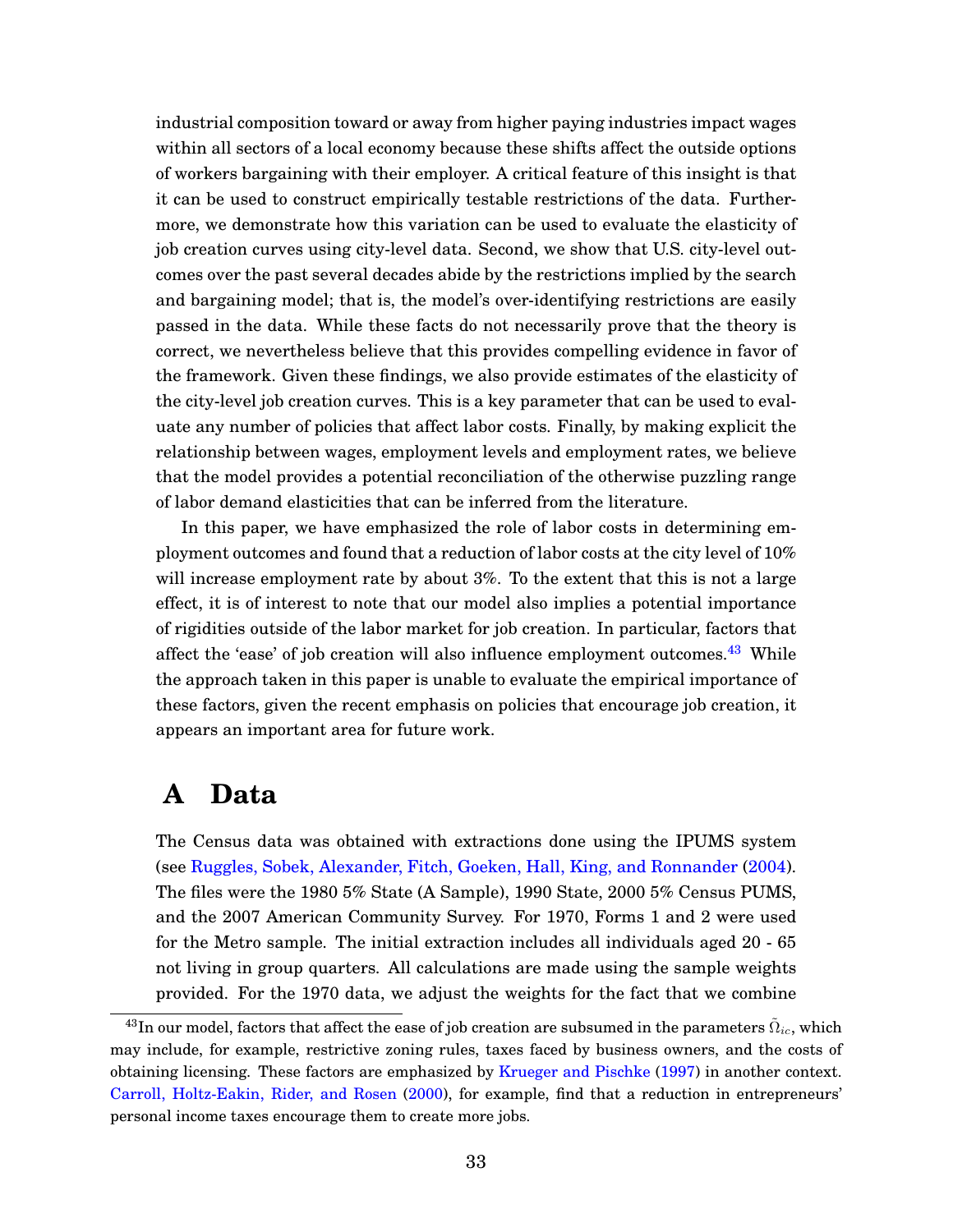two samples. We focus on the log of weekly wages, calculated by dividing wage and salary income by annual weeks worked. We impute incomes for top coded values by multiplying the top code value in each year by 1.5. Since top codes vary by State in 1990 and 2000, we impose common top-code values of 140, 000 in 1990 and 175, 000 in 2000.

A consistent measure of education is not available for these Census years. We use indicators based on the IPUMS recoded variable EDUCREC that computes comparable categories from the 1980 Census data on years of school completed and later Census years that report categorical schooling only. To calculate potential experience (age minus years of education minus six), we assign group mean years of education from Table 5 in Park [1994](#page-44-5) to the categorical education values reported in the 1990 and 2000 Censuses.

Census definitions of metropolitan areas are not comparable over time since, in general, the geographic areas covered by them increase over time and their definitions are updated to reflect this expansion. The definition of cities we use attempts to maximize geographic comparability over time and roughly correspond to 1990 definitions of MSAs provided by the U.S. Office of Management and Budget.<sup>[44](#page-34-0)</sup> To create geographically consistent MSAs, we follow a procedure based largely on [Deaton and Lubotsky](#page-43-13) [\(2001\)](#page-43-13) which uses the geographical equivalency files for each year to assign individuals to MSAs or PMSAs based on FIPs state and PUMA codes (in the case of 1990 and 2000) and county group codes (for 1970 and 1980). Each MSA label we use is essentially defined by the PUMAs it spans in 1990. Once we have this information, the equivalency files dictate what counties to include in each city for the other years. Since the 1970 county group definitions are much courser than those in later years, the number of consistent cities we can create is dictated by the 1970 data. This process results in our having 152 MSAs that are consistent across all our sample years. Code for this exercise was generously provided by Ethan G. Lewis. Our definitions differ slightly from those in [Deaton](#page-43-13) [and Lubotsky](#page-43-13) [\(2001\)](#page-43-13) in order to improve the 1970-1980-1990-2000 match.

We use an industry coding that is consistent across Censuses and is based on the IPUMS recoded variable IND1950, which recodes census industry codes to the 1950 definitions. This generates 144 consistent industries.<sup>[45](#page-34-1)</sup> We have also replicated our results using data only for the period 1980 to 2000, where we can use 1980 industry definitions to generate a larger number of consistent industry categories.<sup>[46](#page-34-2)</sup> We are also able to define more  $(231)$  consistent cities for that period.

<span id="page-34-0"></span><sup>44</sup>See http://www.census.gov/population/estimates/pastmetro.html for details.

<span id="page-34-2"></span><span id="page-34-1"></span><sup>45</sup>See http://usa.ipums.org/usa-action/variableDescription.do?mnemonic=IND1950 for details.

<sup>46</sup> The program used to convert 1990 codes to 1980 comparable codes is available at http://www.trinity.edu/bhirsch/unionstats . That site is maintained by Barry Hirsch, Trinity University and David Macpherson, Florida State University. Code to convert 2000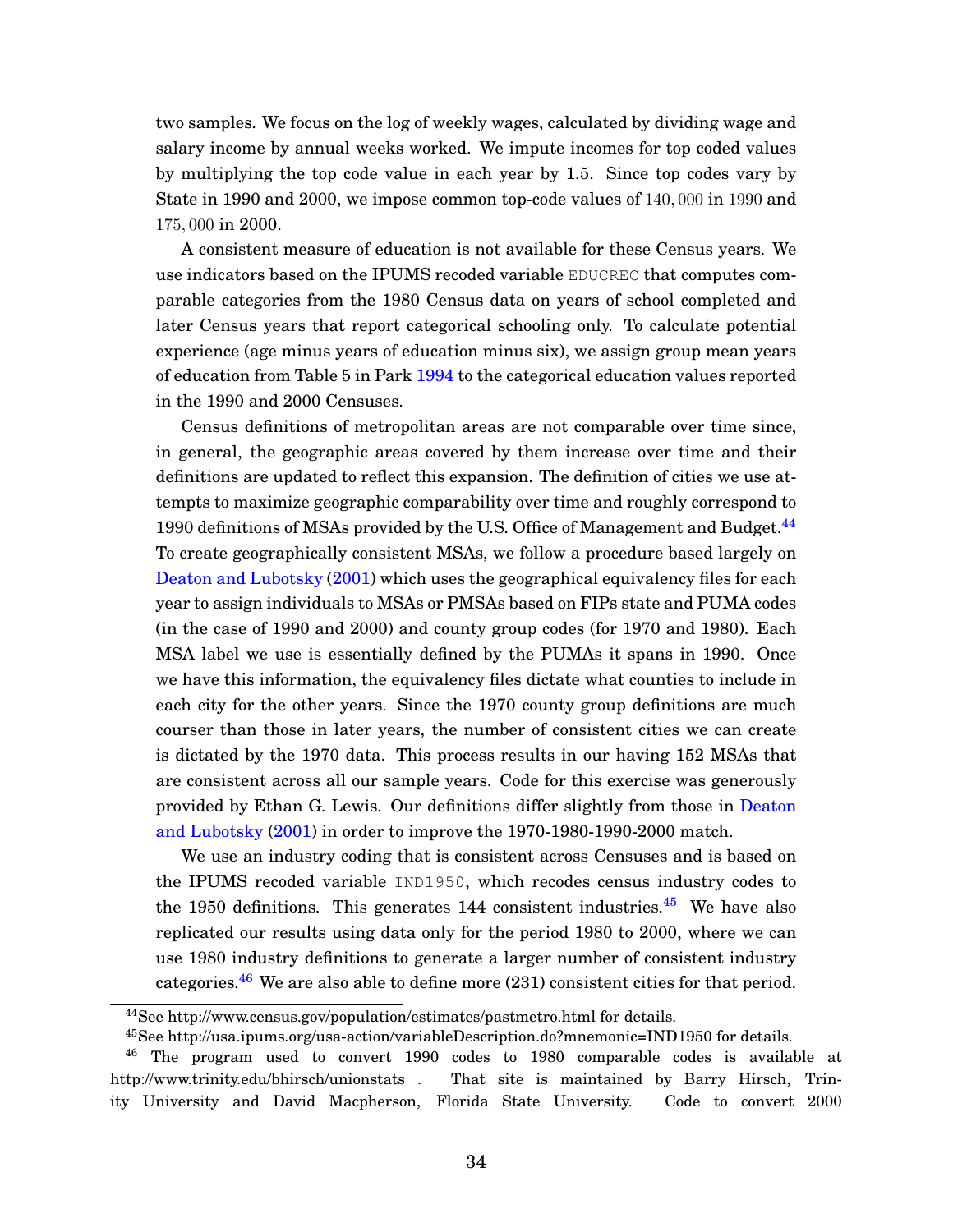We create a variable to proxy for the cost of housing in a city by using a measure of the rental rate of a two or three bedroom apartment in that city. To construct this variable, we use the Census variable for 'contract rent' and restrict it to the reported rent for two or three bedroom apartments in each of our MSAs. This is a similar procedure to that used recently by [Moretti](#page-44-6) [\(2008\)](#page-44-6). See that paper for a discussion on the appropriateness of this measure for local housing costs.

### **A.1 Enclave Instrument**

The construction of the enclave instrument is similar to that of Doms and Lewis (2006) and uses their origin country groupings. The country of origin groups are (1) Mexico, (2) Central America, (3) South America, (4) Central Europe and Russia, (4) Caribbean, (5) China, (6) South East Asia, (7) India, (8) Canada, U.K., and Australia, (10) Africa, (11) Korea and Japan, (12) Pacific Islands, (13) Israel and NW Europe, (14) Middle East, (15) Central Asia, (16) Cuba, and (17) Souther Europe and can be identified from the IPUMS variable bpl ''Birthplace [general version]'' . To identify the inflows of immigrants, we use the IPUMS variable yrimmig ''Year of immigration''.

### **A.2 Climate Instrument**

The city level climate variables were extracted from "Sperling's Best Places to Live" (http://www.bestplaces.net/docs/DataSource.aspx). Their data is compiled from the National Oceanic and Atmospheric Administration. The variables we use in this paper are the average daily high temperatures for July and January in degrees Fahrenheit. Alternative variables available from the same source are annual rainfall in inches and a comfort index. The comfort index is a variable created by "Sperling's Best Places to Live" that uses afternoon temperature in the summer and local humidity to create an index in which higher values reflect greater "comfort". We have also compiled climate data from an alternative source to use as a robustness check. These data come from "CityRating.com's" historical weather data, and include variables on average annual temperature, number of extreme temperature days per year, humidity, and annual precipitation. Data from this source could only be collected for 106 cities, and, therefore, not included in this analysis.

industry codes into 1990 codes was provided by Chris Wheeler and can be found at http://research.stlouisfed.org/publications/review/past/2006. See also a complete table of 2000-1990 industry crosswalks at http://www.census.gov/hhes/www/ioindex/indcswk2k.pdf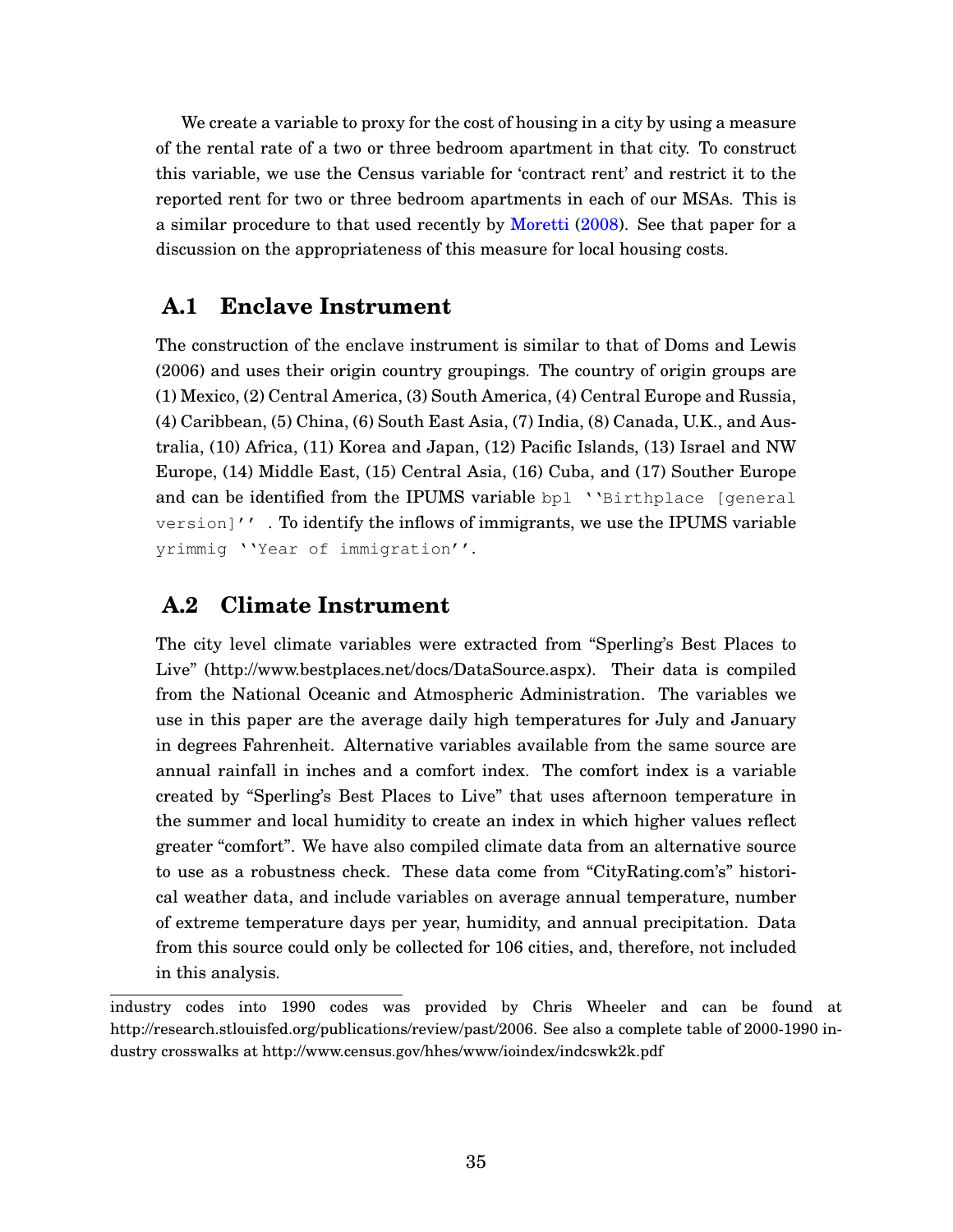### <span id="page-36-0"></span>**B Worker Heterogeneity**

Consider a simple search and bargaining model in which there are two types of workers: high- and low-skill. Let  $\theta$  denote the fraction of high-skill workers and  $\eta > 1$  denote relative productivity of high versus low skill workers.

The Bellman equations for firms can be written as: $47$ 

$$
rV = -\gamma + \phi \cdot (\theta \cdot J_H + (1 - \theta) \cdot J_L - V) \tag{B-1}
$$

<span id="page-36-3"></span><span id="page-36-2"></span>
$$
rJ_i = \eta_i \cdot p - w_i + s \cdot (V - J_i)
$$
 (B-2)

Combining  $(B-1)$  and  $(B-2)$ , gives the value of a vacancy:

$$
rV = \frac{-(r+s)\cdot\gamma + \phi\left(\theta\cdot(\eta\cdot p - w_H) + (1-\theta)\cdot(p - w_L)\right)}{r+s+\phi}.
$$
 (B-3)

Workers of each skill type of the following Bellman equations:

$$
rU_i = b + \varphi \cdot (E_i - U_i) \tag{B-4}
$$

$$
rE_i = w_i + s\left(U_i - E_i\right),\tag{B-5}
$$

for type  $i \in \{\text{High}, \text{Low}\}\$ . Wages are set according to the rule  $(1 - \beta)(E_i - U_i) =$  $\beta(J_i-V)$ . This gives

$$
w_i = (1 - \beta) \cdot rU_i + \beta \cdot (\eta_i p - rV) \tag{B-6}
$$

The Bellman equations for workers gives  $rU_i$  as

$$
rU_i = \frac{b \cdot (r+s) + \varphi(w_i)}{r+s+\varphi}.
$$
 (B-7)

Hence, wages can be written as:

$$
w_i = \beta \Psi(\eta_i \cdot p - rV) + \frac{(1 - \beta) \cdot \Psi \cdot b(r + s)}{r + s + \varphi}
$$
 (B-8)

for each type where  $\Psi = \frac{r+s+\varphi}{r+s+\beta\varphi}$ . Then the wage differential between high- and low-skill workers is:

$$
w_H - w_L = \beta \Psi p \cdot (\eta - 1) > 0. \tag{B-9}
$$

We can also calculate the difference in the flow profits for a firm meeting a highversus low-skill worker:

$$
(\eta \cdot p - w_H) - (p - w_L) = p \cdot (\eta - 1) \cdot (1 - \beta \Psi) > 0
$$
 (B-10)

<span id="page-36-1"></span><sup>&</sup>lt;sup>47</sup>Here, we assume that firms meeting either high- or low-skill workers will form matches. This can be seen as a restriction that  $\eta$  cannot be too large.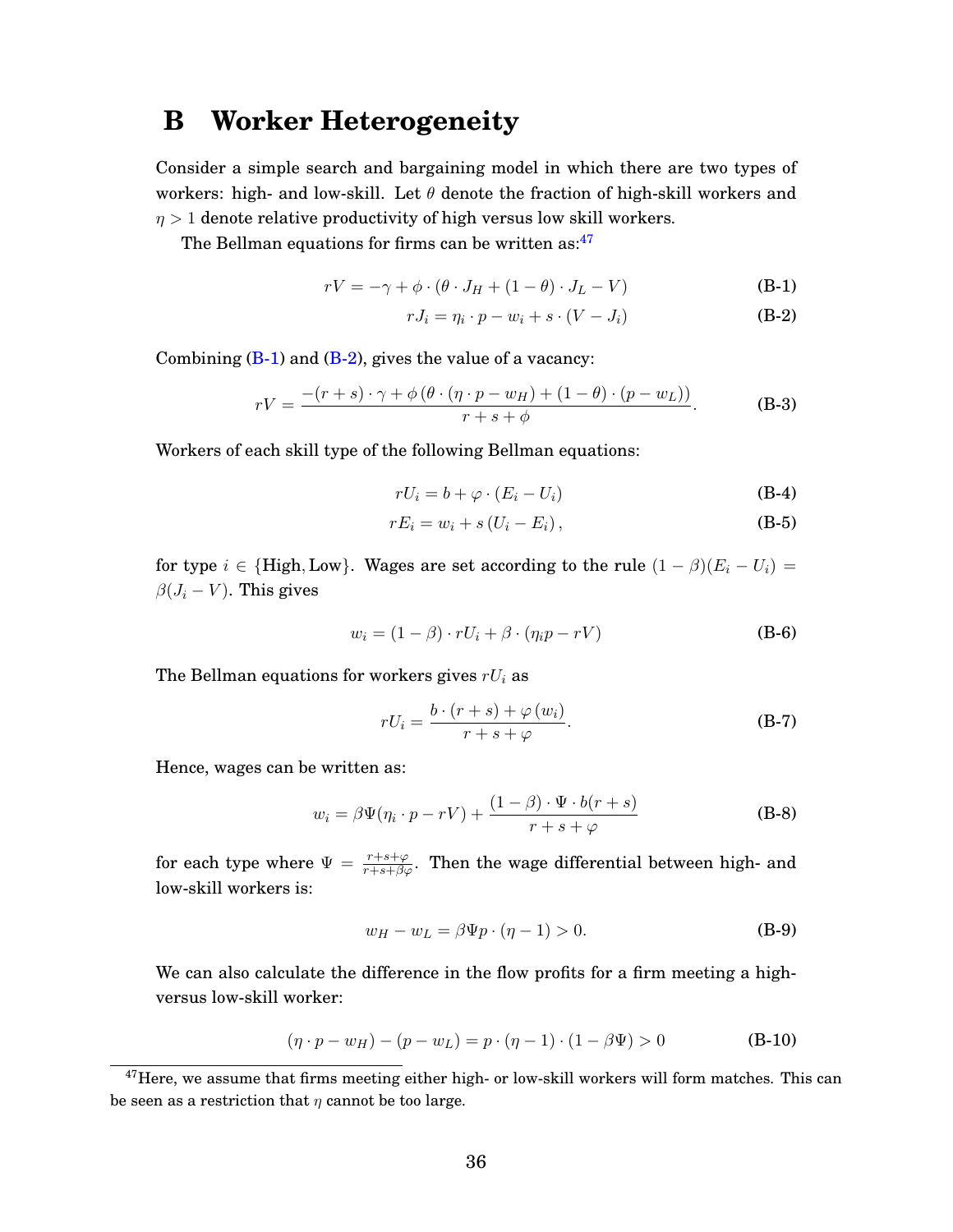Notice that we can write the high-skill wage in terms of the low-skill wage, which rationalizes the use of regression adjusted wages. Also, we can rearrange the job creation equation so that it depends on low-skill wage, plus  $\theta$  times the difference in flow of profits. This reduces the value of a vacancy to a function of three variables  $rV=G(\theta,\frac{E}{L},w_L;\beta,\eta,r,s)$  where  $\phi=\phi\left(\frac{E}{L}\right)$  and  $\varphi=\varphi\left(\frac{E}{L}\right)$  are a function of the employment rate.

Setting  $\gamma = 0$ , we can write

$$
rV = \frac{\phi}{r+s+\phi} \cdot (\theta \cdot p \cdot (\eta - 1) \cdot (1 - \beta \Psi) + p - w_L). \tag{B-11}
$$

The term interacting with the skill variable,  $\theta$ , in equation [\(B-11\)](#page-37-1) will be proportional to  $(1 - \beta \Psi)$ , which is equal to:

<span id="page-37-1"></span>
$$
1 - \beta \Psi = \frac{(1 - \beta)(r + s)}{r + s + \beta \psi}
$$
 (B-12)

If  $r + s$  is small relative to  $\psi$  (Blanchard, 1998), this term will also be small. Hence, we assume these skill effects only secondary and we can focus on  $rV =$  $\tilde{G}(\frac{E}{L}$  $\frac{E}{L}, w_L; \beta, \eta, r, s)$ . This justifies using efficiency wages while not making any adjustments for  $\frac{E}{L}$  in the baseline empirical work. We assess the sensitivity of this assumption in a robustness section by including measures of city skill, skill breakdowns, and efficiency units. None of our results seem to be sensitive to any of these alternative specifications.

### <span id="page-37-0"></span>**C Worker Mobility**

The purpose of this section is to extend our search and bargaining model to include worker mobility and to demonstrate that this extension does not change the main implications of our model. We consider two extensions of the model. In the first case, suppose unemployed workers have the option of occasionally switching cities. When this situation arises, with probability  $\mu_1$ , workers choose to move to the city that maximizes their expected utility,  $\max_{c'} U_{c'}^u$ . To incorporate this extension, we can write workers' unemployment Bellman equation as:

<span id="page-37-3"></span>
$$
\rho U_c^u = b + \tau_c + (1 - \mu_1)\psi_c \cdot \left(\sum_j \eta_{jc} U_{jc}^e - U_c^u\right) + \mu_1 \cdot (\max_{c'} U_{c'}^u - U_c^u), \qquad \text{(C-13)}
$$

where we have assumed that  $\mu = 1$  to simplify exposition.<sup>[48](#page-37-2)</sup> The outside options of workers are now changed and wage negotiation will take this into account. Importantly, the form of this change does not alter any of our results because  $\max_{c'} U^u_{c'}$ 

<span id="page-37-2"></span><sup>&</sup>lt;sup>48</sup>This is without loss and has the implication that unemployed flows depend only on city rather than industry-city.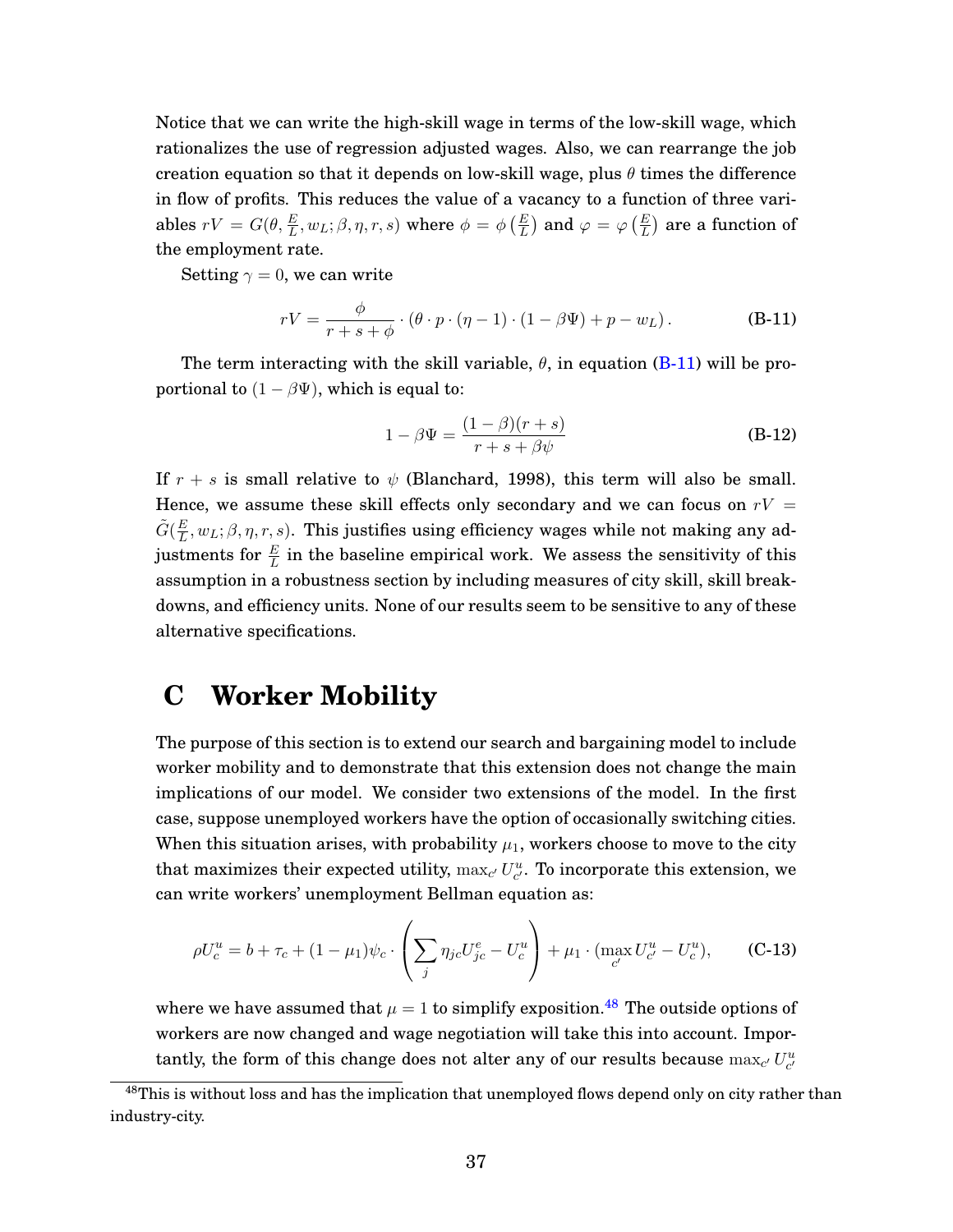does not depend on workers' initial location and, therefore, is captured in our empirical specifications by year-by-industry dummy variables. It should be noted that in this case, however, the parameters we estimate will have a slightly different interpretation because they will depend on  $\mu_1$  (the ease of switching cities).

In the second extension, we include housing prices and local amenities, as in the case of the [Roback](#page-44-7) [\(1982\)](#page-44-7) model. We continue to allow workers to search across cities and choose the city that maximizes expected utility, as above. When doing so, workers take into account local housing costs and amenities. To incorporate this extension, assume that workers care about wages, the price of housing in a city,  $p_{ct}^h,$ and about a local amenity,  $\Psi_c$ . In this case, a worker's (indirect) flow utility when employed in industry  $i$  in city  $c$  could be expressed as,  $w_{ic} - \vartheta p_{ct}^h + \Psi_c$ . Accordingly, his or her flow utility when unemployed will be given by  $b+\tau_c - \vartheta p_{ct}^h + \Psi_c.$  The first thing to notice about this extension is that housing prices do not directly impact wage negotiation because housing costs are incurred in both the employed and unemployed state. In order for expected utilities to equalize across cities, housing prices must adjust. To capture this, we summarize the functioning of the housing market by assuming that housing prices can be expressed as a positive function of the population of a city and of amenities, given by:

$$
p_{ct}^h = d_0 + d_1 \cdot L_{ct} + d_2 \cdot \tau_c.
$$

It is straight forward to derive an expression for housing prices,  $p_{ct}^h$ , that depends on local expected wages (and hence, on  $R_{ct}$ ), amenities, and employment rates or labor market tightness. Housing prices will adjust such that a city with a favorable composition of jobs (due to the  $\Omega$ s and  $\epsilon$ s) and higher amenities have benefits that are captured by local landowners. Wage differences across cities will not be equalized because in-migration will drive of local housing costs causing the movement of workers between cities to stop before wage equalization occurs. We conclude this section by noting that the forces emphasized in our model have testable implications for labor mobility and housing prices, but do not alter the main conclusions of our baseline model.

Finally, since in equilibrium workers will equalize expected utility across locations the term  $\max_{c'} U_{c'}^u - U_c^u$  in equation [C-13](#page-37-3) will equal zero. Therefore, the equilibrium equations derived in the model section of this paper are not affected by this extension of worker mobility.

## <span id="page-38-0"></span>**D Consistency**

We are interested in the conditions under which our instruments can provide consistent estimates. Apart from the instruments being correlated with  $\Delta R_{ic}$  and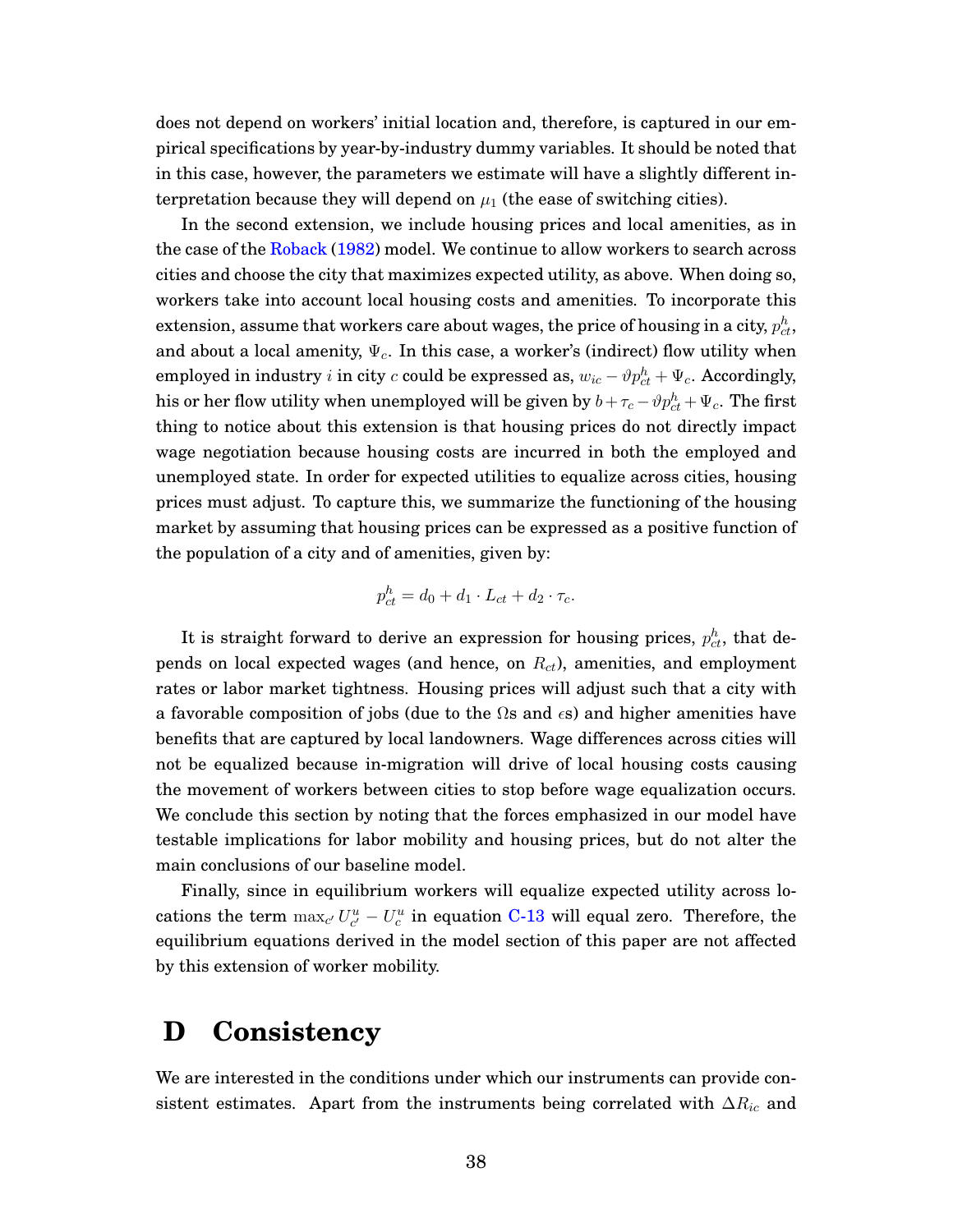$\Delta w_{ic}$ , the condition we require for a given instrument,  $Z_c$ , is

<span id="page-39-1"></span>
$$
\lim_{C, I \to \infty} \frac{1}{I} \frac{1}{C} \sum_{i} \sum_{c} Z_c \Delta \Upsilon_{ic} = 0.
$$
 (D-14)

We will handle the limiting arguments sequentially, allowing  $C\rightarrow\infty$  first.<sup>[49](#page-39-0)</sup> Recall that  $IV1$  is given by:

$$
Z_c = \sum_j \eta_{jc}(g *_{j} - 1)(w_j - w_1),
$$
 (D-15)

where  $g*_j = \frac{1+g_j}{\sum_k \eta_{kc}(1)}$  $\frac{1+g_j}{k\eta_{kc}(1+g_k)}$  and  $g_j$  is the growth rate in employment in industry  $j$  at the national level. Given this,  $(D-14)$  becomes:

$$
\lim_{C \to \infty} \frac{1}{C} \sum_{j} (w_j - w_1) \sum_{c} \eta_{jc} (g *_{j} - 1) \sum_{i} \Delta \Upsilon_{ic}.
$$
 (D-16)

We can derive an equation for shares as:

<span id="page-39-3"></span>
$$
\eta_{ic} = \frac{\tilde{\Omega}_{ic} \cdot F(V_{ic}^v)}{\sum_i \tilde{\Omega}_{ic} \cdot F(V_{ic}^v)}
$$
(D-17)

Taking linear approximation, again, around the point where  $\Omega_{ic} = \epsilon_{ic} = 0$  yields the following expression: $50$ 

$$
\eta_{ic} \approx \frac{1}{I} + \pi_1 \left( \epsilon_{ic} - \frac{1}{I} \sum_i \epsilon_{ic} \right) + \pi_2 \left( \Omega_{ic} - \frac{1}{I} \sum_i \Omega_{ic} \right) \tag{D-18}
$$

The  $\pi s$  are positive coefficients obtained from linear approximation. We can decompose the  $\epsilon$ s and  $\Omega$ s into absolute and comparative advantages,  $\epsilon_{ic} = \hat{\epsilon}_c + v^{\epsilon}_{ic}$  and  $\Omega_{ic} = \hat{\Omega}_c + v_{ic}^{\Omega}$ , which gives:

<span id="page-39-4"></span>
$$
\eta_{ic} = \frac{1}{I} + \pi_1 \cdot v_{ic}^{\epsilon} + \pi_2 \cdot v_{ic}^{\Omega}
$$
 (D-19)

Similarly, substituting  $\epsilon_{ic}=\hat{\epsilon}_c+v^{\epsilon}_{ic}$  and  $\Omega_{ic}=\hat{\Omega}_c+v^{\Omega}_{ic}$  into the last term of [\(D-16\)](#page-39-3), gives:

$$
\sum_{i} \Delta \Upsilon_{ic} = [\lambda_1 + \lambda_2] \cdot I \cdot \Delta \hat{\epsilon}_c + \lambda_3 \cdot I \cdot \Delta \hat{\Omega}_c, \tag{D-20}
$$

which depends only on the increments of the absolute advantage components. From equation [\(D-19\)](#page-39-4), the city-industry shares depend only on the relative ad-vantage components. Thus, [\(D-16\)](#page-39-3) equals zero provided that  $E(\Delta \hat{\epsilon}_c) = E \Delta \hat{\Omega}_c = 0,$ and that  $\Delta \hat{\epsilon}_c$  and  $\Delta \hat{\Omega}_c$  are independent of past values of the relative advantage

<span id="page-39-2"></span><span id="page-39-0"></span><sup>49</sup>Throughout this appendix we omit the t subscript for simplicity.

<sup>&</sup>lt;sup>50</sup>Recall that if  $\Omega_{ic} = \epsilon_{ic} = 0$  then the industry shares are equal across cities. We further assume, for simplicity, that the shares are equal to  $\frac{1}{I}$  at this point.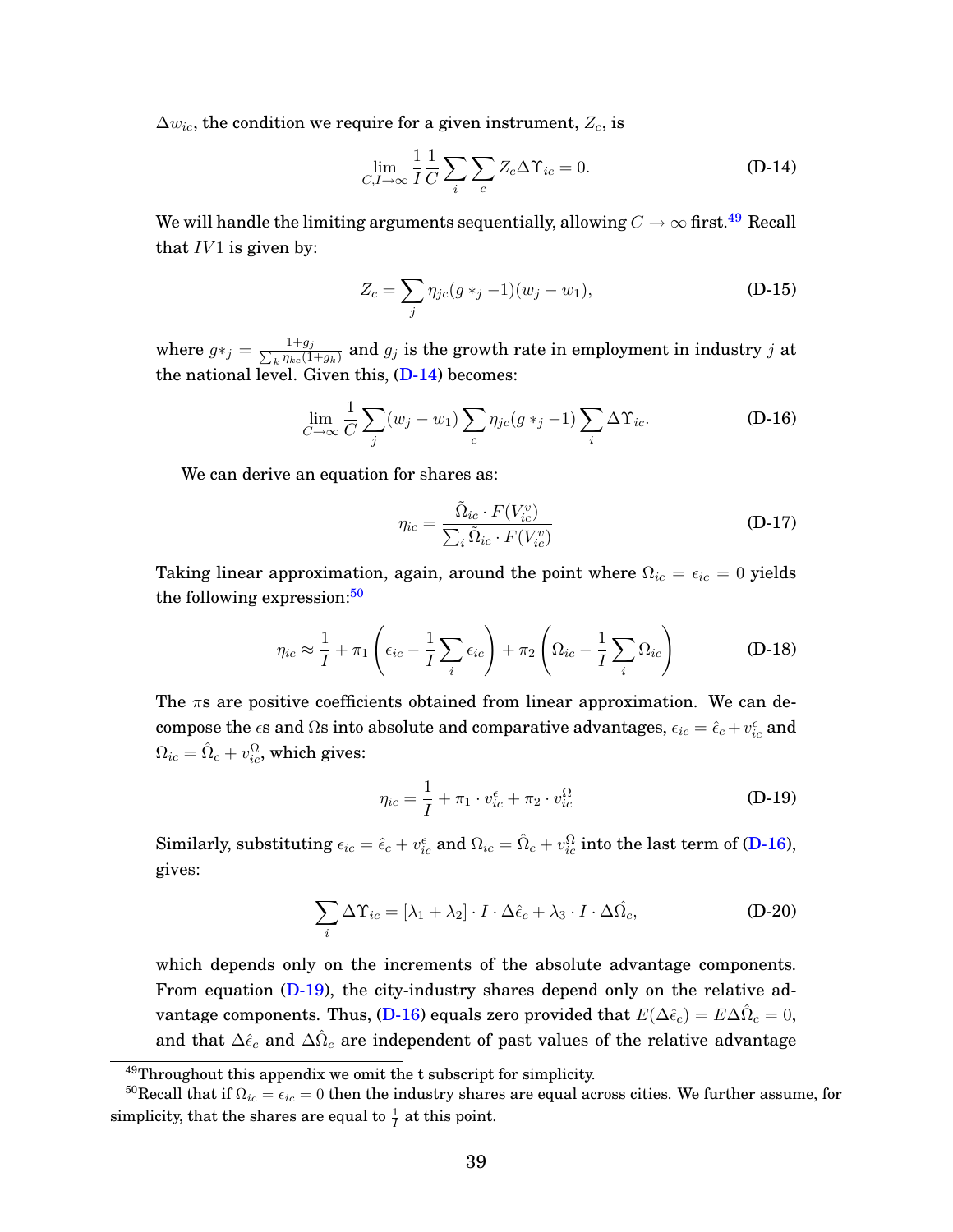components,  $v_{ic}^{\epsilon}$  and  $v_{c}^{\Omega}.$  In other words, general improvements in a city must be unrelated to past industry relative advantages.

Similarly, the relevant condition when using  $IV2$  is given by

$$
\lim_{C \to \infty} \frac{1}{C} \sum_{j} \Delta(w_j - w_1) \sum_{c} \eta_{jc} \sum_{i} \Delta \Upsilon_{ic},
$$
 (D-21)

and the same conditions ( $\Delta \hat{\epsilon}_c$  to be independent of past values of  $v_{ic}^{\epsilon}$  and of  $v_{ic}^{\Omega}$ ) ensure that this condition equals zero.

An important point follows from this discussion. If the key identifying assumption underlying the IVs is not true (i.e., changes in absolute advantage are not independent of past comparative advantage) then the two IV's weight the problematic correlation (between  $\Delta \hat{\epsilon}_c$  and  $v_{ic}^\epsilon$ ) differently (in particular,  $IV1$  weights using the weights  $(w_j - w_1)$ , while IV2 uses the weights  $\Delta(w_j - w_1)$  and estimates based on the different IVs should differ.

### <span id="page-40-0"></span>**E Selection Correction**

The approach we use to address the issue of selection on unobservables of workers across cities follows Dahl (2002). Dahl argues that, under a sufficiency assumption, the error mean term in the wage equation for individual  $i$  can be expressed as a flexible function of the probability that a person born in  $i$ 's state of birth actu-ally chooses to live in city c in each Census year.<sup>[51](#page-40-1)</sup> Dahl's approach is a two-step procedure that first requires estimates of the probability that  $i$  made the observed choice and then adds functions of these estimates into the wage equation to proxy for the error mean term. Dahl also presents a flexible method of estimating the migration probabilities that groups individuals based on observable characteristics and uses mean migration flows as the probability estimates. We closely follow Dahl's procedure aside from several small changes to account for the fact that we use cities rather than states and to account for the location of foreign born workers.

Dahl's approach first groups observations based on whether they are "stayers" or "movers". Dahl defines stayers as individuals that reside in their state of birth in the Census year. Since we use cities instead of states, we define stayers as those individuals that reside in a city that is at least partially located in individual's state of birth in a given Census year. Movers are defined as individuals that reside in a city that is not located in that individual's state of birth in a given Census year. We also retain foreign born workers, whereas Dahl drops them. For these workers,

<span id="page-40-1"></span><sup>&</sup>lt;sup>51</sup>This sufficiency assumption essentially says that knowing the probability of an individual's observed or "first-best" choice is all that is relevant for determining the selection effect, and that the probabilities of choices that were not made do not matter in the determination of ones wage in the city where they actually locate.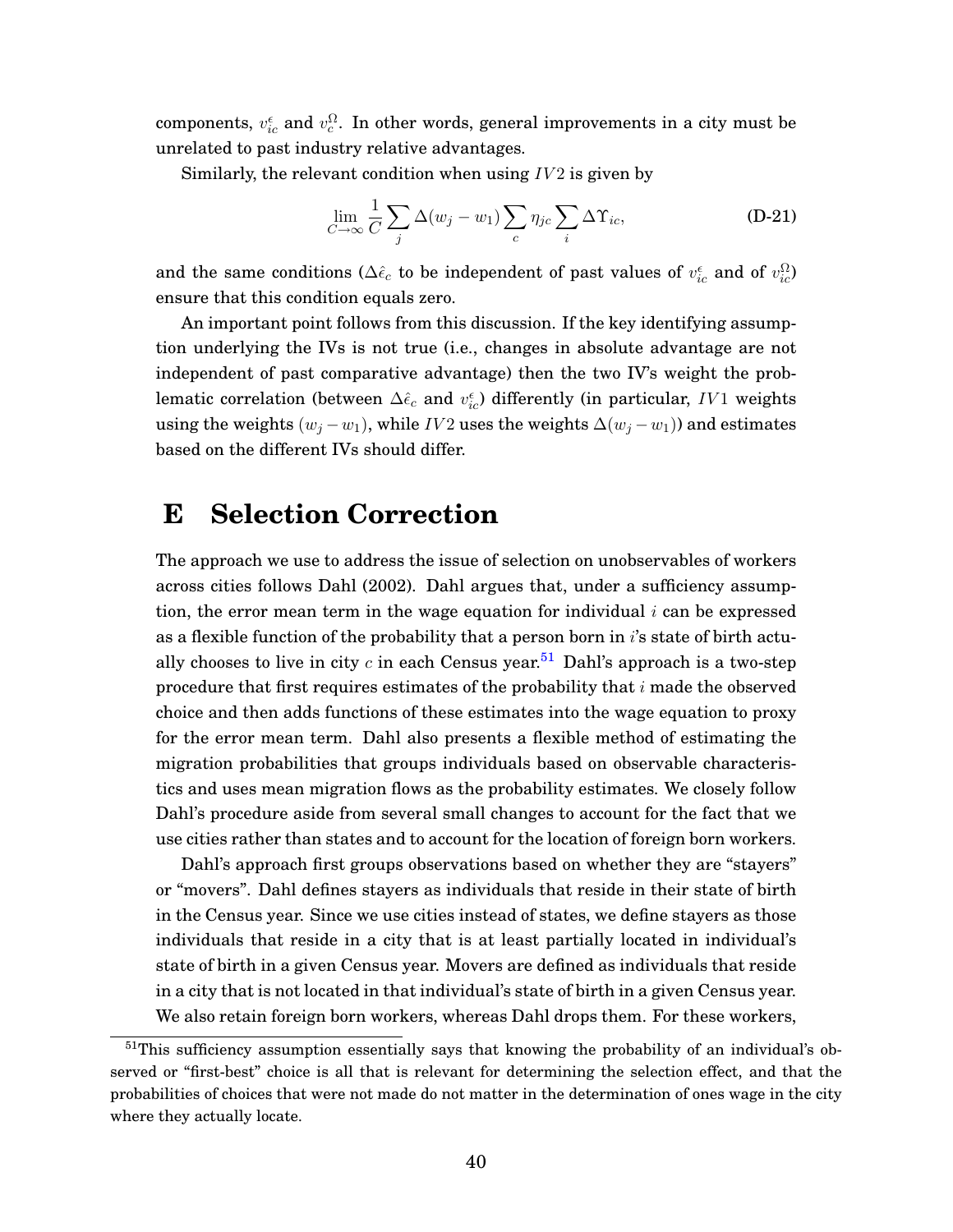we essentially treat them as "movers" and use their country of origin as their "state of birth".<sup>[52](#page-41-0)</sup> Within the groups defined as stayers, movers, and immigrants, we additionally divide observations based on gender, education (4 groups), age (5 groups), black, and hispanic indicators. Movers are further divided by state of birth. For stayers, we further divide the cells based on family characteristics.<sup>[53](#page-41-1)</sup> Immigrants are further divided into cells based on country of origin as described above.

As in Dahl (2002), we estimate the relevant migration probabilities using the proportion of people within cells, defined above, who made the same move or stayed in their birth state. For each group, we calculate the probability that an individual made the observed choice and for movers, we follow Dahl in also calculating the retention probability (i.e. the probability that individual  $i$  was born in a given state, and remained in a city situated at least partly in that state in general). For movers, the estimated probabilities that individuals are observed in city  $c$  in year t differ based on individuals' state of birth (and other observable characteristics). Thus, identification of the error mean term comes from the assumption that the state of birth does not affect the determination of individual wages, apart from through the selection term. For stayers, identification comes from differences in the probability of remaining in a city in ones birth state for individuals with different family circumstances. For immigrants, we assign the probability that an individual was observed in city  $c$  in a given Census year using the probabilities from immigrants with the same observable characteristics in the preceding Cen-sus year.<sup>[54](#page-41-2)</sup> This follows the type of ethnic enclave assumption used in several recent papers on immigration, essentially using variation based on the observation that immigrants from a particular region tend to migrate to cities where there are already communities of people with their background.

Having estimated the observed choice or "first-best" choice of stayers, movers, and immigrants and the retention probability for movers, we can then proceed to the second step in adjusting for selection bias. To do this, we add functions of these estimated probabilities into the first stage individual-level regressions used to calculate regression adjusted average city-industry wages. For movers, we add a quadratic of the probability that an observationally similar individual was born in a given state and was observed in a given city and a quadratic of the probability that an observationally similar individual stayed in their birth state. For stayers, we add a quadratic of the probability that an individual remained in their state of birth. For immigrants, we add a quadratic of the probability that an similar

<span id="page-41-1"></span><span id="page-41-0"></span><sup>&</sup>lt;sup>52</sup>We use the same country of origin groups as for the enclave instrument.

<sup>&</sup>lt;sup>53</sup>Specifically, we use single, married without children, and married with at least one child under the age of 5.

<span id="page-41-2"></span> $54$  For cities in the 1980 Census not observed in the 1970 Census, we use the 1980 probabilities.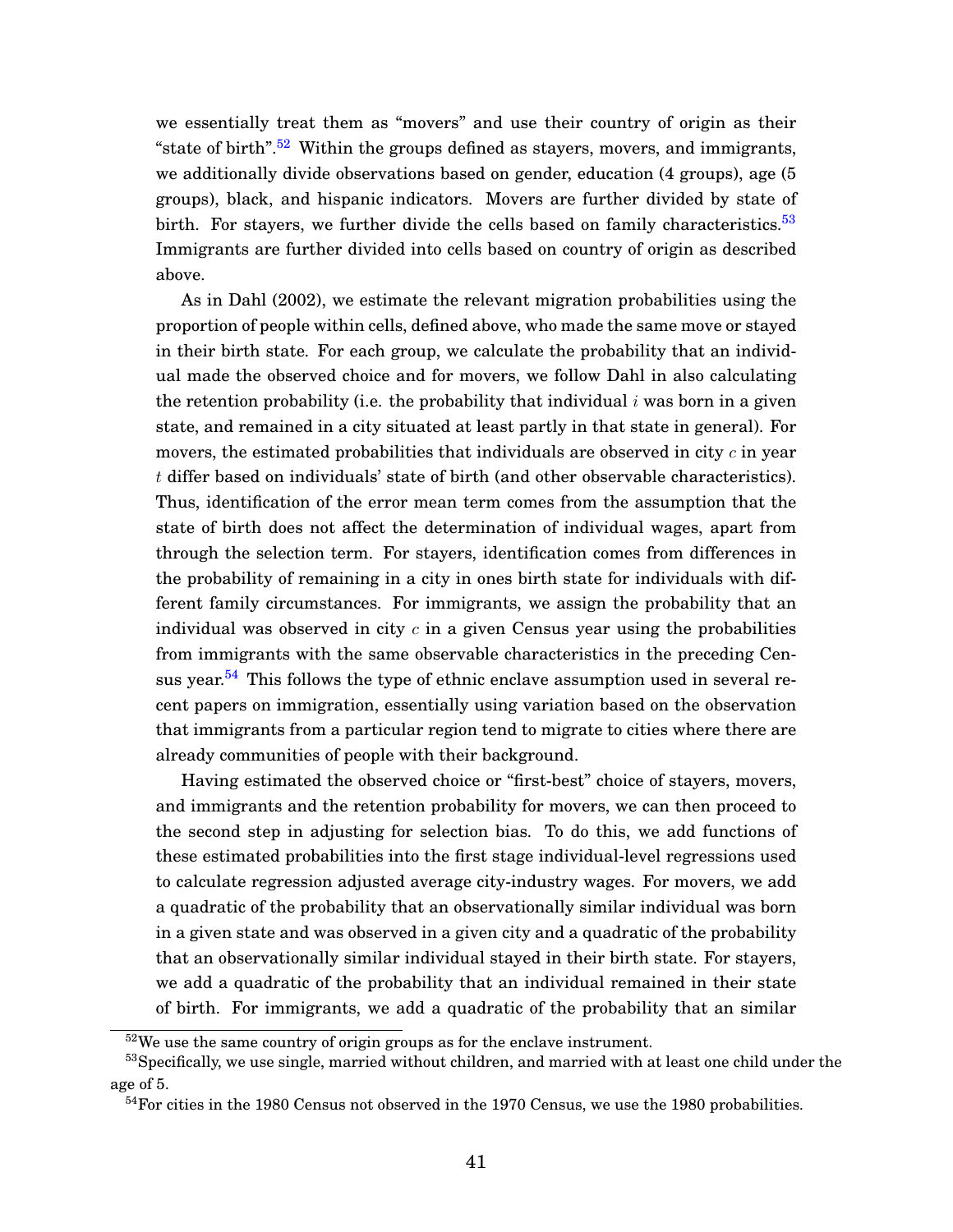individual was observed in a given city in the preceding Census year. Dahl allows the coefficients on these functions to differ by state, whereas we assume that they are the same across all cities.

# **References**

- <span id="page-42-5"></span>ACEMOGLU, D. (1999): "Changes in Unemployment and Wage Inequality: An Alternative Theory and Some Evidence," *American Economic Review*, 89(5), 1259– 1278.
- <span id="page-42-6"></span>(2001): "Good Jobs versus Bad Jobs," *Journal of Labor Economics*, pp. 1–22.
- <span id="page-42-3"></span>BARTELSMAN, E. J., AND M. DOMS (2000): "Understanding productivity: lessons from longitudinal microdata," Discussion paper.
- <span id="page-42-7"></span>BARTIK, T. (1993): "Who Benefits from Local Job Growth: Migrants or the Original Residents?," *Regional Studies*, 27(4), 297–311.
- <span id="page-42-8"></span>BARTIK, T. J. (2006): "How Do the Effects of Local Growth on Employment Rates Vary With Initial Labor Market Conditions," Staff Working Papers 09-148, W.E. Upjohn Institute for Employment Research.
- <span id="page-42-2"></span>BEAUDRY, P., D. GREEN, AND B. SAND (2009): "Does Industrial Composition Matter? An empirical evaluation based on Search and Bargaining Theory," Working paper, University of British Columbia.
- <span id="page-42-4"></span>BLANCHARD, O. J., AND P. DIAMOND (1989): "The Beveridge Curve," *Brookings Papers on Economic Activity*, 20(1989-1), 1–76.
- <span id="page-42-1"></span>BLANCHARD, O. J., AND L. F. KATZ (1992): "Regional Evolutions," *Brookings Papers and Economic Activity*, (1), 1–75.
- <span id="page-42-0"></span>BLAU, F. D., AND L. M. KAHN (1999): "Institutions and laws in the labor market," in *Handbook of Labor Economics*, ed. by O. Ashenfelter, and D. Card, vol. 3 of *Handbook of Labor Economics*, chap. 25, pp. 1399–1461. Elsevier.
- <span id="page-42-9"></span>BOUSTAN, L. P., P. V. FISHBACK, AND S. E. KANTOR (2007): "The Effect of Internal Migration on Local Labor Markets: American Cities During the Great Depression," NBER Working Papers 13276, National Bureau of Economic Research, Inc.
- <span id="page-42-10"></span>CARD, D. (2001): "Immigrant Inflows, Native Outflows, and the Local Labor Market Impacts of Higher Immigration," *Journal of Labor Economics*, 19(1), 22–64.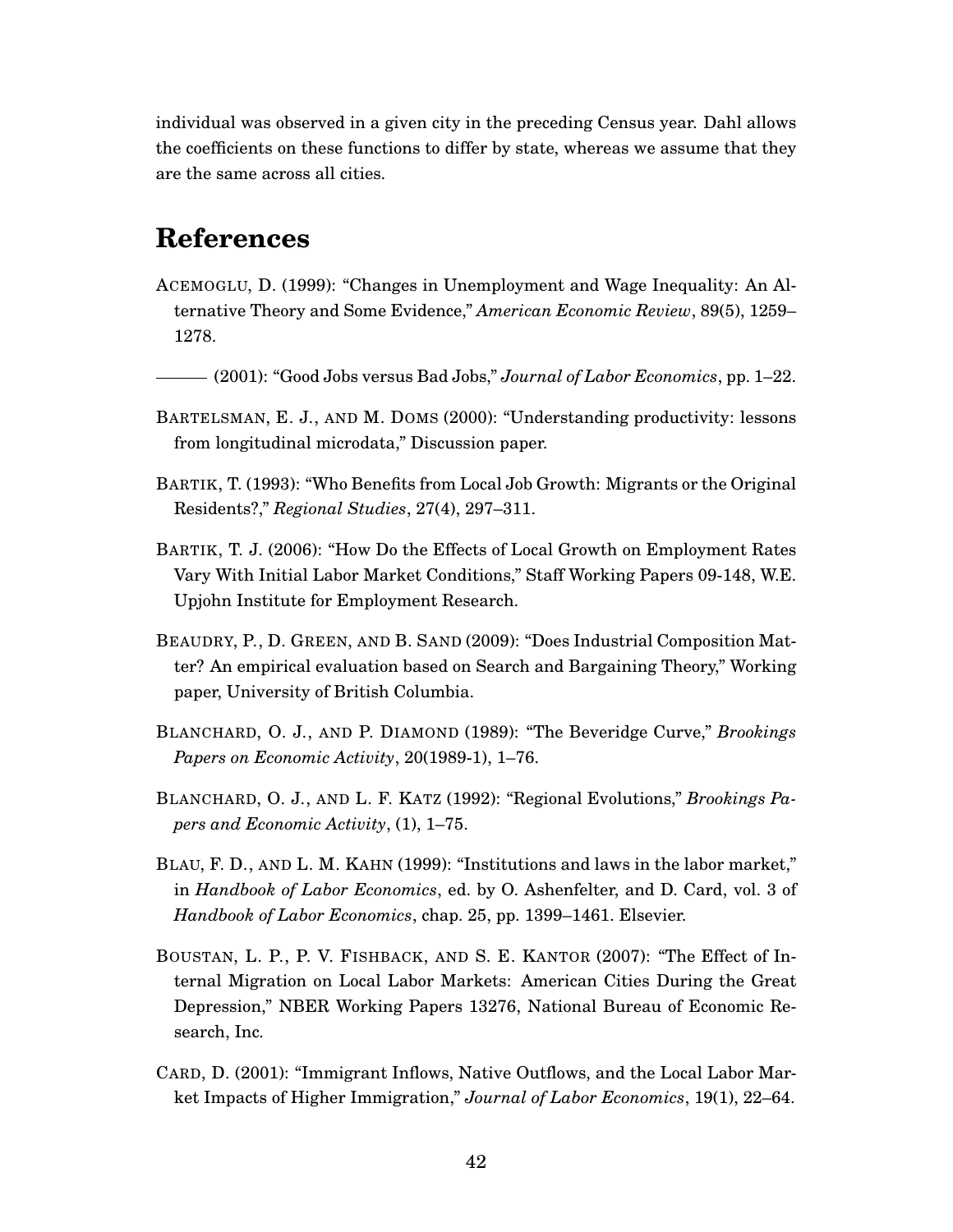<span id="page-43-7"></span>(2009): "Immigration and Inequality," NBER Working Papers 14683, National Bureau of Economic Research, Inc.

- <span id="page-43-11"></span>CARD, D., AND J. DINARDO (2000): "Do Immigrant Inflows Lead to Native Outflows?," *American Economic Review*, 90(2), 360–367.
- <span id="page-43-2"></span>CARD, D., AND A. B. KRUEGER (1994): "Minimum Wages and Employment: A Case Study of the Fast-Food Industry in New Jersey and Pennsylvania," *American Economic Review*, 84(4), 772–93.
- <span id="page-43-12"></span>CARROLL, R., D. HOLTZ-EAKIN, M. RIDER, AND H. S. ROSEN (2000): "Income Taxes and Entrepreneurs' Use of Labor," *Journal of Labor Economics*, 18(2), 324–351.
- <span id="page-43-9"></span>DAHL, G. B. (2002): "Mobility and the Return to Education: Testing a Roy Model with Multiple Markets," *Econometrica*, (6), 2367–2420.
- <span id="page-43-13"></span>DEATON, A., AND D. LUBOTSKY (2001): "Mortality, Inequality and Race in American Cities and States," NBER Working Papers 8370, National Bureau of Economic Research, Inc.
- <span id="page-43-10"></span>DOMS, M., AND E. LEWIS (2006): "Labor supply and personal computer adoption," Discussion paper.
- <span id="page-43-3"></span>FRIEDBERG, R. M., AND J. HUNT (1995): "The Impact of Immigrants on Host Country Wages, Employment and Growth," *Journal of Economic Perspectives*, 9(2), 23–44.
- <span id="page-43-0"></span>HAMERMESH, D. (1993): *Labor Demand*. New Jersey:Princeton University Press.
- <span id="page-43-4"></span>JOVANOVIC, B. (1982): "Selection and the Evolution of Industry," *Econometrica*, 50(3), 649–670.
- <span id="page-43-1"></span>KRUEGER, A. B., AND J.-S. PISCHKE (1997): "Observations and Conjectures on the U.S. Employment Miracle," NBER Working Papers 6146, National Bureau of Economic Research, Inc.
- <span id="page-43-6"></span>LEWIS, E. (2004): "How did the Miami labor market absorb the Mariel immigrants?," Discussion paper.
- <span id="page-43-8"></span>MANSKI, C. F. (1993): "Identification of Endogenous Social Effects: The Reflection Problem," *Review of Economic Studies*, 60(3), 531–42.
- <span id="page-43-5"></span>MELITZ, M. J. (2003): "The Impact of Trade on Intra-Industry Reallocations and Aggregate Industry Productivity," *Econometrica*, (6), 1695–1725.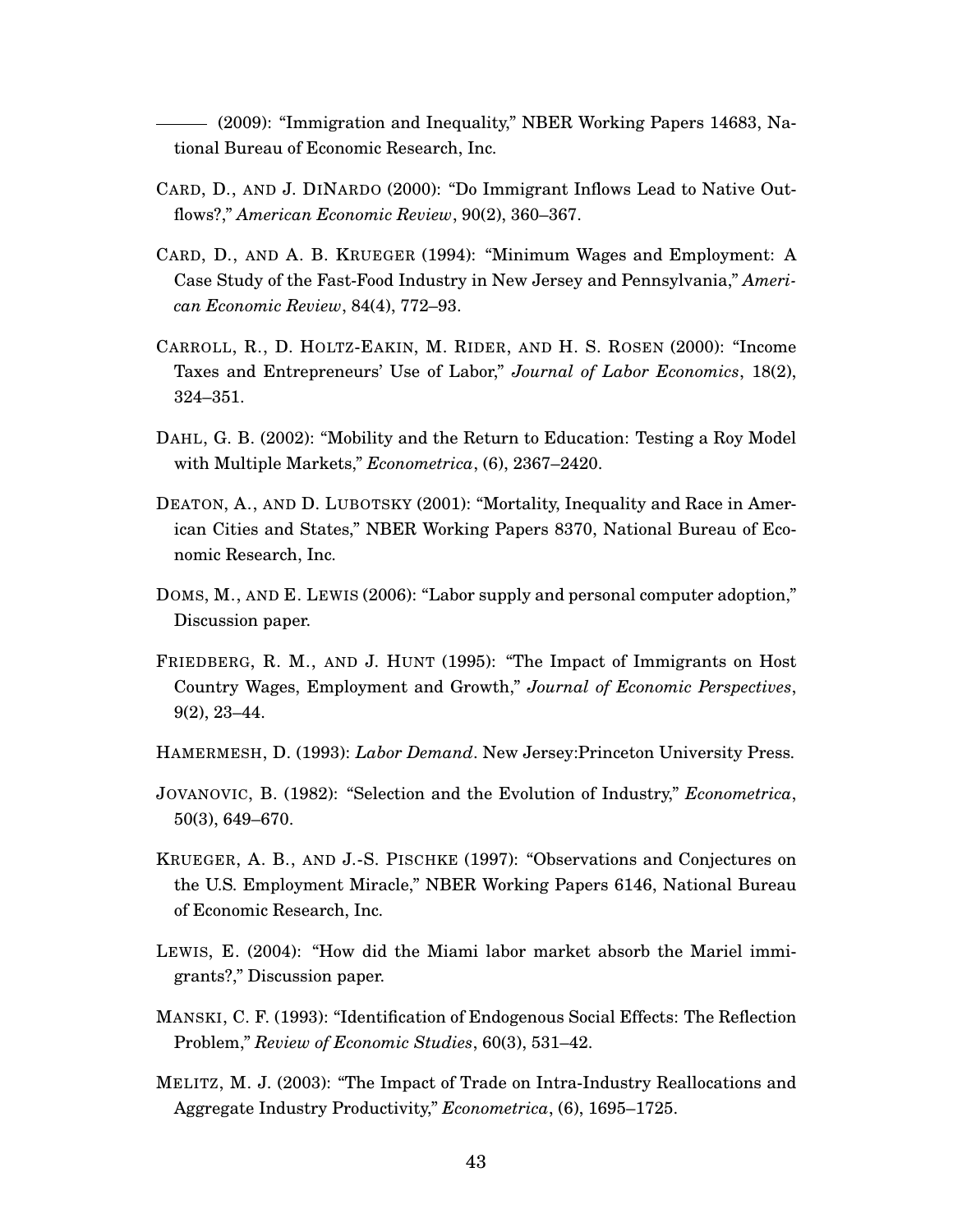- <span id="page-44-1"></span>MOFFITT, R. A. (2001): "Policy Interventions, Low-Level Equilibria And Social Interactions," in *Social Dynamics*, pp. 45–82. MIT Press.
- <span id="page-44-6"></span>MORETTI, E. (2008): "Real Wage Inequality," CEPR Discussion Papers 6997, C.E.P.R. Discussion Papers.
- <span id="page-44-5"></span>PARK, J. H. (1994): "Estimation of Sheepskin Effects and Returns to Schooling Using he Old and the New CPS Measures of Educational Attainment," Papers 338, Princeton, Department of Economics - Industrial Relations Sections.
- <span id="page-44-0"></span>PISSARIDES, C. (2000): *Equilibrium Unemployment Theory*. Cambridge, MA: MIT press, second edn.
- <span id="page-44-7"></span>ROBACK, J. (1982): "Wages, Rents, and the Quality of Life," *Journal of Political Economy*, 90(6), 1257–78.
- <span id="page-44-3"></span>ROY, A. D. (1951): "Some Thoughts on the Distribution of Earnings," *Oxford Economic Papers*, pp. 136–146.
- <span id="page-44-2"></span>RUGGLES, S., M. SOBEK, T. ALEXANDER, C. A. FITCH, R. GOEKEN, P. K. HALL, M. KING, AND C. RONNANDER (2004): *Integrated Public Use Microdata Series: Version 3.0 [Machine-readable database]*. Minneapolis, MN: Minnesota Population Center [producer and distributor].
- <span id="page-44-4"></span>SAND, B. (2007): "Has There Been a Structural Change in the Labor Market? Evidence from U.S. Cities," Working paper, University of British Columbia.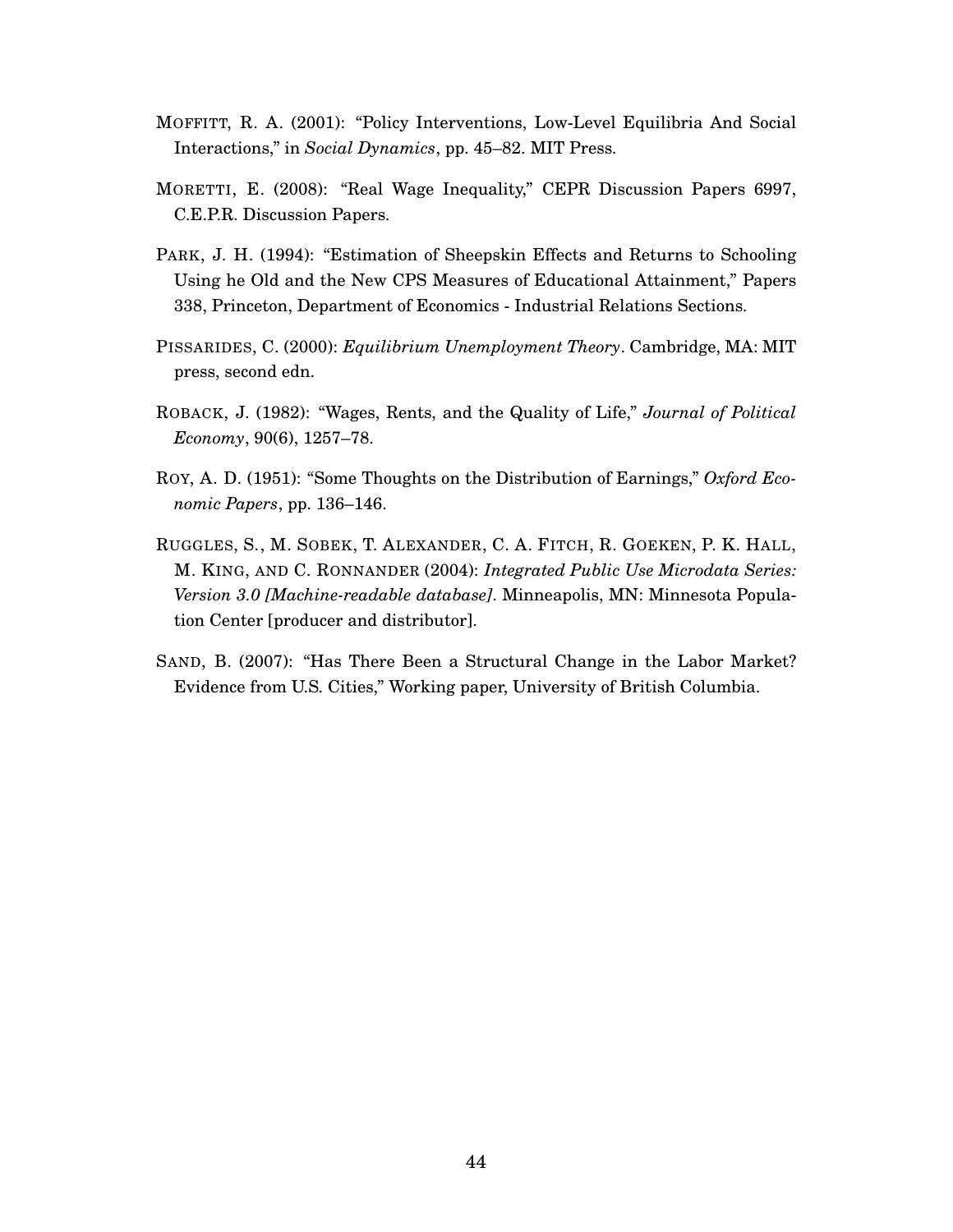|                                               | <b>OLS</b> | IV1       | IV <sub>2</sub> | <b>IV1&amp;IV2</b> |
|-----------------------------------------------|------------|-----------|-----------------|--------------------|
|                                               | (1)        | (2)       | (3)             | (4)                |
| $\Delta \log w_{ict}$                         | $0.125*$   | $-1.022*$ | $-0.932*$       | $-0.954*$          |
|                                               | (0.0158)   | (0.279)   | (0.231)         | (0.221)            |
| $\Delta \log \frac{E_{ct}}{I_{tot}}$          | $0.812*$   | $-1.832*$ | $-2.111*$       | $-1.982*$          |
|                                               | (0.0505)   | (0.858)   | (0.792)         | (0.746)            |
| N                                             | 33993      | 33993     | 33993           | 33993              |
| $R^2$                                         | 0.506      |           |                 |                    |
| <b>F</b> -stat( $\Delta$ log $w_{ict}$ )      |            | 21.23     | 38.01           | 29.41              |
| F-stat( $\Delta \log \frac{E_{ct}}{L_{ct}}$ ) |            | 8.160     | 13.18           | 9.642              |
| Over-id (p-val.)                              |            |           |                 | 0.680              |

<span id="page-45-0"></span>Table 1: Estimates of the Job Creation Equation [\(18\)](#page-10-1)

**NOTES:** Standard errors, in parentheses, are clustered at the city-year level. ( ∗ ) denotes significance at the 5% level. All models estimated on a sample of 152 U.S cities using Census and ACS data for 1970-2007. The dependent variable is the decadal change in log city-industry employment rates.

|                                                        | <b>OLS</b> | IV1       | IV <sub>2</sub> | IV1&IV2   |
|--------------------------------------------------------|------------|-----------|-----------------|-----------|
|                                                        | (1)        | (2)       | (3)             | (4)       |
| $\Delta R_{ct}$                                        | $-0.930*$  | $-2.845*$ | $-2.749*$       | $-2.780*$ |
|                                                        | (0.162)    | (0.742)   | (0.670)         | (0.641)   |
| $\Delta \log \frac{E_{ct}}{L_{ct}}$                    | $0.874*$   | $-2.152*$ | $-2.247*$       | $-2.204*$ |
|                                                        | (0.0487)   | (0.762)   | (0.665)         | (0.656)   |
| N                                                      | 33993      | 33993     | 33993           | 33993     |
| $R^2$                                                  | 0.506      |           |                 |           |
| F-stat $(\Delta R_{ct})$                               |            | 71.89     | 162.3           | 204.3     |
| <b>F</b> -stat( $\Delta$ log $\frac{E_{ct}}{L_{ct}}$ ) |            | 8.160     | 13.18           | 9.642     |
| Over - id (p-val.)                                     |            |           |                 | 0.863     |

<span id="page-45-1"></span>Table 2: Estimates of the Reduced Form Equation [\(25\)](#page-13-2)

**NOTES:** Standard errors, in parentheses, are clustered at the city-year level. ( ∗ ) denotes significance at the 5% level. All models estimated on a sample of 152 U.S cities using Census and ACS data for 1970-2007. The dependent variable is the decadal change in log city-industry employment rate.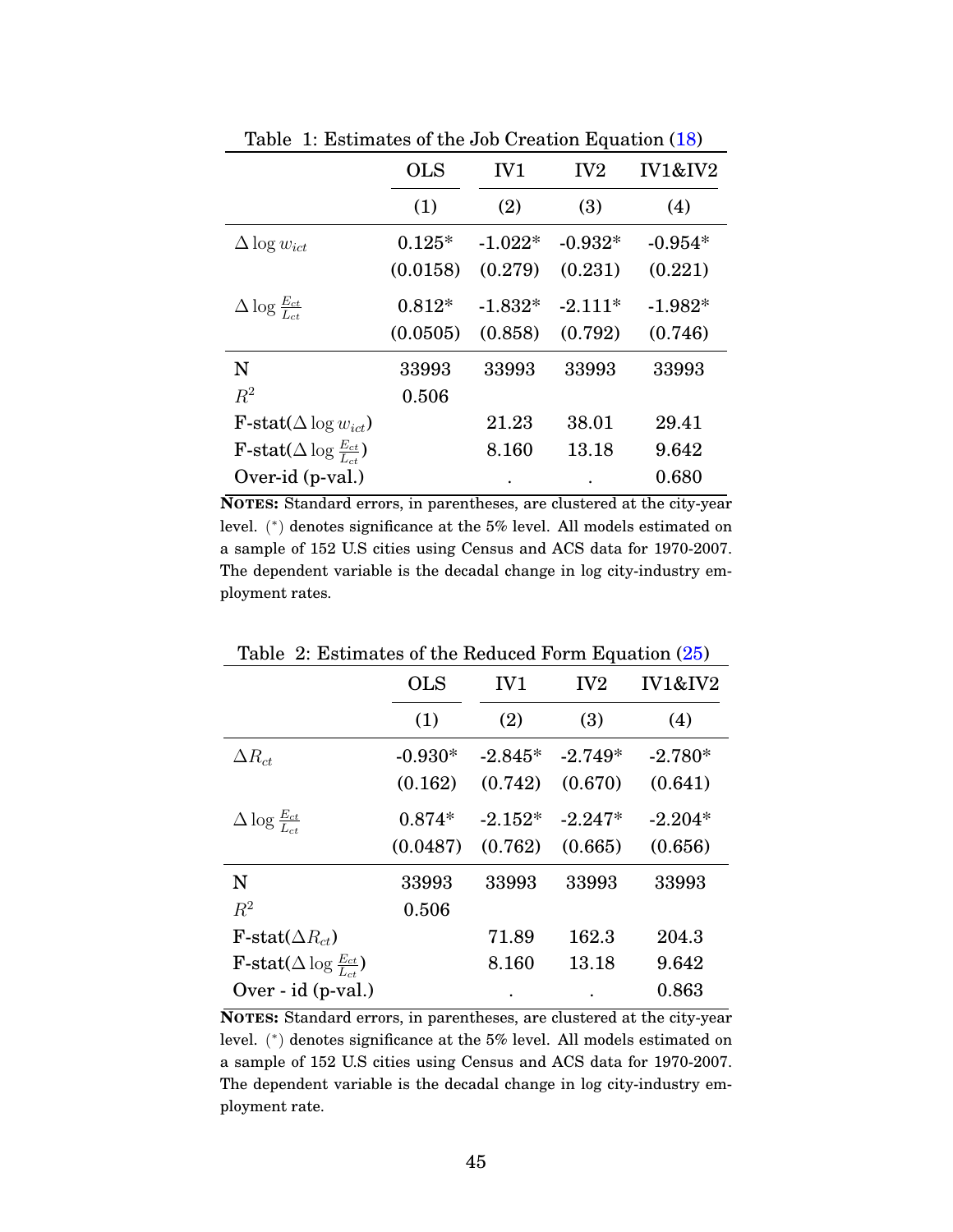<span id="page-46-0"></span>

|                                      | <b>OLS</b> | IV1       | IV <sub>2</sub> | IV1&IV2   |
|--------------------------------------|------------|-----------|-----------------|-----------|
|                                      | (1)        | (2)       | (3)             | (4)       |
| $\Delta R_{ct}$                      | 0.0152     | $-0.709*$ | $-0.636*$       | $-0.661*$ |
|                                      | (0.124)    | (0.245)   | (0.194)         | (0.171)   |
| $\sum_i \eta_{i,c,t-1} \cdot g_{it}$ | $0.127*$   | $0.202*$  | $0.194*$        | $0.197*$  |
|                                      | (0.0371)   | (0.0416)  | (0.0349)        | (0.0350)  |
| N                                    | 608        | 608       | 608             | 608       |
| $r^2$                                | 0.479      |           |                 |           |
| F-stat( $\Delta R_{ct}$ )            |            | 142.6     | 257.7           | 243.0     |
| $Over-id(p-val.)$                    |            |           |                 | 0.782     |

Table 3: Estimates of Aggregate Reduced Form Specification [\(30\)](#page-24-2)

**NOTES:** Standard errors are in parentheses. ( ∗ ) denotes significance at the 5% level. All models estimated on a sample of 152 U.S cities using Census and ACS data for 1970-2007. Dependent variable is the decadal change in log city employment rate.

|                                      | <b>OLS</b> | IV1       | IV <sub>2</sub> | <b>IV1&amp;IV2</b> |
|--------------------------------------|------------|-----------|-----------------|--------------------|
|                                      | (1)        | (2)       | (3)             | (4)                |
| $\Delta R_{ct}$                      | $-0.0977$  | $-1.071*$ | $-1.111*$       | $-1.097*$          |
|                                      | (0.178)    | (0.415)   | (0.260)         | (0.258)            |
| $\sum_i \eta_{i,c,t-1} \cdot g_{it}$ | $-0.535*$  | $-0.429*$ | $-0.425*$       | $-0.426*$          |
|                                      | (0.0514)   | (0.0610)  | (0.0484)        | (0.0487)           |
| N                                    | 33993      | 33993     | 33993           | 33993              |
| $R^2$                                | 0.502      |           |                 |                    |
| F-stat( $\Delta R_{ct}$ )            |            | 124.6     | 256.3           | 209.8              |
| $Over-id(p-val.)$                    |            | ٠         | ٠               | 0.922              |

<span id="page-46-1"></span>Table 4: Estimates of Reduced Form Equation [\(31\)](#page-25-0)

**NOTES:** Standard errors, in parentheses, are clustered at the city-year level. ( ∗ ) denotes significance at the 5% level. All models estimated on a sample of 152 U.S cities using Census and ACS data for 1970-2007. Dependent variable is the decadal change in log city-industry employment rate.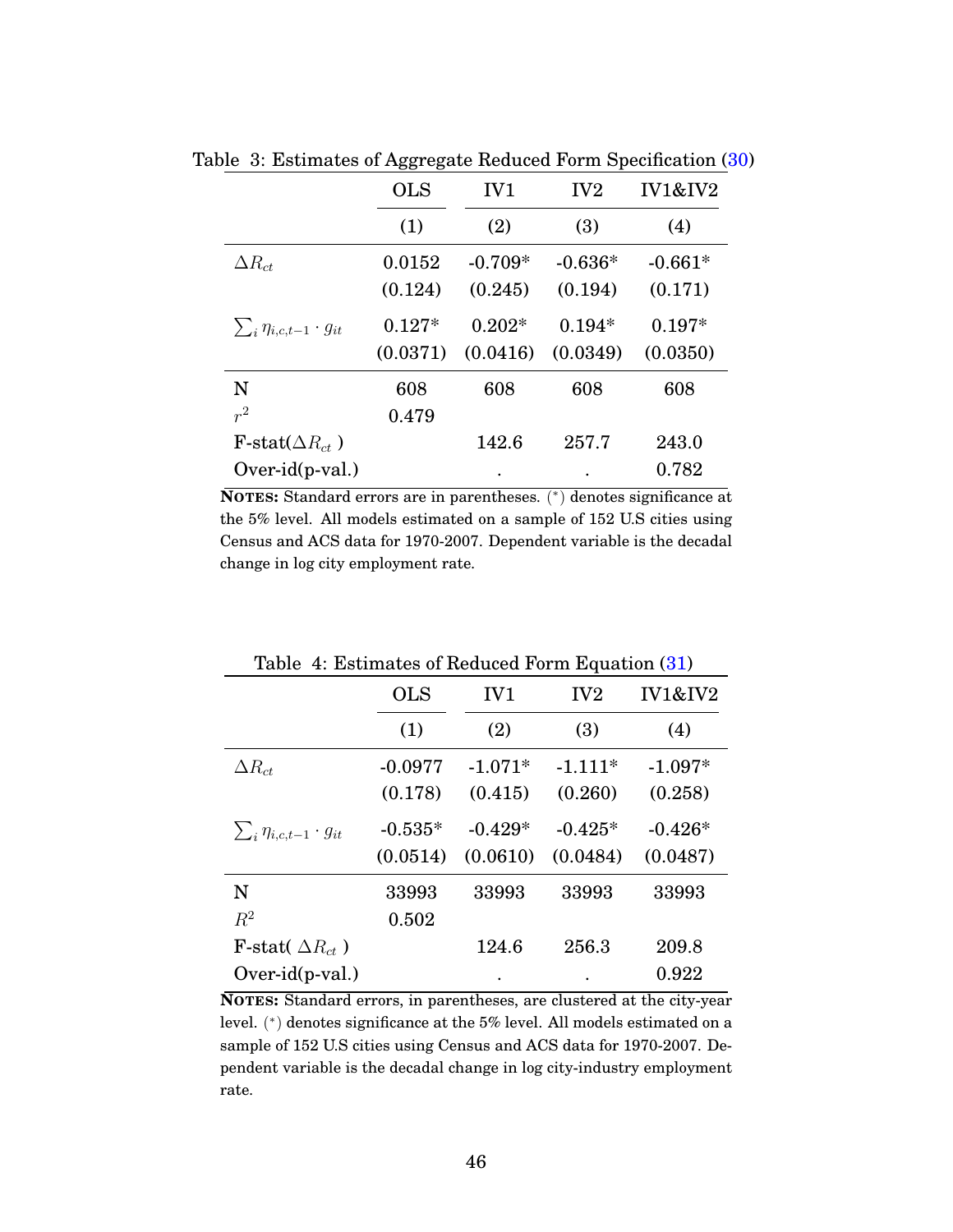<span id="page-47-0"></span>

|                                      | oo<br>-0.  |                 |                 |                    |
|--------------------------------------|------------|-----------------|-----------------|--------------------|
|                                      | <b>OLS</b> | IV <sub>1</sub> | IV <sub>2</sub> | <b>IV1&amp;IV2</b> |
|                                      | (1)        | (2)             | (3)             | (4)                |
| $\Delta \log w_{ct}$                 | $0.126*$   | $-0.311*$       | $-0.265*$       | $-0.279*$          |
|                                      | (0.0311)   | (0.129)         | (0.0896)        | (0.0817)           |
| $\sum_i \eta_{i,c,t-1} \cdot g_{it}$ | $0.0917*$  | $0.219*$        | $0.205*$        | $0.210*$           |
|                                      | (0.0350)   | (0.0565)        | (0.0440)        | (0.0445)           |
| N                                    | 608        | 608             | 608             | 608                |
| $R^2$                                | 0.497      |                 |                 |                    |
| $\text{F-stat}(\Delta \log w_{ct})$  |            | 33.79           | 59.48           | 39.95              |
| $Over-id(p-val.)$                    |            |                 |                 | 0.728              |

Table 5: Estimates of Aggregate Job Creation Equation [\(32\)](#page-25-2)

**NOTES:** Standard errors are in parentheses. ( ∗ ) denotes significance at the 5% level. All models estimated on a sample of 152 U.S cities using Census and ACS data for 1970-2007. Dependent variable is the decadal change in log city employment rate.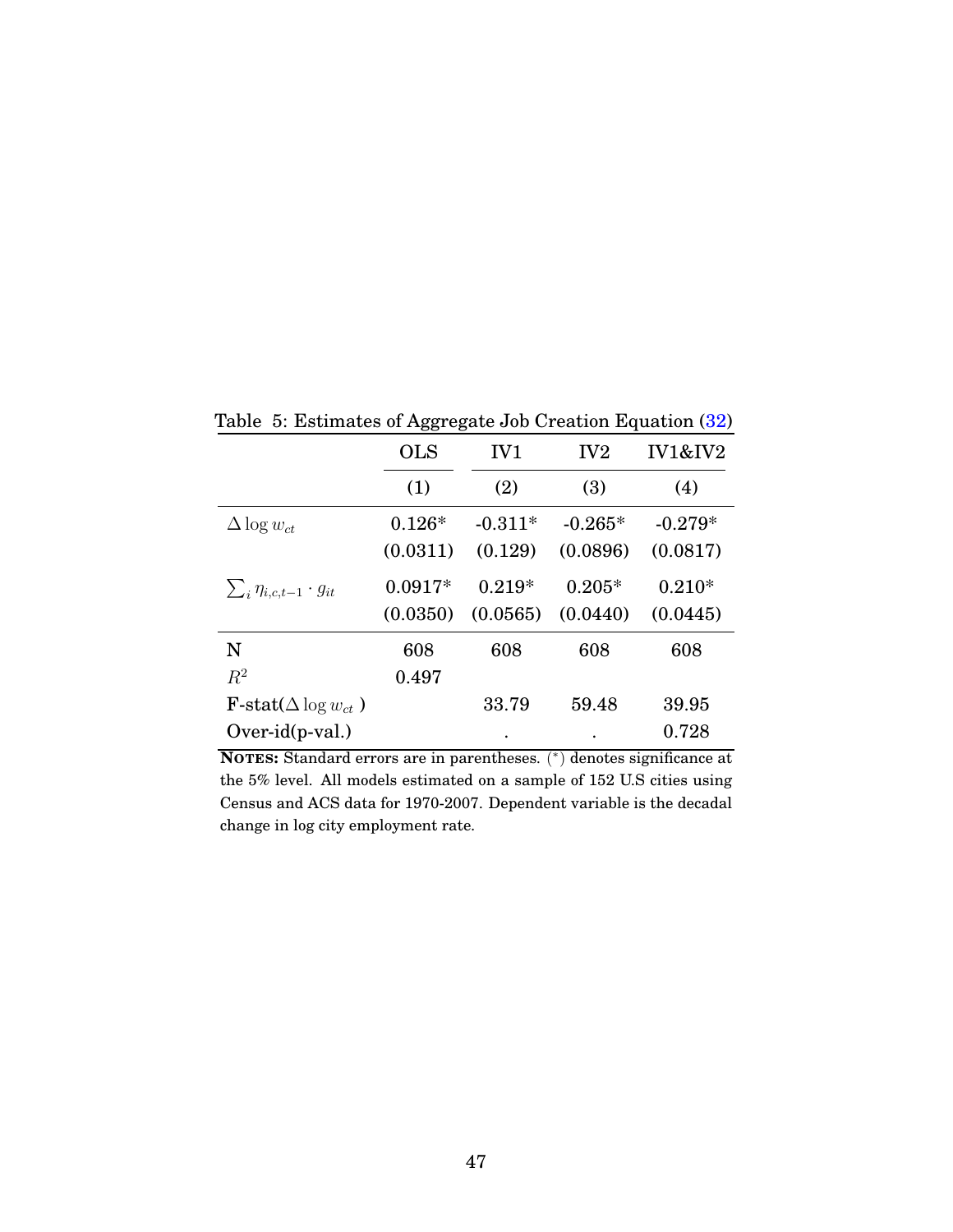|                                                                 |            |                 | Lable 0. Assessing the impact of Oly Dize |                    |           |           |
|-----------------------------------------------------------------|------------|-----------------|-------------------------------------------|--------------------|-----------|-----------|
|                                                                 | <b>OLS</b> | IV <sub>1</sub> | IV <sub>2</sub>                           | <b>IV1&amp;IV2</b> | IV        | IV        |
|                                                                 | (1)        | (2)             | (3)                                       | (4)                | (5)       | (6)       |
| $\Delta \log w_{ict}$                                           | $0.138*$   | $-1.008*$       | $-0.912*$                                 | $-0.933*$          | $-0.773*$ |           |
|                                                                 | (0.0161)   | (0.327)         | (0.246)                                   | (0.241)            | (0.223)   |           |
| $\Delta \log \frac{E_{ct}}{L_{ct}}$                             | $0.817*$   | $-1.794*$       | $-2.027*$                                 | $-1.911*$          | $-1.286*$ |           |
|                                                                 | (0.0480)   | (0.824)         | (0.833)                                   | (0.765)            | (0.620)   |           |
| $\Delta \log w_{ct}$                                            |            |                 |                                           |                    |           | $-0.270*$ |
|                                                                 |            |                 |                                           |                    |           | (0.0883)  |
| $\sum_i \eta_{i,c,t-1} \cdot g_{it}$                            |            |                 |                                           |                    |           | $0.252*$  |
|                                                                 |            |                 |                                           |                    |           | (0.0657)  |
| $\Delta \log L_{ct}$                                            | $-0.101*$  | $-0.00742$      | $-0.0132$                                 | $-0.0122$          | $-0.115$  | $-0.0373$ |
|                                                                 | (0.0107)   | (0.0425)        | (0.0369)                                  | (0.0369)           | (0.0721)  | (0.0374)  |
| $\mathbf N$                                                     | 33993      | 33993           | 33993                                     | 33993              | 33993     | 608       |
| $R^2$                                                           | 0.508      |                 |                                           |                    |           |           |
| <b>F</b> -stat( $\Delta \log w_{ict}$ or $\Delta \log w_{ct}$ ) |            | 15.44           | 32.93                                     | 25.97              | 15.21     | 14.69     |
| <b>F</b> -stat( $\Delta$ log $\frac{E_{ict}}{L_{c}t}$ )         |            | 8.577           | 12.00                                     | 9.443              | 5.096     | $\bullet$ |
| $\textbf{F-stat}(\Delta \log L_{ct})$                           |            |                 |                                           |                    | 24.00     | 12.34     |
| $Over-id(p-val.)$                                               |            |                 |                                           | 0.697              | 0.996     | 0.998     |

<span id="page-48-0"></span>Table 6: Assessing the Impact of City Size

**NOTES:** Standard errors, in parentheses, are clustered at the city-year level. ( ∗ ) denotes significance at the 5% level. All models estimated on a sample of 152 U.S cities using Census and ACS data for 1970-2007. Dependent variable is the decadal change in the log city-industry employment rate.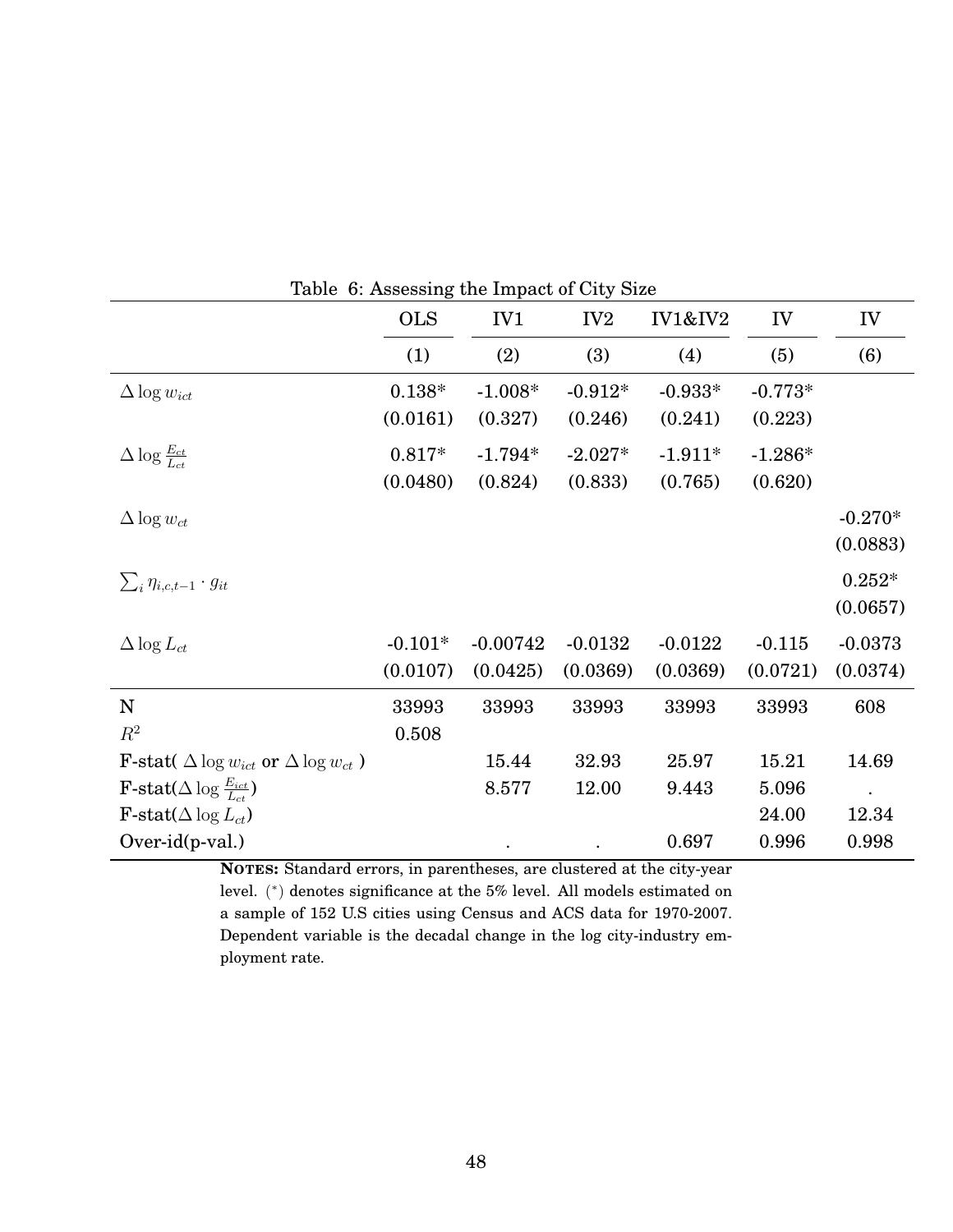|                                                         | <b>OLS</b> | IV1       | IV <sub>2</sub> | <b>IV1&amp;IV2</b> | IV        | IV        |
|---------------------------------------------------------|------------|-----------|-----------------|--------------------|-----------|-----------|
|                                                         | (1)        | (2)       | (3)             | (4)                | (5)       | (6)       |
| $\Delta R_{ct}$                                         | $-0.657*$  | $-2.723*$ | $-2.641*$       | $-2.666*$          | $-2.147*$ | $-0.668*$ |
|                                                         | (0.174)    | (0.818)   | (0.693)         | (0.680)            | (0.620)   | (0.176)   |
| $\Delta \log \frac{E_{ct}}{L_{ct}}$                     | $0.876*$   | $-2.023*$ | $-2.090*$       | $-2.058*$          | $-1.323*$ |           |
|                                                         | (0.0469)   | (0.728)   | (0.695)         | (0.669)            | (0.595)   |           |
| $\sum_i \eta_{i,c,t-1} \cdot g_{it}$                    |            |           |                 |                    |           | $0.233*$  |
|                                                         |            |           |                 |                    |           | (0.0542)  |
| $\Delta \log L_{ct}$                                    | $-0.0780*$ | $-0.0226$ | $-0.0240$       | $-0.0236$          | $-0.109$  | $-0.0297$ |
|                                                         | (0.0107)   | (0.0347)  | (0.0320)        | (0.0323)           | (0.0661)  | (0.0340)  |
| N                                                       | 33993      | 33993     | 33993           | 33993              | 33993     | 608       |
| $R^2$                                                   | 0.507      |           |                 |                    |           |           |
| <b>F</b> -stat( $\Delta R_{ct}$ )                       |            | 68.60     | 169.3           | 218.1              | 108.2     | 88.26     |
| <b>F</b> -stat( $\Delta \log \frac{E_{ict}}{L_{tot}}$ ) |            | 8.577     | 12.00           | 9.443              | 5.096     |           |
| F-stat( $\Delta \log L_{ct}$ )                          |            |           |                 |                    | 24.00     | 12.34     |
| $Over-id(p-val.)$                                       |            |           |                 | 0.889              | 0.775     | 0.994     |

<span id="page-49-0"></span>Table 7: Assessing the Impact of City Size

**NOTES:** Standard errors, in parentheses, are clustered at the city-year level. ( ∗ ) denotes significance at the 5% level. All models estimated on a sample of 152 U.S cities using Census and ACS data for 1970-2007. Dependent variable is decadal change in log city-industry employment rate.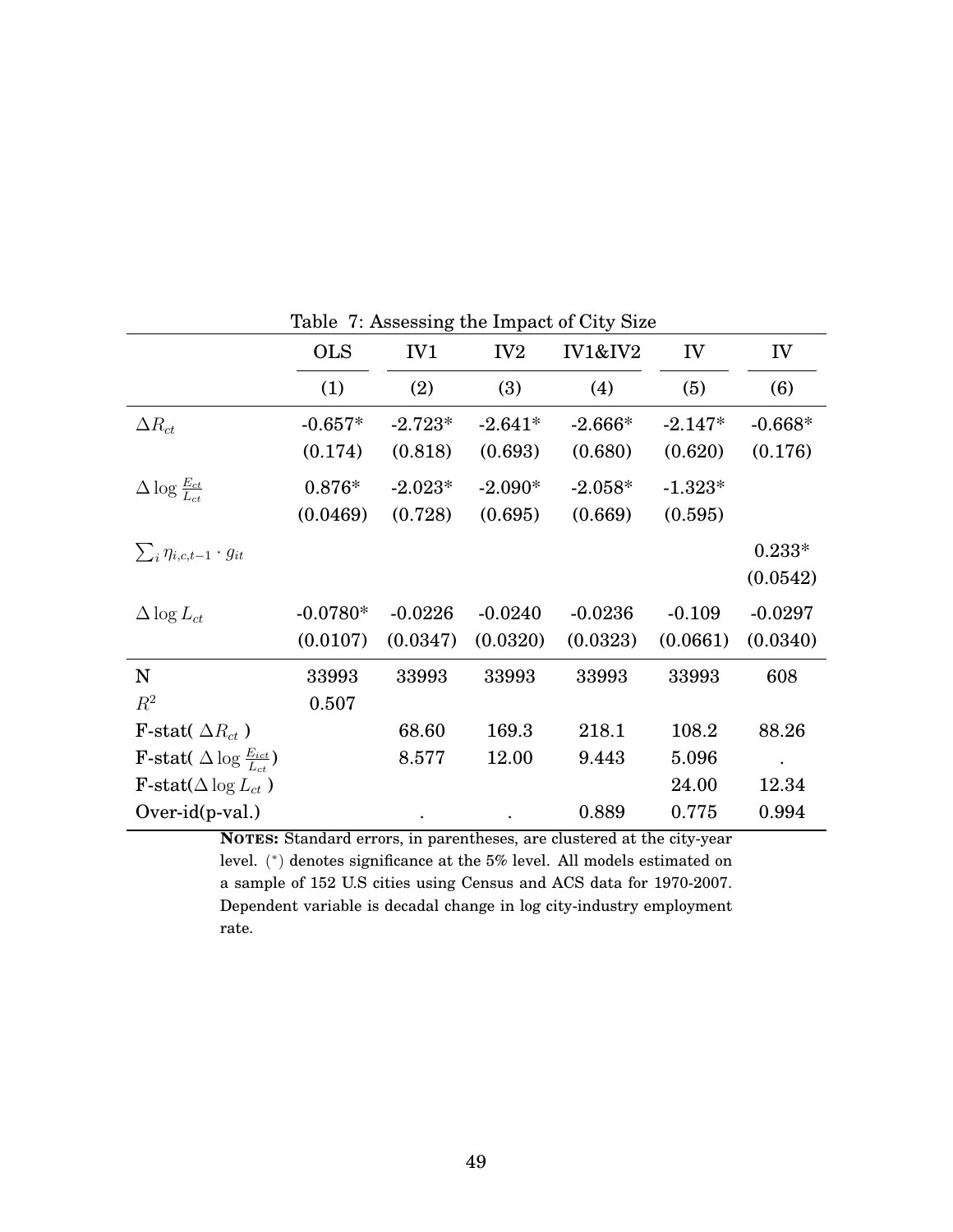|                                                         | <b>OLS</b> | IV1       | IV <sub>2</sub> | <b>IV1&amp;IV2</b> | <b>OLS</b> | IV        | <b>OLS</b> | IV        |
|---------------------------------------------------------|------------|-----------|-----------------|--------------------|------------|-----------|------------|-----------|
|                                                         | (1)        | (2)       | (3)             | (4)                | (5)        | (6)       | (7)        | (8)       |
| $\Delta \log w_{ict}$                                   | $0.125*$   | $-1.037*$ | $-0.774*$       | $-0.849*$          | $-1.161*$  | $-1.308*$ | $-0.698*$  | $-0.735*$ |
|                                                         | (0.0157)   | (0.270)   | (0.272)         | (0.221)            | (0.285)    | (0.447)   | (0.189)    | (0.217)   |
| $\Delta \log \frac{E_{ct}}{L_{ct}}$                     | $0.801*$   | $-2.092*$ | $-2.999*$       | $-2.329*$          | $-2.355*$  | $-2.435*$ | $-1.842*$  | $-1.876*$ |
|                                                         | (0.0529)   | (0.926)   | (1.229)         | (0.891)            | (0.937)    | (1.193)   | (0.700)    | (0.708)   |
| $\Delta \frac{\rm Efficiency~ Units}{L_{ct}}$           | 0.0519     | 2.096     | 2.747           | 2.138              |            |           |            |           |
|                                                         | (0.0952)   | (1.285)   | (1.838)         | (1.338)            |            |           |            |           |
| $\Delta$ BA or $>$                                      |            |           |                 |                    | $1.901*$   | 3.366     |            |           |
|                                                         |            |           |                 |                    | (0.626)    | (2.859)   |            |           |
| $\Delta$ SP or $>$                                      |            |           |                 |                    |            |           | $1.645*$   | 1.406     |
|                                                         |            |           |                 |                    |            |           | (0.419)    | (0.816)   |
| $\mathbf N$                                             | 33993      | 33993     | 33993           | 33993              | 33993      | 33993     | 33993      | 33993     |
| $R^2$                                                   | 0.506      |           |                 |                    |            |           |            |           |
| <b>F</b> -stat( $\Delta \log w_{ict}$ )                 |            | 14.22     | 25.41           | 22.08              | 28.93      | 22.15     | 27.70      | 22.03     |
| <b>F</b> -stat( $\Delta$ log $\frac{E_{ict}}{L_{c}t}$ ) |            | 6.577     | 10.24           | 8.098              | 9.185      | 7.918     | 7.150      | 8.168     |
| Fstat(Educ.Var.)                                        |            | 21.85     | 27.65           | 21.99              |            | 14.57     |            | 25.24     |
| $Over-id(p-val.)$                                       |            |           |                 | 0.292              | 0.377      | 0.268     | 0.108      | 0.197     |

<span id="page-50-0"></span>Table 8: Assessing the Impact of City Skill

**NOTES:** Standard errors, in parentheses, are clustered at the city-year

level. ( ∗ ) denotes significance at the 5% level. All models estimated on a sample of 152 U.S cities using Census and ACS data for 1970-2007. Dependent variable is decadal changes in log city-industry employment rate.